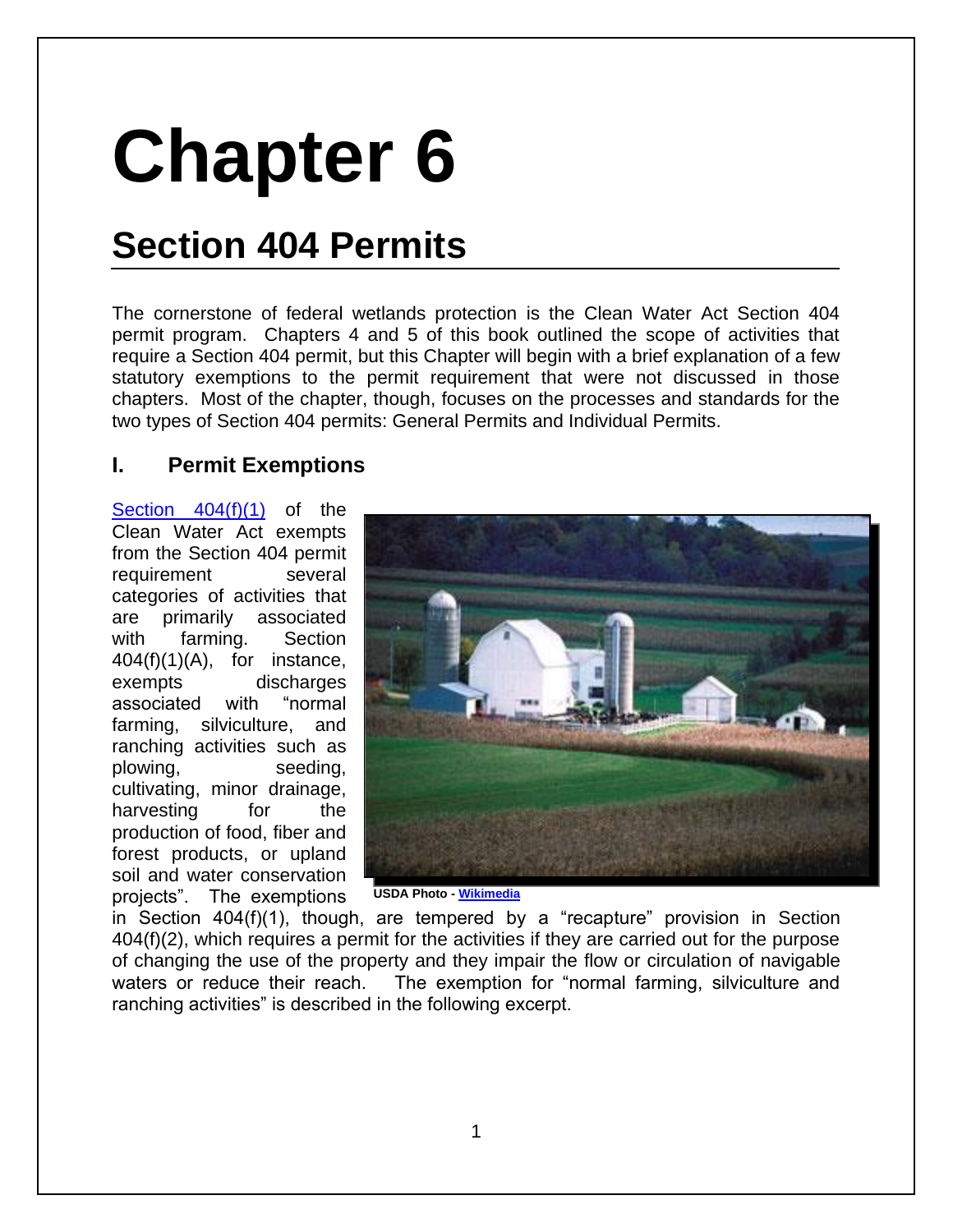#### **United States v. Huebner**

752 F.2d 1235 (7th Cir. 1985)

Bauer, Circuit Judge

#### **Resources for the Case**

[Unedited opinion](http://law.justia.com/cases/federal/appellate-courts/F2/752/1235/57720/#fnref1) (From Justia) [Google Map of all the cases in the coursebook](https://mapsengine.google.com/map/viewer?hl=en&authuser=0&mid=z7VLNS5X2EBs.k2lYjQFqDWiI)

In 1978, pursuant to litigation commenced under the Clean Water Act (CWA), \* \* \* by the United States Army Corps of Engineers (Corps), defendants Roland G. Huebner, William Huebner and the Petenwell Potato Farms (Huebners), entered into a consent decree with the Corps regarding the maintenance of the wetlands on their property. In 1983, following a six-day hearing, the district court found the Huebners in contempt of the 1978 order and ordered them to comply with a restoration plan developed by the Corps. The Huebners appeal the lower court's contempt order and restoration plan. We affirm the district court's finding of contempt \* \* \*

In 1977, the Huebners, owners of a 4,000 acre vegetable farm, acquired "Bear Bluff Farms," a 5,000 acre property in Jackson County, Wisconsin, the largest continuous area of wetlands in Wisconsin. \* \* \* Since the turn of the century Bear Bluff has been used intermittently for a variety of agricultural purposes, including the production of dryland crops, such as corn and oats. For the twenty years preceding the Huebners' ownership, however, only cranberries have been grown on the land. \* \* \* The record indicates that the Huebners intended to expand the cranberry operations of Bear Bluff Farms and to use a portion of the farm for growing vegetables and other upland crops.

In 1977, the Huebners began to plow sections of the farm to clear out existing ditches and dig new ones. On September 2, 1977, the St. Paul District of the United States Army Corps of Engineers issued several cease and desist orders to the Huebners, alleging that their ditching activities constituted a permitless "discharge of dredged or fill material" into the Bear Bluff wetlands in violation of section 301 of the Federal Water Pollution Control Act, \* \* \* On November 10, 1977 the Corps filed a complaint in the district court seeking a permanent injunction and a financial penalty against the Huebners. In June, 1978 the parties settled the action by entering into a consent decree approved by District Judge James E. Doyle.

The Huebners complied with the immediate restoration provisions of the consent order. On November 16, 1982, however, the government moved for an order to show cause why the Huebners should not be held in contempt for violating the 1978 order. The government, through its affidavits, charged that dredged material had been placed on the sides of Beaver Creek and was sliding into the adjacent wetlands, that a portion of the wetland had been plowed and furrowed by a marsh plow, and that the dikes of the Hunter's Peak, Juleane and Unnamed Reservoirs had been leveled and scraped by a bulldozer without notice to the Corps and without any Corps permit allowing such activity. The Huebners had planted barley in a plowed portion of the Hunter's Peak, and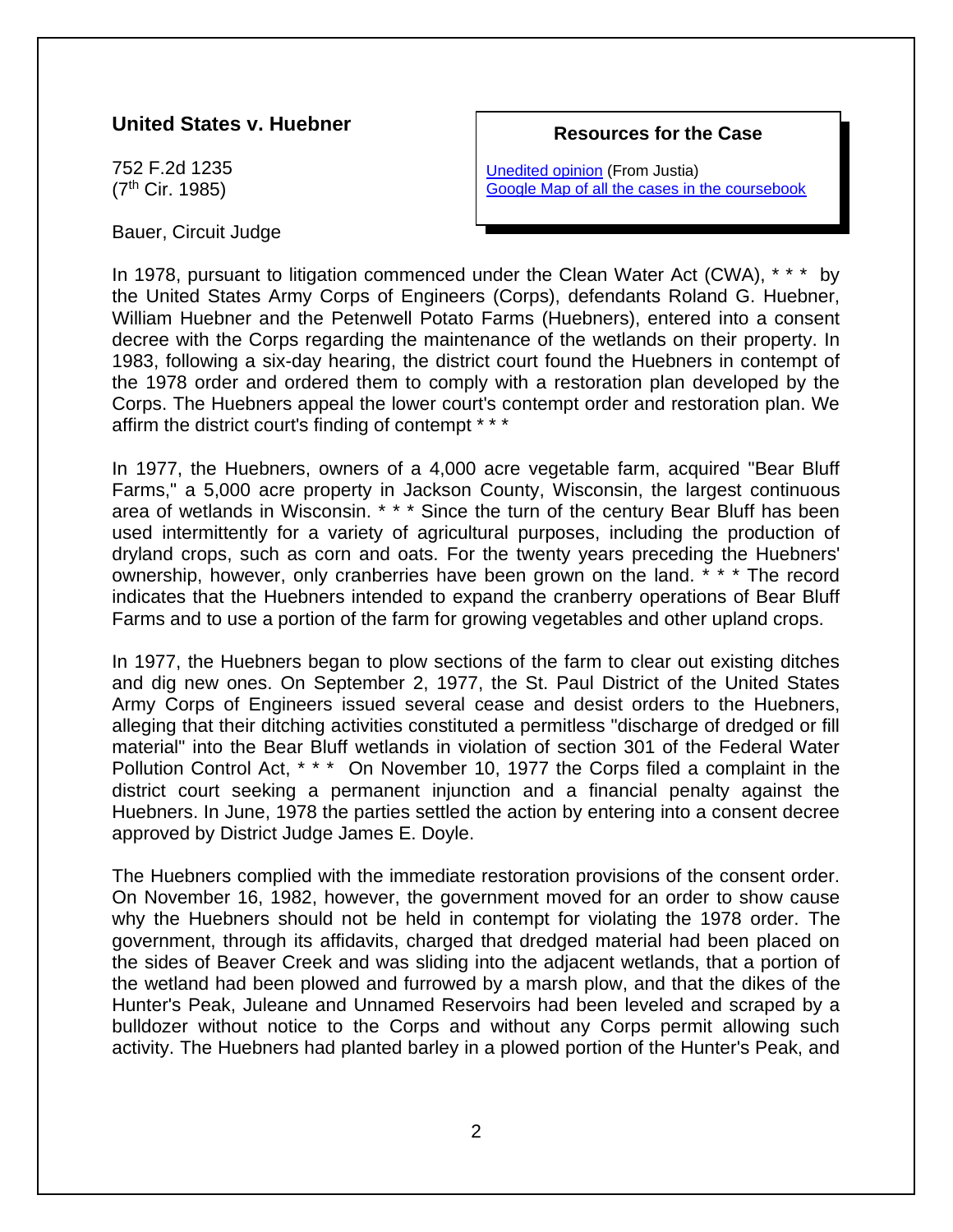stated that they intended to plant corn.<sup>5\*\*\*</sup>

On August 4, 1983 the district court entered an order holding the Huebners in civil contempt of the court's 1978 consent order on the grounds that the government had proved by "clear and convincing evidence" that the Huebners had made permitless discharges of dredged and fill material into the Bear Bluff wetlands in violation of the 1978 order. The Huebners allege that they are not in contempt of the district court's 1978 order because the activities in which they engaged in on their land did not require a Corps permit. They allege that the district court erred in its interpretation of the agricultural exemptions of the CWA, as relevant to the 1978 consent order, in determining when permits are required. \* \* \*

The Huebners did not challenge the authority of the Corps to regulate parts of Bear Bluff Farms as wetlands in the district court, but argued that their activities were exempt from the CWA's permit process under Section 1344(f)(1). The district court held that the phrase "discharge of dredged or fill material" in the 1978 consent order incorporated the legal meaning of those terms under the CWA and therefore the question of whether the Huebners' permitless activities violated the terms of the 1978 consent decree hinged on the court's interpretation of the scope of Section 1344(f)(1)'s exemptions. The district court held that "[i]t is clear that the amendments that created the subsection (f) exceptions on which defendants rely were not intended to exempt all farming operations from the permit requirements, but only those whose effect upon wetlands or other waters was so minimal as not to warrant federal review and supervision." R. 118, Order at 17-18. The court then analyzed the defendants' actions in light of the purposes of the Clean Water Act, the intent of Congress in enacting the farming exceptions, and the terms of the 1978 order. Our review of the legislative history confirms the conclusion reached by the lower court.

Section 1344(f)(1) provides exemptions from the permit process for discharges into wetlands caused by agricultural activities, such as plowing and the maintenance of dikes, ponds, and farm roads.\* \* \* The exceptions of Section  $1344(f)(1)$  are subject to section 1344(f)(2), however, which provides that discharges are not exempt from the permit process if they bring "an area of the navigable waters into a use to which it was not previously subject, where the flow or circulation of navigable waters may be impaired or the reach of such waters be reduced."

Our review of the legislative history of the agricultural exemptions convinces us that because of the significance of inland wetlands, which make up eighty-five percent of the nation's wetlands, \* \* \* Congress intended that Section 1344(f)(1) exempt from the permit process only "narrowly defined activities ... that cause little or no adverse effects

<sup>5</sup> The Huebners stated that they needed an immediate cash crop to pay for the equipment costs of their dredge and fill activities. R. 51. Cranberries take several years to become fully productive.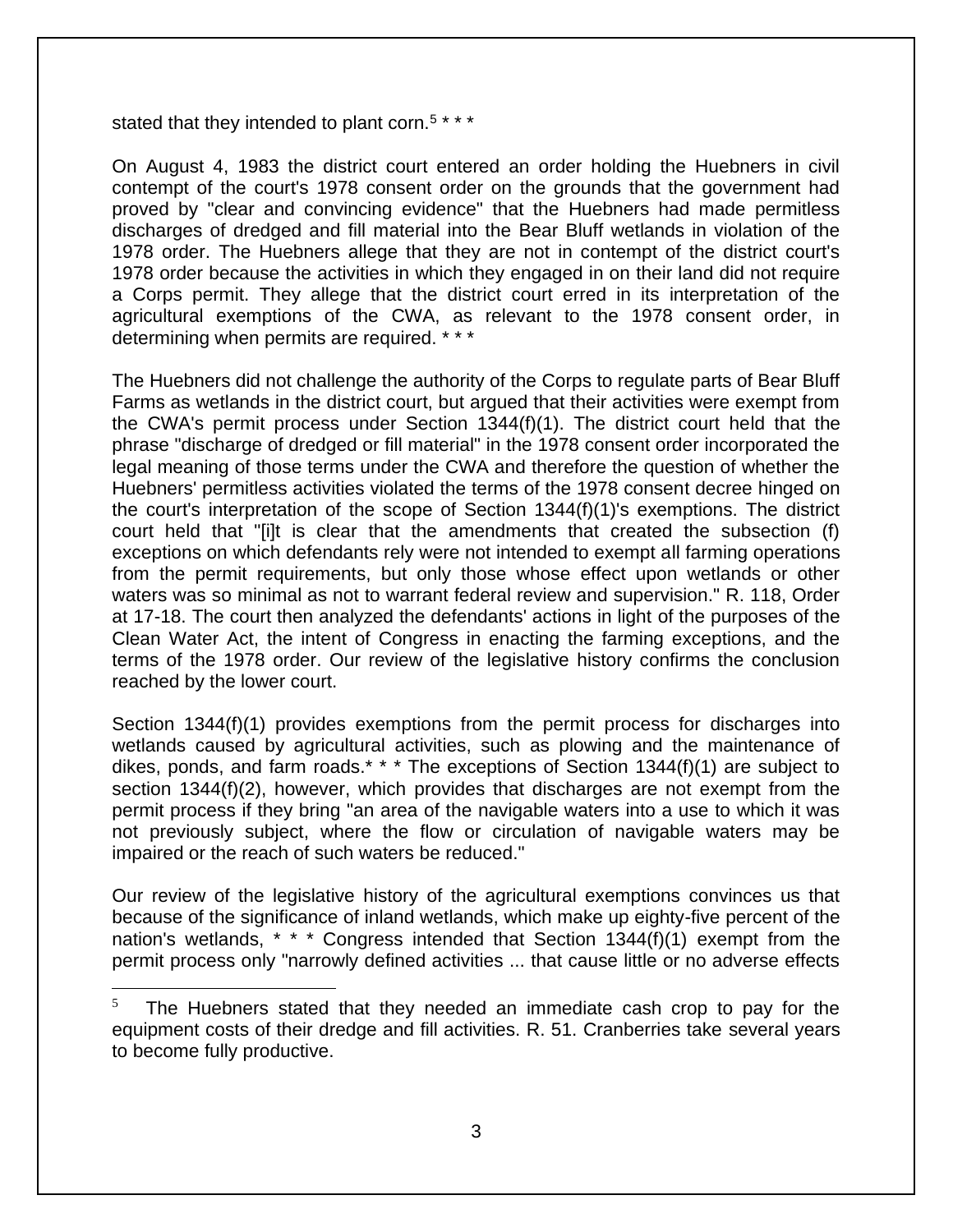either individually or cumulatively [and which do not] convert more extensive areas of water into dry land or impede circulation or reduce the reach and size of the water body." 3 LEGISLATIVE HISTORY at 420 (statement of Rep. Harsha, member of the conference committee, during House debates). *See also id.* at 474. The Fifth Circuit also has held that Sec. 1344(f)(1) was designed to be a "narrow exemption." *Avoyelles Sportsmen's League, Inc. v. Marsh*, 715 F.2d 897, 925 n. 44 (5th Cir.1983).

Recognizing that "there has been widespread concern that many activities that are normally considered routine would be prohibited or made extremely difficult because of the complex regulatory procedures," 4 LEGISLATIVE HISTORY 897 (statement of Sen. Randolph), Congress enacted in the 1977 amendments a delicate balance of exceptions that protected wetlands while permitting routine activities to go on unimpeded.

The drainages exemption is very clearly intended to put to rest, once and for all, the fears that permits are required for draining poorly drained farm or forest land of which millions of acres exist. No permits are required for such drainage. Permits are required only where ditches or channels are dredged in a swamp, marsh, bog or other truly aquatic area. 4 LEGISLATIVE HISTORY 1042 (statement of Sen. Muskie). \* \* \* We therefore affirm the district court's narrow interpretation of the agricultural exemptions and its incorporation of the purpose of those exemptions into the finding of contempt against the Huebners for violation of the 1978 consent decree.

#### **Questions and Comments**

- 1. Note that the court interpreted the exemption in Section 404(f)(1) *narrowly* to only exempt activities that "cause little or no adverse effects" on waters of the United States. Other Circuits have taken a similar approach. *See Borden Ranch Partnership v. U.S. Army Corps of Engineers,* 261 F.3d 810 (9<sup>th</sup> Cir. 2001), aff'd *by an equally divided court,* 537 U.S. 99 (2002); *United States v. Larkins*, 852 F.2d 189 ( $6<sup>th</sup>$  Cir. 1988). Note, also, that the recapture provision of Section 404(f)(2) focuses on both the *purpose* of an activity ("bringing an area of the navigable waters into a use to which it was not previously subject") and the *effect* of the activity ("where the flow or circulation of navigable waters may be impaired or the reach of such waters be reduced"). For a more general outline of the environmental regulation of farming, *see* J.B. Ruhl, *Farms, Their Environmental Harms, and Environmental Law,* 27 Ecology L. Q. 263 (2000).
- 2. **Other exemptions**: Section 404(f)(1) also exempts, from the Section 404 permit requirement, discharges associated with maintenance of dikes, dams, levees, and similar structures (404(f)(1)(B)); construction or maintenance of farm or stock ponds or irrigation ditches or maintenance of drainage ditches (404(f)(1)(C)); construction of temporary sedimentation basins  $(404(f)(1)(D))$ ; construction of various farm, forest, or mining roads constructed in accordance with best management practices  $(404(f)(1)(E))$ ; and discharges from activities with respect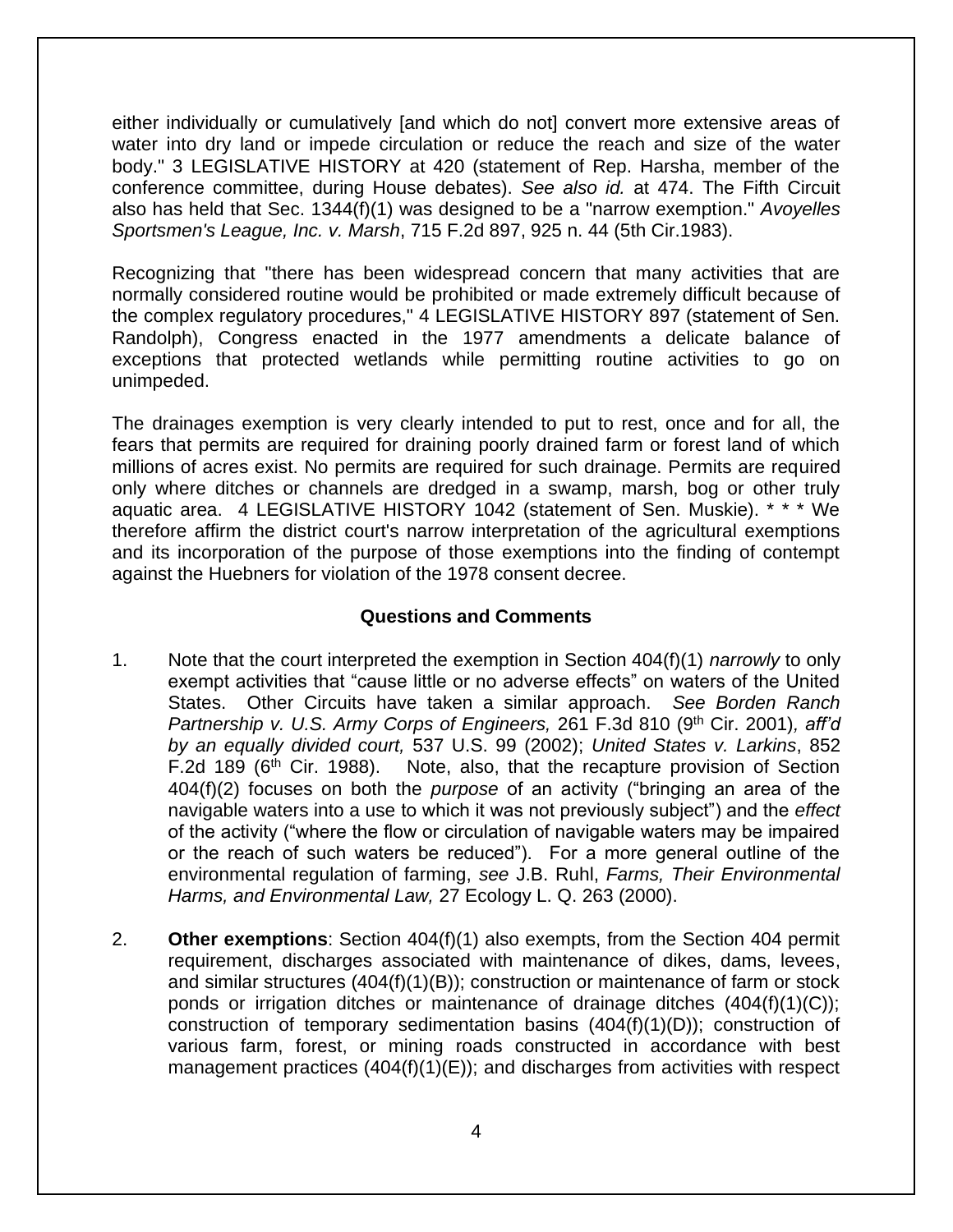to approved non-point source programs  $(404(f)(1)(F))$ .

- 3. **Regulations and guidance:** The Corps regulations implementing the Section 404(f)(1) exemptions are codified at [33 C.F.R. 323.4](http://www.law.cornell.edu/cfr/text/33/323.4) In addition, in May 1990, EPA and the Corps issued a joint memorandum addressing the exemptions. *See* [U.S. Environmental Protection Agency, U.S. Department of the Army,](https://www.epa.gov/cwa-404/memorandum-clean-water-act-section-404-regulatory-program-and-agricultural-activities)  *[Memorandum: Clean Water Act Section 404 Regulatory Program and](https://www.epa.gov/cwa-404/memorandum-clean-water-act-section-404-regulatory-program-and-agricultural-activities)  [Agricultural Activities](https://www.epa.gov/cwa-404/memorandum-clean-water-act-section-404-regulatory-program-and-agricultural-activities)* (May 1990). The regulations and memo make it clear that farmers who have been farming wetlands as part of an established, ongoing operation do not have to obtain a Section 404 permit for those activities as long as the farmer doesn't convert the wetlands to dray land. *Id.*
- 4. **Interaction with Swampbuster**: The Corps regulatory definition of "waters of the United States" excludes "prior converted cropland." [33 C.F.R. § 328.3\(a\)\(8\).](http://www.law.cornell.edu/cfr/text/33/328.3) Thus, if a wetland was converted to cropland prior to the enactment of the Food Security Act, *see* Chapter 2, *infra*, and meets the definition of "prior converted cropland", a Section 404 permit is not required for activities in that cropland. However, although the Natural Resources Conservation Agency makes determinations regarding the delineation of wetlands and the application of the Swampbuster provisions to farmers, *see* Chapter 2, *infra*, the Corps' regulations explicitly provide that "Notwithstanding the determination of an area's status as prior converted cropland by any other Federal agency, for the purposes of the Clean Water Act, the final authority regarding Clean Water Act jurisdiction remains with EPA." [33 C.F.R. § 328.3\(a\)\(8\).](http://www.law.cornell.edu/cfr/text/33/328.3)

# **II. Nationwide and Other General Permits**

Five years after Congress created the Section 404 permit program, it amended the Clean Water Act to authorize the Corps of Engineers to approve the discharge of dredged or fill material through **general permits**, in addition to **individual permits**. *See* [33 U.S.C. § 1344\(e\).](http://www.law.cornell.edu/uscode/text/33/1344) Unlike individual permits, persons can often engage in the activities authorized by a general permit without applying to the Corps of Engineers for an individualized review of their activities and the effect of their activities on the environment. Instead, as long as the persons are engaged in activities authorized by the general permit and are complying with any terms or conditions of the permit, they do not need to obtain an individual Section 404 permit. For instance, the Corps of Engineers has issued nationwide general permits that authorize landowners to construct temporary recreational structures, reshape drainage ditches, build boat ramps and engage in a variety of other activities without applying for individual Section 404 permits, as long as they comply with the conditions in the nationwide general permit. *See* U.S. Army Corps of Engineers, *2017 [Nationwide Permits, Conditions, District](https://usace.contentdm.oclc.org/utils/getfile/collection/p16021coll7/id/6712)  [Engineer's Decision, Further Information, and Definitions](https://usace.contentdm.oclc.org/utils/getfile/collection/p16021coll7/id/6712)*.

Landowners can save significant time and money if their activities are authorized by a general permit. Even though some general permits require individualized review, as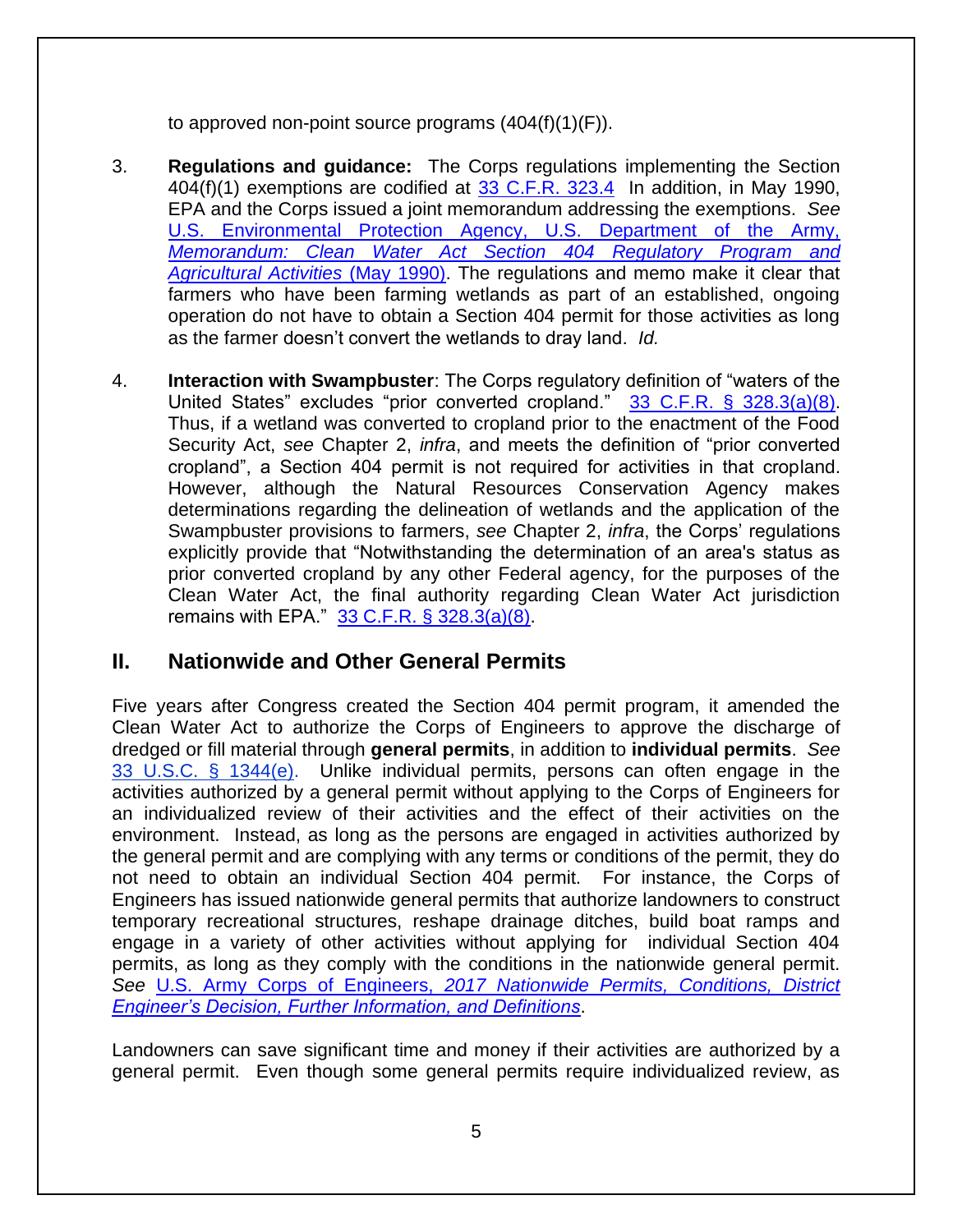described below, the average time for processing nationwide general permits in 2010 was 32 days, compared to an average of 221 days for processing individual permit applications. *See* U.S. Army Corps of Engineers, *[Reissuance of Nationwide Permits,](http://www.gpo.gov/fdsys/pkg/FR-2012-02-21/pdf/2012-3687.pdf)*  77 Fed. Reg. [10184, 10190 \(Feb. 21, 2012\).](http://www.gpo.gov/fdsys/pkg/FR-2012-02-21/pdf/2012-3687.pdf) Regarding cost, a 2002 study found that the cost of preparing the documentation necessary to undertake activities authorized by a nationwide permit was about 1/10 the cost of preparing the documentation necessary for an individual permit. *See* [David Sunding & David Zilberman,](http://areweb.berkeley.edu/~sunding/Economcs%20of%20Environmental%20Regulation.pdf) *The Economics of [Environmental Regulation by Licensing: An Assessment of Recent Changes to the](http://areweb.berkeley.edu/~sunding/Economcs%20of%20Environmental%20Regulation.pdf)  Wetland Permitting Process*[, 42 Nat. Res. J. 59, 74 \(2002\).](http://areweb.berkeley.edu/~sunding/Economcs%20of%20Environmental%20Regulation.pdf)

Most of the discharges of dredged or fill material that take place every year are authorized by general permits, rather than individual permits. In 2007 and 2008, for instance, approximately 95% of the discharges that were authorized by a Section 404 permit were authorized by a general permit, rather than an individual permit. *See* Royal C. Gardner, *Lawyers, Swamps, and Money* 102 (Island Press, 2011). There are currently 56 Nationwide permits in force, in addition to regional and State-wide general permits. *See* U.S. Army Corps of Engineers, *[2021 Nationwide Permits Final Rule](https://usace.contentdm.oclc.org/utils/getfile/collection/p16021coll7/id/16829)  [Summary Chart.](https://usace.contentdm.oclc.org/utils/getfile/collection/p16021coll7/id/16829)*

While general permits provide many advantages for landowners, the Clean Water Act limits the duration of nationwide permits and other general permits to five years. *See* [33](http://www.law.cornell.edu/uscode/text/33/1344)  [U.S.C. § 1344\(e\)\(2\).](http://www.law.cornell.edu/uscode/text/33/1344) In addition, the Corps has the authority to revoke or modify general permits if it determines, after opportunity for a public hearing, "that the activities authorized by the general permit have an adverse impact on the environment or such activities are more appropriately authorized by individual permits." *Id.* Both the Corps and EPA have adopted general permit regulations. *See* [33 C.F.R. Part 325 \(](http://www.law.cornell.edu/cfr/text/33/part-325)Corps' regulations); [40 C.F.R. § 230.7](http://www.law.cornell.edu/cfr/text/40/230.7) (EPA's regulations).

The most recent revisions to the nationwide permits were issued in January 2021, just days before the end of the Trump Administration. The revisions were issued earlier than the normal five year schedule, so that the Administration could make changes consistent with its pre-development policies. The rule revised 12 permits, created 4 new permits (primarily for oil and gas pipeline development) and left the remaining 40 permits unchanged. *See* [86 Fed. Reg. 2744](https://www.govinfo.gov/content/pkg/FR-2021-01-13/pdf/2021-00102.pdf) (Jan. 13, 2021). The current nationwide permits are accessible on the [Corps website.](https://www.usace.army.mil/Missions/Civil-Works/Regulatory-Program-and-Permits/Nationwide-Permits/)

#### **A. Issuance of General Permits**

The Clean Water Act authorizes the Corps of Engineers, "after notice and opportunity for public hearing" to issue general permits "on a State, regional or nationwide basis", [33 U.S.C. § 1344\(e\),](http://www.law.cornell.edu/uscode/text/33/1344) and the agency has issued all of those types of permits. The three categories of general permits that the Corps issues are: (1) *nationwide permits*; (2) *state and regional permits*; and (3) *programmatic general permits*. *See* [33 C.F.R. §](http://www.law.cornell.edu/cfr/text/33/325.5)  [325.5\(c\).](http://www.law.cornell.edu/cfr/text/33/325.5) *Nationwide permits* authorize dredge and fill activities on a national basis and the agency issues those permits through the traditional notice and comment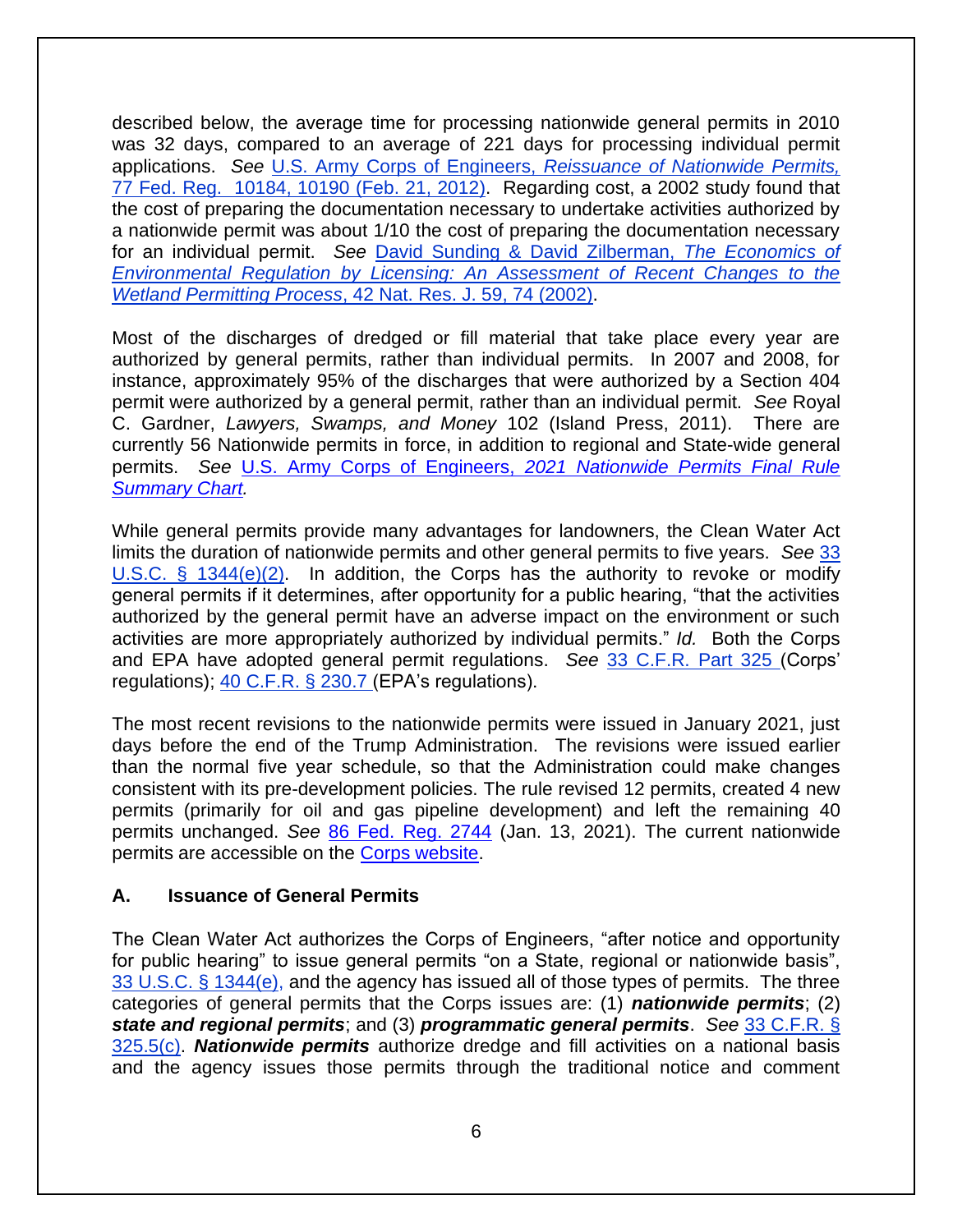rulemaking process. *See* [33 C.F.R. § 330.1\(b\).](http://www.law.cornell.edu/cfr/text/33/330.1) While nationwide permits are developed at the Corps' headquarters, *state and regional permits* are issued by the district or division offices of the Corps of Engineers after a public notice and authorize activities within the State or region that issued the permit. *See* [33 C.F.R. § 325.3.](http://www.law.cornell.edu/cfr/text/33/325.3) *Programmatic general permits* are founded on existing federal, state or local programs to avoid duplication with those programs, so they may be issued on a national, state or regional level. *See* [33 C.F.R. § 325.5.](http://www.law.cornell.edu/cfr/text/33/325.5) In addition to general permits, the Corps authorizes some activities through *letters of permission*, another streamlined alternative to individual permits. *Id.* § 325.5(b)(2). The abbreviated procedures for letters of permission do not include a public notice. *See* [33 C.F.R. §](http://www.law.cornell.edu/cfr/text/33/325.2#e_1)  [325.2\(e\)\(1\).](http://www.law.cornell.edu/cfr/text/33/325.2#e_1)

#### **Questions and Comments**

- 1. **Public participation**: The level and tone of public comments on the nationwide permits has evolved significantly over the years. The first nationwide permits were issued by the Corps in 1977 and the Corps received 163 comments on the proposal, most of which were positive comments. *See* [42 Fed. Reg. 37122,](http://www.envirolawteachers.com/42-fed-reg-37121.html)  [37130 \(July 19, 1977\).](http://www.envirolawteachers.com/42-fed-reg-37121.html) When the permits were reissued in 1996, the Corps received 4000 comments after one national public hearing and six regional public hearings. *See* [61 Fed. Reg. 65874 \(Dec. 13, 1996\).](https://www.federalregister.gov/documents/1996/12/13/96-31645/final-notice-of-issuance-reissuance-and-modification-of-nationwide-permits) By 2007, the number of public comments grew to 22,500, *see* [72 Fed. Reg. 11092 \(March 12, 2007\),](https://www.govinfo.gov/content/pkg/FR-2007-03-12/html/E7-3960.htm) and in 2017, the Corps received 54,000 comments when it reissued the nationwide permits. *See* [82 Fed. Reg. 1860 \(Jan. 6, 2017\).](https://www.gpo.gov/fdsys/pkg/FR-2017-01-06/pdf/2016-31355.pdf) A significant portion of the comments that the Corps received over the last decade were critical of various provisions of the program. How might that impact the time or resources required by the agency to reissue nationwide permits?
- 2. **Publication of the permits:** Until 1996, the nationwide general permits issued by the Corps of Engineers were published in the Federal Register as an Appendix to the nationwide permit regulations at 33 C.F.R. § 330. When the permits were reissued in 1996, however, the agency indicated that from that time forward, the nationwide permits would be published in the Federal Register and announced with regional conditions in the public notices issued by the Corps' district offices and posted on the Internet. *See* [61 Fed. Reg. 65874 \(Dec. 13,](https://www.gpo.gov/fdsys/granule/FR-1996-12-13/96-31645)  [1996\).](https://www.gpo.gov/fdsys/granule/FR-1996-12-13/96-31645) What are the advantages of publication in that manner?
- 3. **Challenging NWPs:** Is the issuance of nationwide permits a final agency action that can be challenged in court? *See National Association of Home Builders v. U.S. Army Corps of Engineers,* 417 F.3d 1272 (D.C. Cir. 2005). What other impediments might litigants face if they wanted to make a facial challenge to nationwide permits immediately upon their adoption?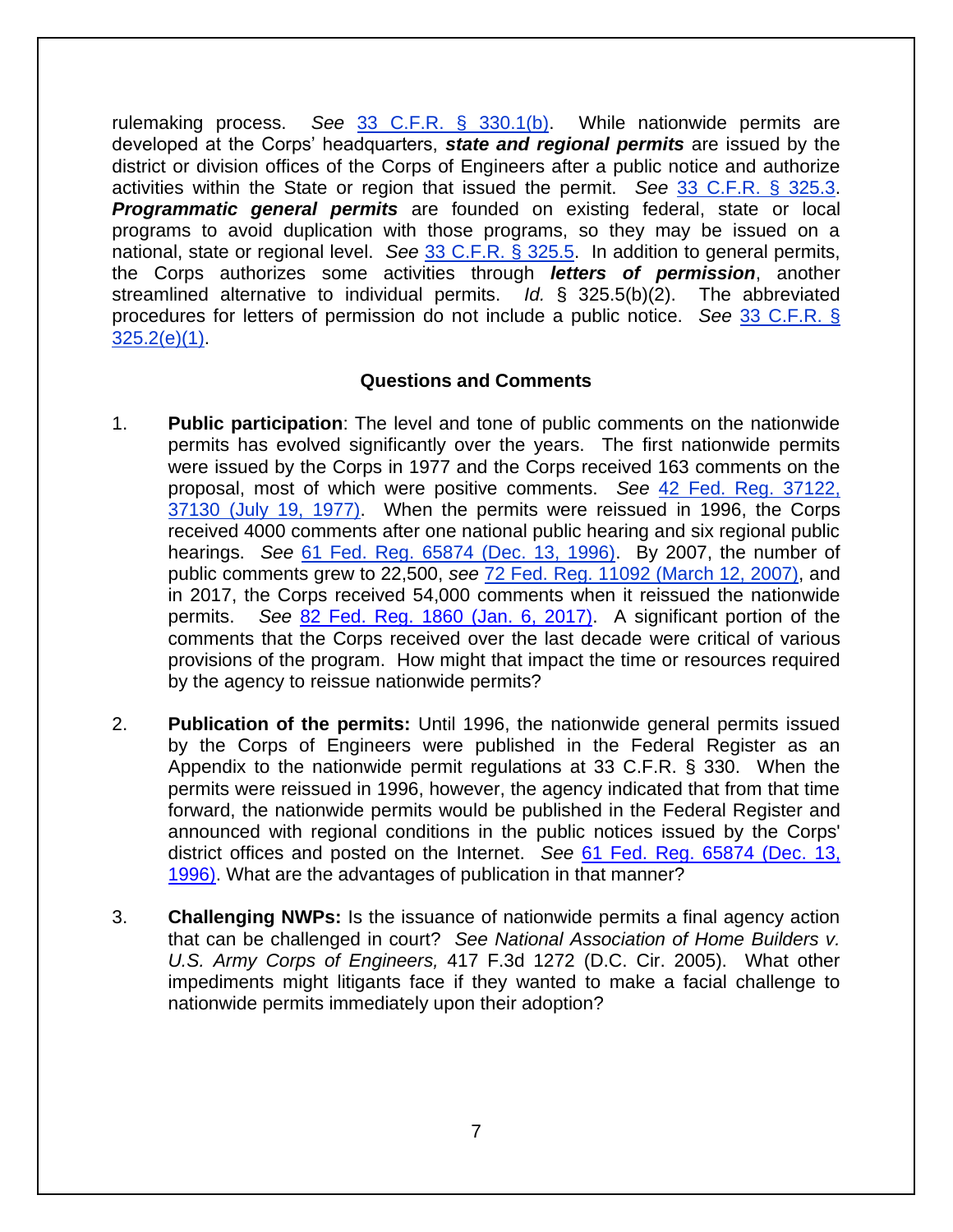#### **B. Conditions of General Permits**

Although general permits are issued through a different process than individual permits and authorize activities by numerous actors, as opposed to a single applicant, general permits are still Section 404 permits and must comply with the legal requirements that apply to those permits. Accordingly, general permits will include conditions that are necessary to comply with the requirements of the Clean Water Act and any other applicable laws. In some cases, the conditions will even require an individualized review by the Corps of the prospective permittee's proposed activities.

Most significantly, the permits must include conditions to comply with the *Section 404(b)(1) guidelines*, described in the next section, that were developed by EPA and the Corps to establish the standards that apply to the review and issuance of all Section 404 permits. *See* [33 U.S.C. § 1344\(e\)\(1\)\(A\).](http://www.law.cornell.edu/uscode/text/33/1344) Thus, some general permits may require landowners to mitigate the harm to wetlands caused by their activities by creating, restoring, enhancing or preserving other wetlands. *See* Chapter 7, *infra*.

In addition, as outlined in Part III of this Chapter, depending on the nature and location of the activity being authorized by the Corps, the *Coastal Zone Management Act*, [16](http://www.law.cornell.edu/uscode/text/16/chapter-33)  [U.S.C. §§ 1451,](http://www.law.cornell.edu/uscode/text/16/chapter-33) *et seq.*, the *Endangered Species Act*, [16 U.S.C. §§ 1531,](http://www.law.cornell.edu/uscode/text/16/chapter-35) *et seq.*, the *National Historic Preservation Act*, [16 U.S.C. §§ 470,](http://www.law.cornell.edu/uscode/text/16/chapter-1A/subchapter-II) *et seq.,* and other laws may require the Corps to consult with other agencies or may impose limits on the scope of the activities the Corps can authorize when it issues Section 404 permits. In order to comply with those laws, the Corps may consult with the other agencies as part of the process for issuing the general permits and the Corps will include conditions in the general permits required by the other laws or suggested by the agencies through the consultation process. *See* [U.S. Army Corps of Engineers,](https://usace.contentdm.oclc.org/utils/getfile/collection/p16021coll7/id/6712) *2017 Nationwide Permits, [Conditions, District Engineer's Decision, Further Information, and Definitions](https://usace.contentdm.oclc.org/utils/getfile/collection/p16021coll7/id/6712)*.

For instance, the Clean Water Act includes a process, *Section 401 certification*, whereby States can veto or impose conditions on a variety of federal permits, including Section 404 permits, to ensure that the permits comply with State water quality standards. *See* [33 U.S.C. § 1341.](http://www.law.cornell.edu/uscode/text/33/1341) To comply with that process, the Corps will frequently seek 401 certification from States when developing a general permit and the Corps is required to seek such certification before issuing a nationwide permit. *See* [33](http://www.law.cornell.edu/cfr/text/33/330.4)  [C.F.R. § 330.4\(c\)\(1\).](http://www.law.cornell.edu/cfr/text/33/330.4) While States can certify that the general permit, as proposed, will meet their water quality standards, they can also refuse certification (in essence, prohibiting the use of the general permit in their State) or they can require the Corps to include conditions in the general permit to comply with State water quality standards (including a condition that requires approval from the State for individual projects that will be conducted under the general permit.) *Id.* § 330.4(c). The Corps of Engineers issued a Regulatory Guidance Letter in 1992 to address the relationship between general permits and the Section 401 certification process, including the conditions that States could appropriately include in those permits. *See* [U.S. Army Corps](https://usace.contentdm.oclc.org/utils/getfile/collection/p16021coll9/id/1390) of Engineers, RGL 92-04, *[Section 401 Water Quality Certification and](https://usace.contentdm.oclc.org/utils/getfile/collection/p16021coll9/id/1390) Coastal Zone Management Act*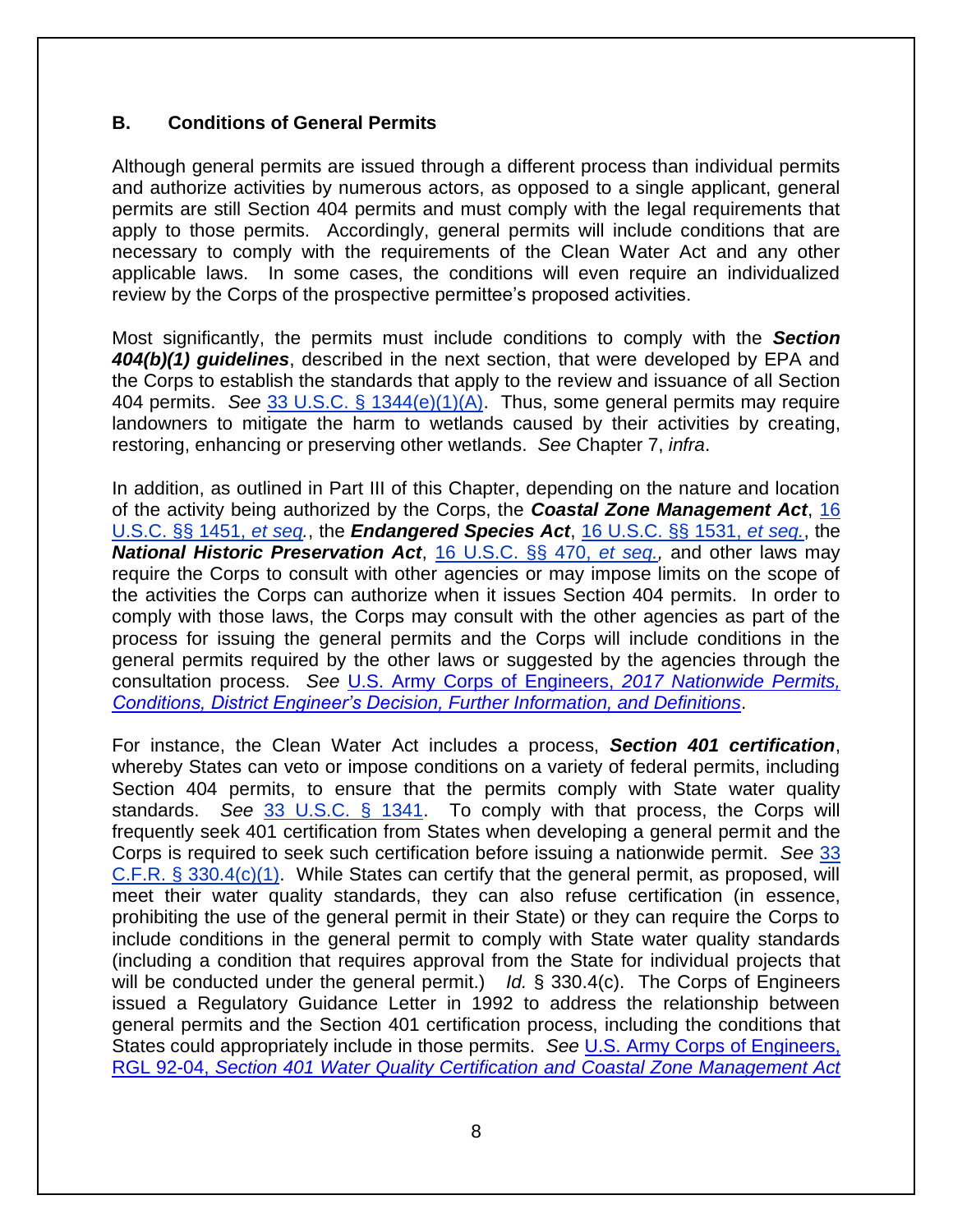#### *[Conditions for Nationwide Permits](https://usace.contentdm.oclc.org/utils/getfile/collection/p16021coll9/id/1390)* (Sept. 1992).

When developing general permits, the Corps engages in similar consultation with States that have approved Coastal Zone Management Plans to ensure that the permits include conditions necessary to comply with the Coastal Zone Management Act. *Id.* While the Corps consults with States and other agencies when developing general permits if another statute requires the Corps to consult when issuing permits, a Corps nationwide permit might not incorporate conditions to comply with *all* federal, state and local laws, so the agency's regulations clearly provide that nationwide permits "do not obviate the need to obtain other Federal, state or local permits, approvals or authorizations required by law." *See* [33 C.F.R. § 330.4\(b\)\(2\).](http://www.law.cornell.edu/cfr/text/33/330.4)

In addition to the conditions described above, the Corps frequently includes a condition in general permits that requires persons who intend to undertake activities authorized by the permit to notify the Corps prior to undertaking those activities (provide a *"preconstruction notification"*). *See* [U.S. Army Corps of Engineers,](https://usace.contentdm.oclc.org/utils/getfile/collection/p16021coll7/id/6712) *2017 Nationwide [Permits, Conditions, District Engineer's Decision, Further Information, and](https://usace.contentdm.oclc.org/utils/getfile/collection/p16021coll7/id/6712) Definitions*  [50.](https://usace.contentdm.oclc.org/utils/getfile/collection/p16021coll7/id/6712) In some cases, the permit also includes a condition that precludes persons from undertaking actions authorized by the permit until the Corps has reviewed and approved their proposed action. *Id.* at 37-41. Even in those cases, though, the process for the landowner is faster than the individual Section 404 permit process.

#### **Questions and Comments**

1. **National Environmental Policy Act compliance**: The National Environmental Policy Act requires federal agencies to prepare an *environmental impact*  **statement** (**EIS**) for major federal actions that significantly affect the quality of the human environment, *see* [42 U.S.C. § 4332\(2\)\(C\).](http://www.law.cornell.edu/uscode/text/42/4332) The EIS examines the environmental effects of the proposed agency action and alternatives to the agency action and is developed with public participation. *Id.* If it is not clear whether an action will have a sufficient impact on the environment to require the preparation of an EIS, agencies generally are required to prepare an *environmental assessment (EA)* to determine if an environmental impact statement is necessary. *See* [40 C.F.R. § 1501.4.](http://www.law.cornell.edu/cfr/text/40/1501.4) An EA is a more streamlined study of the effects of the action and alternatives. *Id.* [§ 1508.9.](http://www.law.cornell.edu/cfr/text/40/1508.9) When the agency completes the EA, it will either determine that the impacts of the action are not significant enough to require an EIS and it will issue a *"finding of no significant impact" (FONSI)* or it will determine that an EIS is necessary, and it will prepare one. *Id.* [§ 1501.4.](http://www.law.cornell.edu/cfr/text/40/1501.4) Since the issuance of a permit is a federal action under NEPA, the Corps must prepare an EIS or EA when issuing a Section 404 permit, either as an individual permit or a general permit.

When the Corps issues nationwide permits or other general permits, it usually prepares an EA or EIS for the permit before it provides notice of the proposed permit and the Corps provides for the public participation required by NEPA as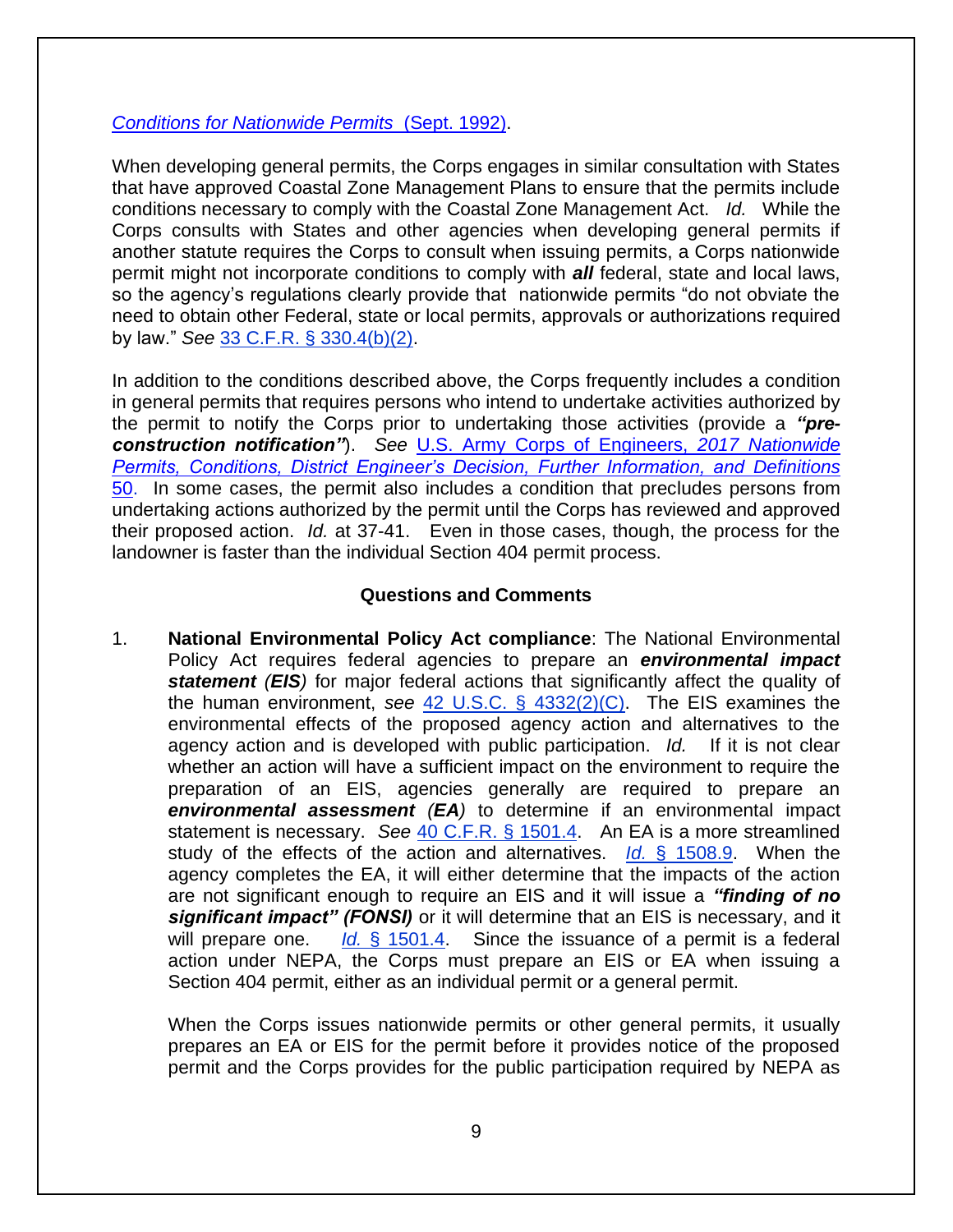part of the development of the permit. *See* [33 C.F.R. § 330.5\(b\)\(3\).](http://www.law.cornell.edu/cfr/text/33/330.5) Even though the Corps generally prepares at least an EA when issuing a nationwide permit, courts have invalidated several of the Corps' general permits on the grounds that the agency failed to prepare adequate environmental analyses under NEPA.

For instance, NWP 29, the nationwide permit that the Corps issued to authorize discharges for construction of single family housing was invalidated in 1998 in *Alaska Center for the Environment v. West,* 31 F.Supp. 714 (D. Alaska 1998), but it was subsequently reissued in a modified form. More recently, the United States Court of Appeals for the Sixth Circuit invalidated NWP 21, the nationwide surface coal mining permits that authorized the discharges associated with valley fills discussed in Chapter 5 of this book, *see [Kentucky Riverkeeper,](http://www.ca6.uscourts.gov/opinions.pdf/13a0115p-06.pdf) Inc. v. Rowelette, [714 F.3d 402 \(6](http://www.ca6.uscourts.gov/opinions.pdf/13a0115p-06.pdf)<sup>th</sup> Cir. 2013).* 

- 2. **Modification, Suspension or Revocation of NWPs:** As noted above, the Corps has statutory authority to revoke or modify general permits if the agency determines that the activities authorized by the permit have an adverse impact on the environment or are more appropriately authorized by individual permits. *See* [33 U.S.C. § 1344\(e\)\(2\).](http://www.law.cornell.edu/uscode/text/33/1344) Accordingly, the Corps' regulations for nationwide permits provide that the agency can modify the permits (by imposing additional or revised terms or conditions on the permit), suspend the permits or revoke the permits for a geographic area, class of activity, class of waters, or even for specific individual activities. *See* [33 C.F.R. § 330.4\(e\).](http://www.law.cornell.edu/cfr/text/33/330.4)
- 3. **Expiring RGLs:** RGL 92-04, and some of the other RGLs cited in this book, may have technically expired, but the Corps issued a regulatory guidance letter in 2005 that provides that many of the RGLs that technically have expired "provide useful information and ... are still generally applicable to current program execution". *See* [U.S. Army Corps of Engineers, RGL 05-06,](https://usace.contentdm.oclc.org/utils/getfile/collection/p16021coll9/id/1266) *Expired Regulatory Guidance Letters* [2-3 \(Dec. 7, 2005\).](https://usace.contentdm.oclc.org/utils/getfile/collection/p16021coll9/id/1266) RGL 92-04 and the other RGLs cited in this book are in the category of RGLs listed in RGL 05-06 as "still generally applicable". *Id.*
- 4. **ESA Compliance**: Shortly after the Corps issued the nationwide permits in 2017, the Northern Plains Resource Council challenged NWP 12, which authorizes discharges of fill material required for construction, maintenance, repair and removal of utility lines, including oil and gas pipelines. In 2020, the District Court of Montana determined that the Corps reissued NWP 12 in 2017 without consulting the Fish and Wildlife Service as required by section 7(a)(2) of the Endangered Species Act. Accordingly, the Court vacated NWP 12 and remanded it to the Corps for compliance with the Endangered Species Act. *See Northern Plains Resource [Council v. U.S. Army Corps of Engineers,](https://www.chamberlitigation.com/sites/default/files/cases/files/20202020/Order%20--%20Northern%20Plains%20Resource%20Council%20v.%20U.S.%20Army%20Corps%20of%20Engineers%20%28D.%20Mont.%29.pdf)* No. CV-19- 44-GF-BMM (D. Mont., Apr. 15, 2020). The court's decision was affirmed by the Ninth Circuit, *see [Northern Plains Resource Council v. U.S. Army Corps of](https://www.chamberlitigation.com/sites/default/files/cases/files/20202020/Order%20--%20Northern%20Plains%20Resource%20Council%20v.%20U.S.%20Army%20Corps%20of%20Engineers%20%28Ninth%20Circuit%29.pdf)*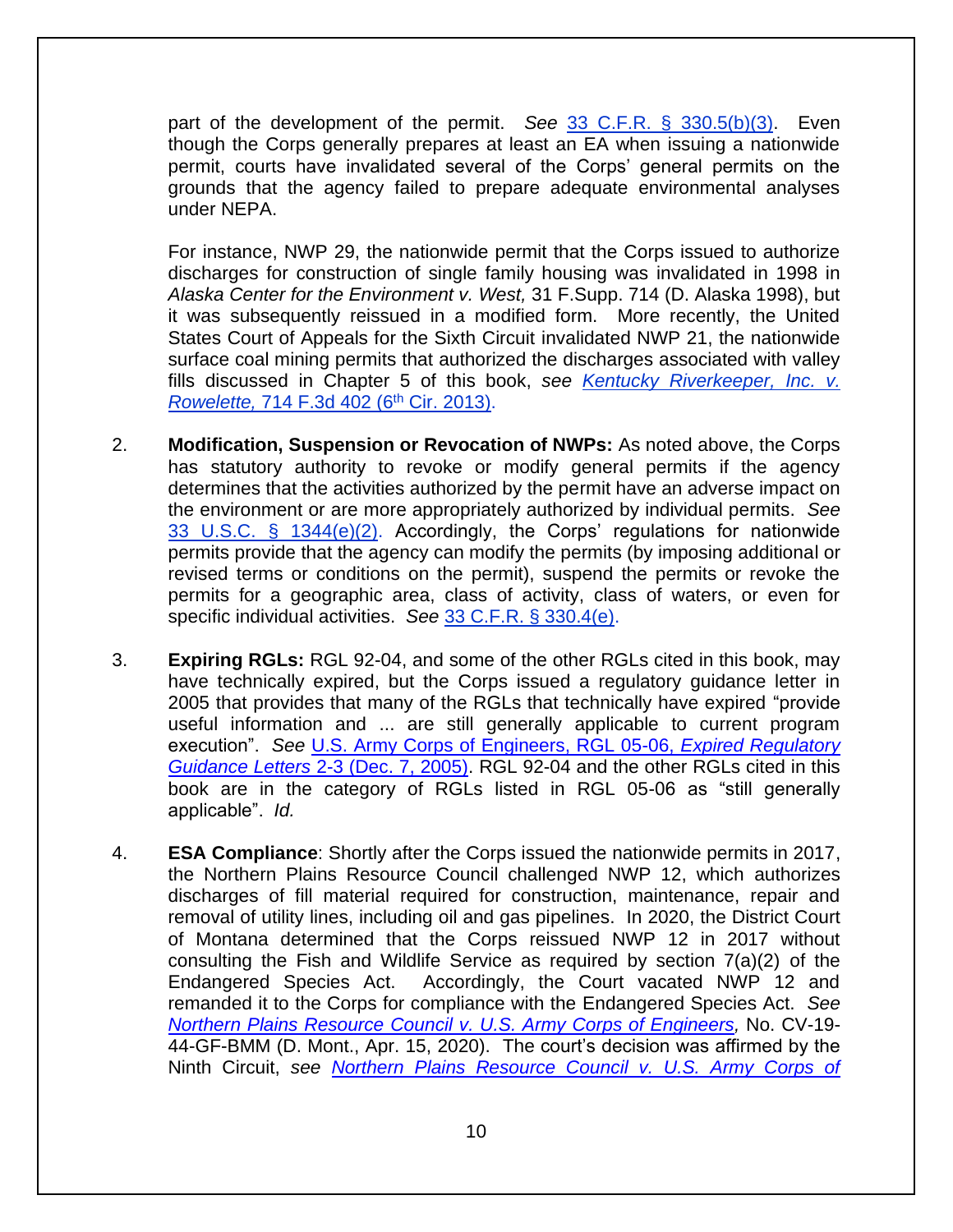[Engineers,](https://www.chamberlitigation.com/sites/default/files/cases/files/20202020/Order%20--%20Northern%20Plains%20Resource%20Council%20v.%20U.S.%20Army%20Corps%20of%20Engineers%20%28Ninth%20Circuit%29.pdf) No. 20-35412 (9<sup>th</sup> Cir., May 28, 2021), but the Corps reissued NWP 12 as three separate nationwide permits in 2021, without engaging in consultation under the Endangered Species Act. Consequently, the Center for Biological Diversity sued the Corps for ignoring the required consultation. *See [Center for Biological Diversity v. Spellmon,](https://s3-us-west-2.amazonaws.com/s3-wagtail.biolgicaldiversity.org/documents/NWP-Complaint-5-3-21.pdf)* No. CV-21-47-GF-BMM (D. Mont., May 3, 2021).

#### **Research**

1. The Wilson family live just outside of Savannah, Georgia on a 5 acre lot. George and Martha Wilson would like to build a pond in a wet portion of their back yard to attract birds and other wildlife. Unfortunately, in order to construct the pond, they will be placing fill material in the wetlands on their property. The company that will be building the pond has indicated that the construction will likely impact about 1 acre of wetlands and the surface area of the pond will be about 2 acres. Before the Wilsons begin work on the pond, they have sought your advice regarding whether they need to apply for an individual Section 404 permit or whether a national or regional general permit might authorize their project. Assuming that the wetlands are jurisdictional waters of the United States, please advise them accordingly. In addition, if the construction of the pond may be authorized by a general permit, please advise them whether they need to notify the Corps of Engineers before they begin the project and whether they will need to provide any compensatory mitigation for the impacts to the wetlands.

2. The Mitchell family would like to build a new ocean-front home in Florida. Construction of the foundation and building pad for the home will require an addition of fill material into tidal wetlands. Can the Mitchell's rely on a nationwide general permit to authorize the construction of their new home? If so, do they need to notify the Corps of Engineers before they begin construction?

#### **C. Similar in Nature / Minimal Environmental Effects**

There are limits on the activities that the Corps can authorize through general permits. The Clean Water Act allows the agency to issue general permits for categories of activities involving discharge of dredged or fill material if the agency determines that the activities in such category are similar in nature, will cause only minimal adverse environmental effects when performed separately, and will have only minimal cumulative adverse effect on the environment. *See* [33 U.S.C. § 1344\(e\)\(1\).](http://www.law.cornell.edu/uscode/text/33/1344)

#### **Activities that Could Be Covered in a General Permit**

- Similar in nature
- ! Minimal adverse effects by the activities individually *and*
- Minimal adverse effects by the activities cumulatively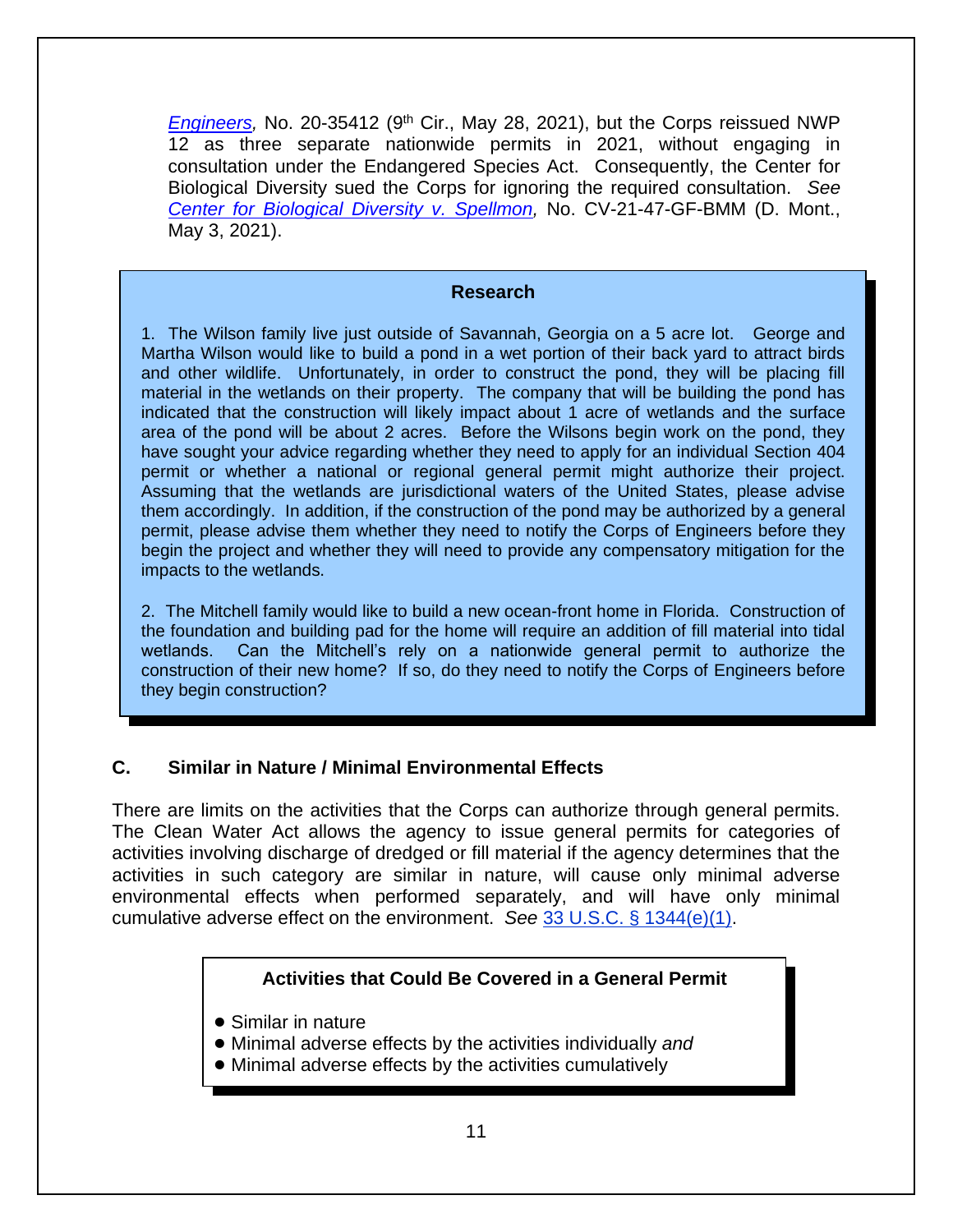The following case and notes explore the meaning and application of those terms.

**Ohio Valley Environmental Coalition v. Bulen**

429 F.3d 493 (4th Cir. 2005)

LUTTIG, Circuit Judge:

**Resources for the Case**

[NWPs in effect at the time of the case](http://www.gpo.gov/fdsys/pkg/FR-2002-01-15/pdf/02-539.pdf) [Unedited opinion](http://law.justia.com/cases/federal/appellate-courts/F3/429/493/494689/) (From Justia) [Google Map of all of the cases in the coursebook](https://mapsengine.google.com/map/viewer?hl=en&authuser=0&mid=z7VLNS5X2EBs.k2lYjQFqDWiI)

This case presents the question whether the United States Army Corps of Engineers ("the Corps") exceeded its authority under the Clean Water Act ("CWA") when it promulgated Nationwide Permit 21 ("NWP 21"), a general permit for the discharge of dredged or fill material into the waters of the United States that allows projects to proceed only after receiving individualized authorization from the Corps. We conclude that the Corps complied with the CWA when it promulgated NWP 21. The contrary judgment of the district court is therefore vacated.

\* \* \*

I

The Army Corps of Engineers has authority under the CWA to issue two types of permits for the discharge of dredged or fill material: individual permits and general permits. The Corps issues individual permits under section 404(a) on a case-by-case basis for discharges at "specified disposal sites," after providing notice and opportunity for public hearing. Id. § 1344(a). The Corps issues general permits, which authorize "categories of activities" rather than individual projects, under section 404(e). \* \* \*

Pursuant to section 404(e), the Corps has promulgated a number of general permits, all but one of which authorize projects that comply with the permits' terms to proceed without prior approval by the Corps. The exception, NWP 21 - which authorizes discharges of dredged or fill material associated with surface coal mining and reclamation projects - requires that projects be individually authorized by the Corps. NWP 21 authorizes:

discharges of dredged or fill material into waters of the U.S. associated with surface coal mining and reclamation operations provided the coal mining activities are authorized by the DOI, Office of Surface Mining (OSM), or by states with approved programs under Title V of the Surface Mining Control and Reclamation Act of 1977 and provided the permittee notifies the District Engineer in accordance with the "Notification" General Condition. In addition, to be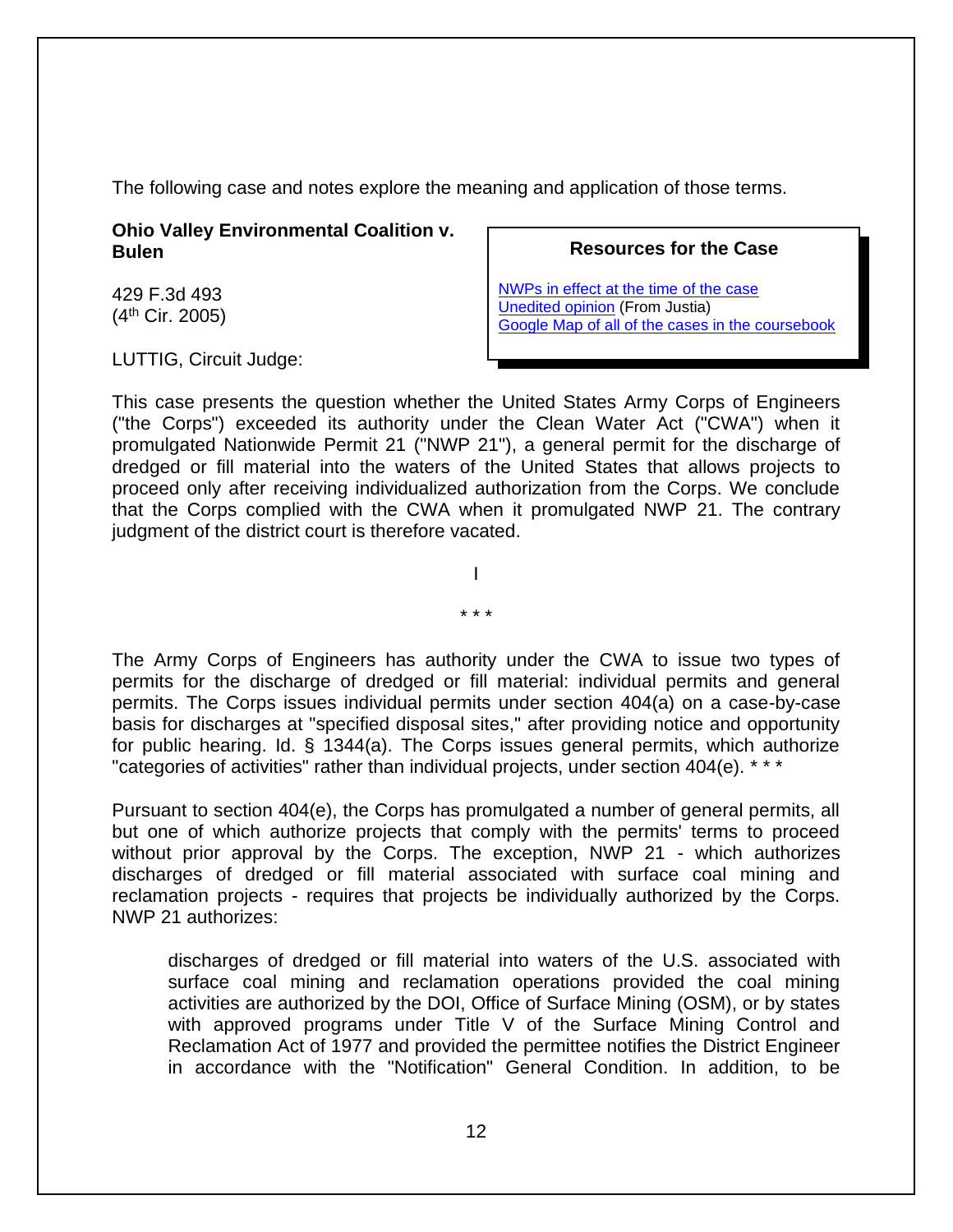authorized by this NWP, the District Engineer must determine that the activity complies with the terms and conditions of the NWP and that the adverse environmental effects are minimal both individually and cumulatively and must notify the project sponsor of this determination in writing.

Issuance of Nationwide Permits, 67 Fed.Reg.2020, 2081 (Jan. 15, 2002).

In this litigation, plaintiffs, a coalition of environmental groups, have raised various challenges to NWP 21. The district court did not reach most of those challenges, holding simply that NWP 21 is facially invalid under *Chevron U.S.A. Inc. v. Natural Resources Defense Council, Inc*., 467 U.S. 837 (1984), because it conflicts with the unambiguous meaning of section 404(e). \* \* \* The district court accordingly suspended existing authorizations under NWP 21 and enjoined the Corps from issuing further NWP 21 authorizations in the Southern District of West Virginia. \* \* \* This appeal followed.

II

The district court concluded that NWP 21 conflicts with the unambiguous meaning of section 404(e) for essentially four reasons. First, it concluded that NWP 21 "defines a procedure instead of permitting a category of activities." \* \* \* Second, it concluded that section 404(e) "unambiguously requires determination of minimal impact before, not after, the issuance of a nationwide permit," and that, in violation of this requirement, "NWP 21 provides for a post hoc, case-by-case evaluation of environmental impact." \* \* \* [The district court also concluded that the procedure used by the agency was inadequate and that a condition included in the permit was in excess of the agency's jurisdiction.] None of these conclusions withstands scrutiny. \*\*\*

A

The district court first concluded that NWP 21 fails to comply with section 404(e) because it "defines a procedure instead of permitting a category of activities." \* \* \* We disagree. NWP 21 plainly authorizes a "category of activities." The category of activities authorized by NWP 21 consists of those discharges of dredged or fill material that (1) are associated with surface coal mining and reclamation operations, so long as those operations are authorized by the Department of Interior or by states with approved programs under the Surface Mining Control and Reclamation Act of 1977, (2) are preceded by notice to the Corps, and (3) are approved by the Corps after the Corps concludes that the activity complies with the terms of NWP 21 and that its adverse environmental effects are minimal both individually and cumulatively. \* \* \*

The district court erroneously reasoned that NWP 21 does not authorize a "category of activities" because it is defined by procedural requirements "rather than objective requirements or standards." \* \* \* ("NWP 21 imposes no limit on the number of linear feet of a stream, for example, that might be impacted by a valley fill or surface impoundment. It does not limit the total acreage of a watershed that might be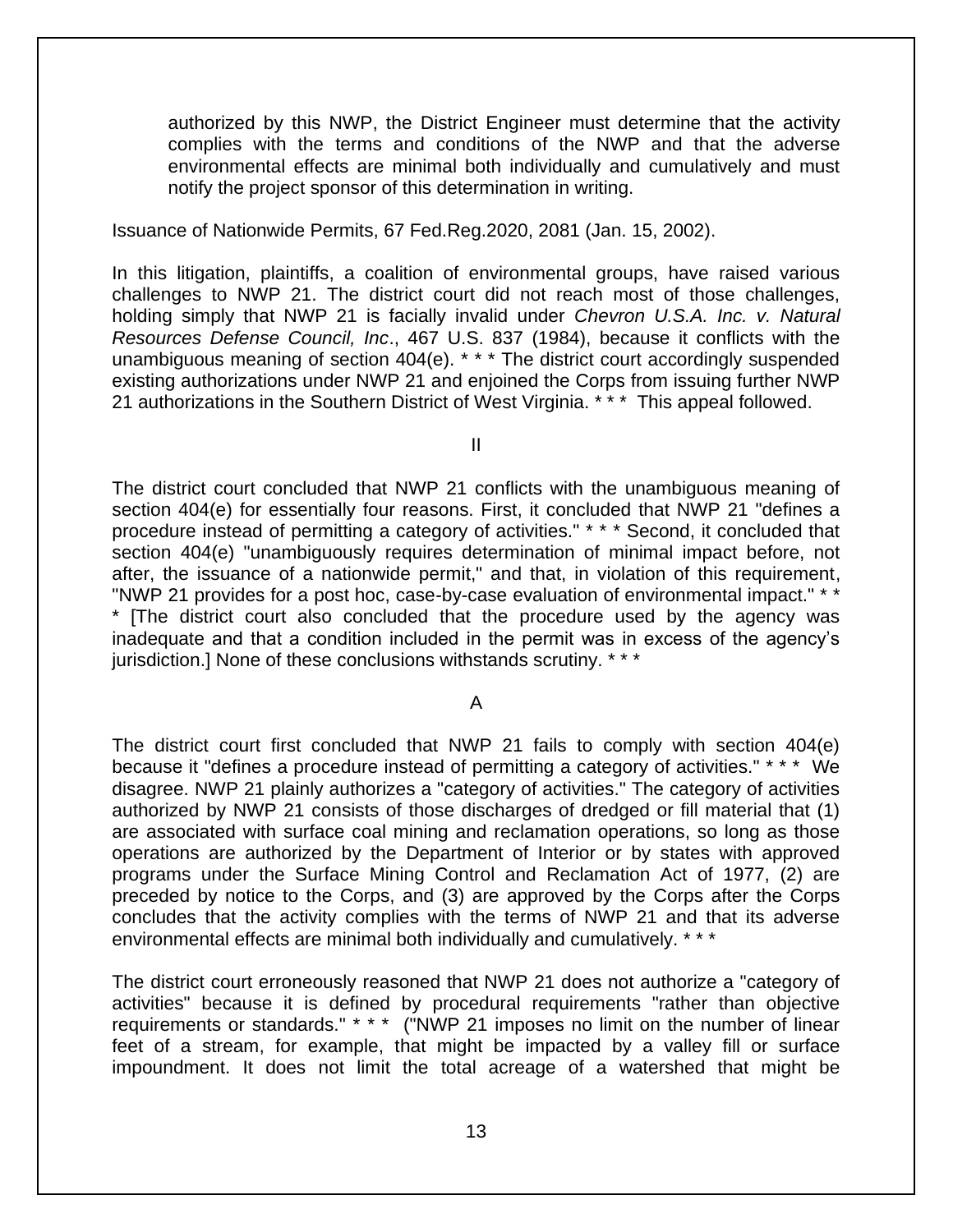impacted."). As an initial matter, we note that, by virtue of its incorporation of the requirements of the Surface Mining Control and Reclamation Act ("SMCRA"), NWP 21 does contain substantive requirements.<sup>1</sup> More importantly, nothing in section 404(e) or in logic prohibits, much less unambiguously prohibits, the use of procedural, in addition to substantive, parameters to define a "category." The district court therefore erred when it concluded that NWP 21 does not define a "category of activities." \* \* \*

B

The district court next concluded that NWP 21 violates the unambiguous terms of section 404(e) because it allows the Corps to defer the statutorily-required minimalenvironmental-impact determinations until after issuance of the nationwide permit. \* \* \* 3 Section 404(e) allows the Corps to issue a general permit only "if [it] determines ... that the activities in [the subject] category ... will cause only minimal adverse environmental effects when performed separately, and will have only minimal cumulative adverse effect on the environment." 33 U.S.C. § 1344(e). The district court concluded that the Corps did not make the required minimal-impact determinations before issuing NWP 21, but instead opted to make those determinations on a case-by-case basis after issuance of the permit. \* \* \*

It is clear from the record before us that the Corps did make the required minimalimpact determinations before it issued NWP 21. \* \* \* The Decision Document for NWP 21 and the supplement to that document, set forth at pages 469-512 of the Joint Appendix, contain the Corps' pre-issuance analysis of the anticipated environmental impact of the activities authorized by NWP 21. \* \* \* The Corps' impact analysis took account of a variety of factors, including public commentators' opinions, \* \* \* NWP 21's incorporation of SMCRA's requirements, \* \* \* the nature of the coal-mining activities

3 The Corps argues that section 404(e) does not unambiguously require that the minimal-impact determinations be made before issuance of a nationwide permit. The Corps believes that the statute allows it to issue a nationwide permit so long as it makes the minimal-impact determinations before the permit is actually used to authorize discharges, even if after issuance of the permit. At the very least, the Corps argues, section 404(e)'s minimal impact determination requirement is temporally ambiguous, and the Corps' reading is a permissible construction entitled to *Chevron* deference. Because we conclude that the Corps made the required minimal-impact determinations before issuing NWP 21, we do not reach these contentions.

<sup>1</sup> SMCRA imposes a host of "performance standards" on "all surface coal mining and reclamation operations." 30 U.S.C. § 1265(b). For example, under SMCRA, all surface coal mining operations must "minimize the disturbances to the prevailing hydrologic balance at the mine-site and in associated offsite areas and to the quality and quantity of water in surface and ground water systems both during and after surface coal mining operations and during reclamation." *Id.* § 1265(b)(10).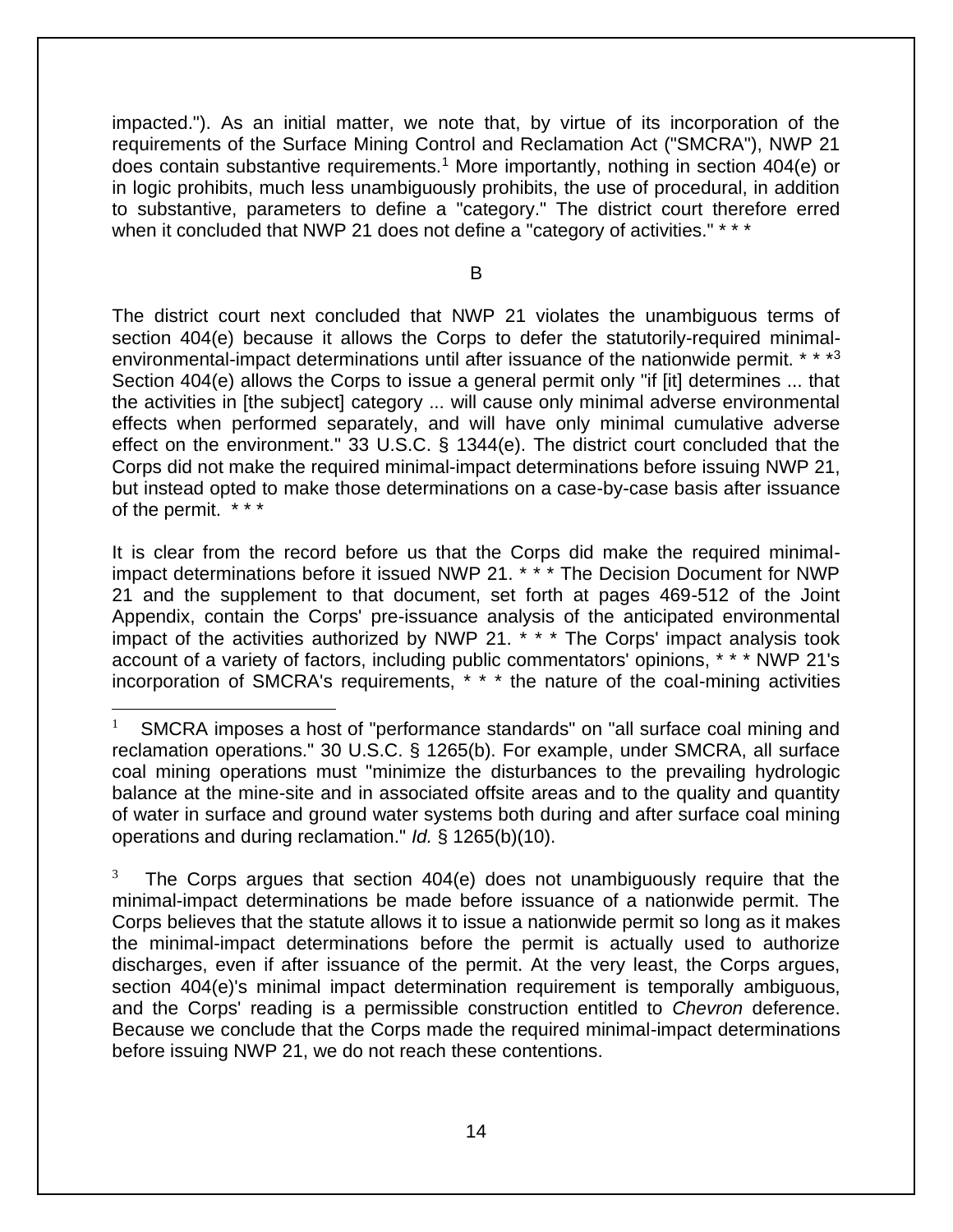authorized by NWP 21, \* \* \* the applicability of a variety of General Conditions to NWP 21, \* \* \* and data about usage of previous versions of NWP 21 \* \* \* Based on these considerations and others, the Corps concluded that the activities authorized by NWP 21 "will not result in significant degradation of the aquatic environment." \* \* \* This determination was sufficient to meet the requirements of section 404(e).

The district court held that the Corps did not satisfy section 404(e) because it did not provide an *ex ante* guarantee that the activities authorized by NWP 21 would have only a minimal impact. The district court reasoned that, under section 404(e), "[t]he issuance of a nationwide permit ... functions as a guarantee ab initio that every instance of the permitted activity will meet the minimal impact standard," and that, by permitting the Corps to engage in "post hoc, case-by-case evaluation of environmental impact," NWP 21 "runs afoul of the statutory requirement of initial certainty." \* \* \*

The district court erred. It is simply not the case that issuance of a general permit functions as a guarantee ab initio that every instance of the permitted activity will have only a minimal impact. \* \* \*

For two reasons, we do not believe that an interpretation of section 404(e) that would require initial certainty is tenable. First, section 404(e)(2) gives the Corps authority to revoke or modify a general permit if, after issuing the permit, it "determines that the activities authorized by such general permit have an adverse impact on the environment." 33 U.S.C. § 1344(e)(2). This provision demonstrates that Congress anticipated that the Corps would make its initial minimal-impact determinations under conditions of uncertainty and that those determinations would therefore sometimes be inaccurate, resulting in general permits that authorize activities with more-than-minimal impacts. It also demonstrates that Congress expected that the Corps would engage in post-issuance policing of the activities authorized by general permits in order to ensure that their environmental impacts are minimal. \* \* \*

Second, it is impossible for the Corps' *ex ante* determinations of minimal impact to be anything more than reasoned predictions. Even under the paradigmatic general permit envisioned by the district court, where the parameters of the authorized activities are delineated in objective, measurable terms, the Corps' minimal-impact determinations would necessarily be a forecast only. This is so because the environmental impact of the activities authorized by a general permit depends on factors that, as a practical matter, are outside the Corps' ability to predict with certainty *ex ante*. This uncertainty is especially acute when the Corps issues a nationwide permit like NWP 21 because the Corps must attempt to forecast the environmental effects the authorized activities could have if undertaken anywhere in the country under any set of circumstances. \* \* \*

Nor can we agree with the district court's implicit conclusion that the Corps may not rely on the availability of post-issuance procedures, such as NWP 21's requirement of postissuance individualized authorization, when it makes its pre-issuance minimal-impact determinations. \* \* \* The statute is silent on the question whether the Corps may make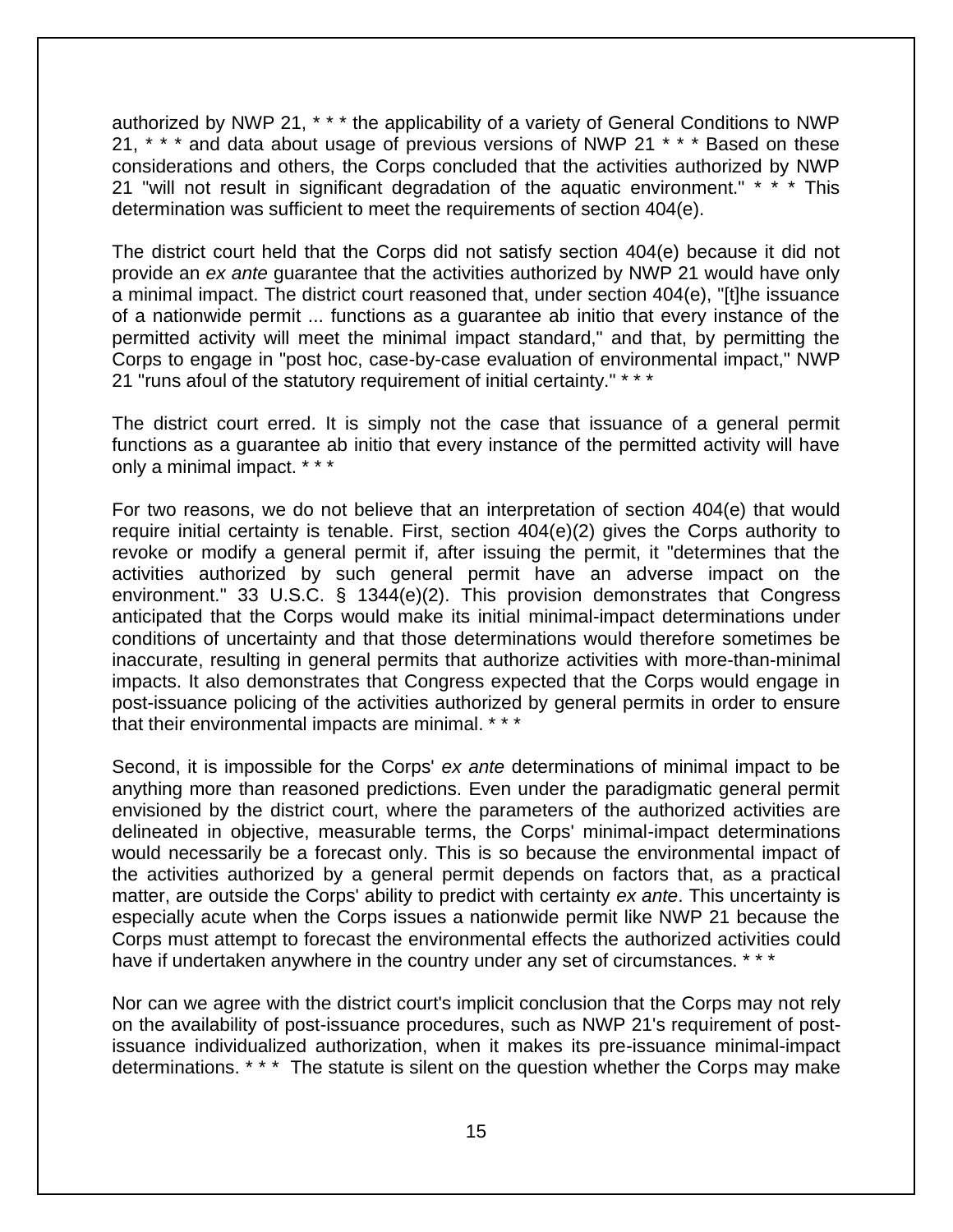its pre-issuance minimal impact determinations by relying in part on the fact that its post-issuance procedures will ensure that the authorized projects will have only minimal impacts. We must therefore defer to the Corps' conclusion that it may do so if that conclusion is permissible in light of the statutory language and is reasonable. It is both. \* \* \*

In concluding that section 404(e) permits the Corps to rely in part on post-issuance procedures to make its pre-issuance minimal-impact determinations, we do not suggest that section 404(e) permits the Corps *completely* to defer the minimal-impact determinations until after issuance of the permit. We would have substantial doubts about the Corps' ability to issue a nationwide permit that relied solely on post-issuance, case-by-case determinations of minimal impact, with no general pre-issuance determinations. In such a case, the Corps' "determinations" would consist of little more than its own promise to obey the law. \* \* \*

However, we are satisfied, based on our review of the Corps' decision document, that the Corps did actually make, in advance, the minimal-impact determinations required by the statute. It made those determinations after undertaking a good-faith, comprehensive, pre-issuance review of the anticipated environmental effects of the activities authorized by NWP 21, and its partial reliance on post-issuance procedures to ensure minimal impacts did not make those determinations any less valid. \* \* \*

In sum, we conclude that the Corps complied with section 404(e) when it issued NWP 21. \* \* \* The contrary judgment of the district court and the injunction against NWP 21 authorizations are vacated and the case is remanded for further proceedings not inconsistent with this opinion.

#### **Questions and Comments**

1. **Categories of activities that are similar in nature / scope and conditions**: Are there limits on the breadth of the categories of activities that can be regulated through a general permit? In the case above, NWP 21 authorized discharges of dredged or fill material associated with surface coal mining and reclamation activities if the discharges were authorized under the Surface Mining Control and Reclamation Act. While that category seems quite broad, the Corps narrowed it by limiting authorization to discharges when the discharger notifies the Corps that it plans to discharge under the permit and the Corps affirmatively authorizes the discharge, after reviewing the potential environmental effects of the discharge. Would the permit have sufficiently identified a category of activities that are similar in nature without the notification and approval procedures? What concerns are raised if the category of activities is defined too broadly? While courts have frequently upheld the authorization of fairly broad categories of activities under general permits, they usually have done so after concluding that the conditions in the permit sufficiently narrow the categories so that they are "similar in nature." In addition to the instant case, *see [Sierra Club v. U.S. Army](http://caselaw.findlaw.com/us-11th-circuit/1335047.html)*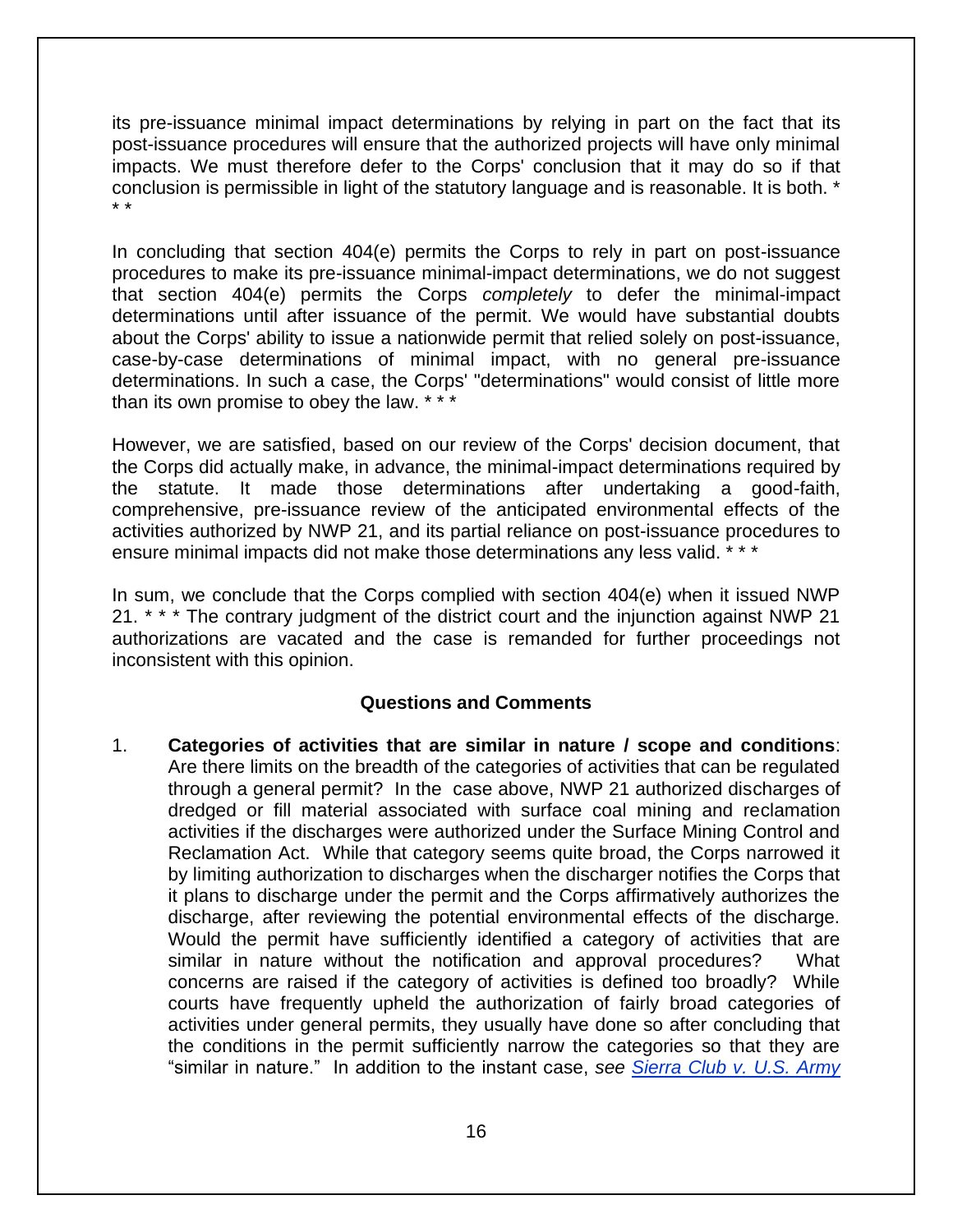*Corps of Engineers*[, 508 F.3d 1332 \(11](http://caselaw.findlaw.com/us-11th-circuit/1335047.html)th Cir. 2007) (upholding a general permit to cover "suburban development" activities over a 48,000 acre area based on the limiting conditions in the permit, but recognizing concerns about circumvention of the notice and public hearing requirements that would apply to individual permitting); *[Alaska Center for the Environment v. West](http://law.justia.com/cases/federal/appellate-courts/F3/157/680/578174/)*, 157 F.3d 680 (9<sup>th</sup> Cir. [1998\)](http://law.justia.com/cases/federal/appellate-courts/F3/157/680/578174/) (upholding a general permit that authorized discharges associated with construction of "residential buildings" and a broad range of other activities in the City of Anchorage based on the limiting conditions in the permit).

Prior to 1996, one of the most widely used nationwide permits that the Corps issued was NWP 26, which authorized a broad range of activities in waters above headwaters and in isolated waters. Many critics argued that the activities authorized by that permit were not "similar in nature," and the Corps replaced the permit with a series of permits that addressed more narrowly tailored categories of activities. *See* [61 Fed. Reg. 65874 \(Dec. 13, 1996\).](https://www.federalregister.gov/documents/1996/12/13/96-31645/final-notice-of-issuance-reissuance-and-modification-of-nationwide-permits)

- 2. **Statutory / regulatory definition of "similar in nature"**: Does "similar in nature" refer to the nature of the projects, the nature of the effects, or both? Does the statute define "similar in nature"? The 404(b)(1) guidelines (regulations) limit the issuance of general permits to categories of activities where the activities are similar in nature *and* similar in their impact on water quality and the aquatic environment. *See* [40 C.F.R. § 230.7\(a\)](http://www.law.cornell.edu/cfr/text/40/230.7) If the statute is silent and there is a regulation that interprets the statutory language, how does that impact judicial review of the language? *See [Alaska Center for the Environment v. West](http://law.justia.com/cases/federal/appellate-courts/F3/157/680/578174/)*, 157 [F.3d 680 \(9](http://law.justia.com/cases/federal/appellate-courts/F3/157/680/578174/)<sup>th</sup> Cir. 1998) (upholding Corps determination that a broad range of activities authorized by the general permit were "similar in nature" because they would have similar impacts, when limited by the conditions in the permit).
- 3. **Documentation:** The 404(b)(1) guidelines require the Corps to prepare a written evaluation of the individual and cumulative impacts of the activities that will be authorized by a general permit, to demonstrate that they will be minimal, and an explanation of why the activities to be authorized are "similar in nature" before the agency issues the permit. *See* [40 C.F.R. § 230.7\(b\).](http://www.law.cornell.edu/cfr/text/40/230.7)
- 4. **Minimal impacts:** In a footnote, in *Ohio Valley Environmental Coalition v. Bulen*, the court indicated that it would not reach the Corps' contention that the Clean Water Act authorized the Corps to make the minimal impact determination for a general permit after the permit is issued, as long as the determination is made before the permit is used. If the court does not "reach the contentions", does it provide some guidance regarding whether the Corps' interpretation of the statute is reasonable?
- 5. **Post-issuance review:** As noted above, many of the nationwide permits issued by the Corps of Engineers include a "pre-construction notification" requirement, so that persons who intend to take actions authorized by the permit must notify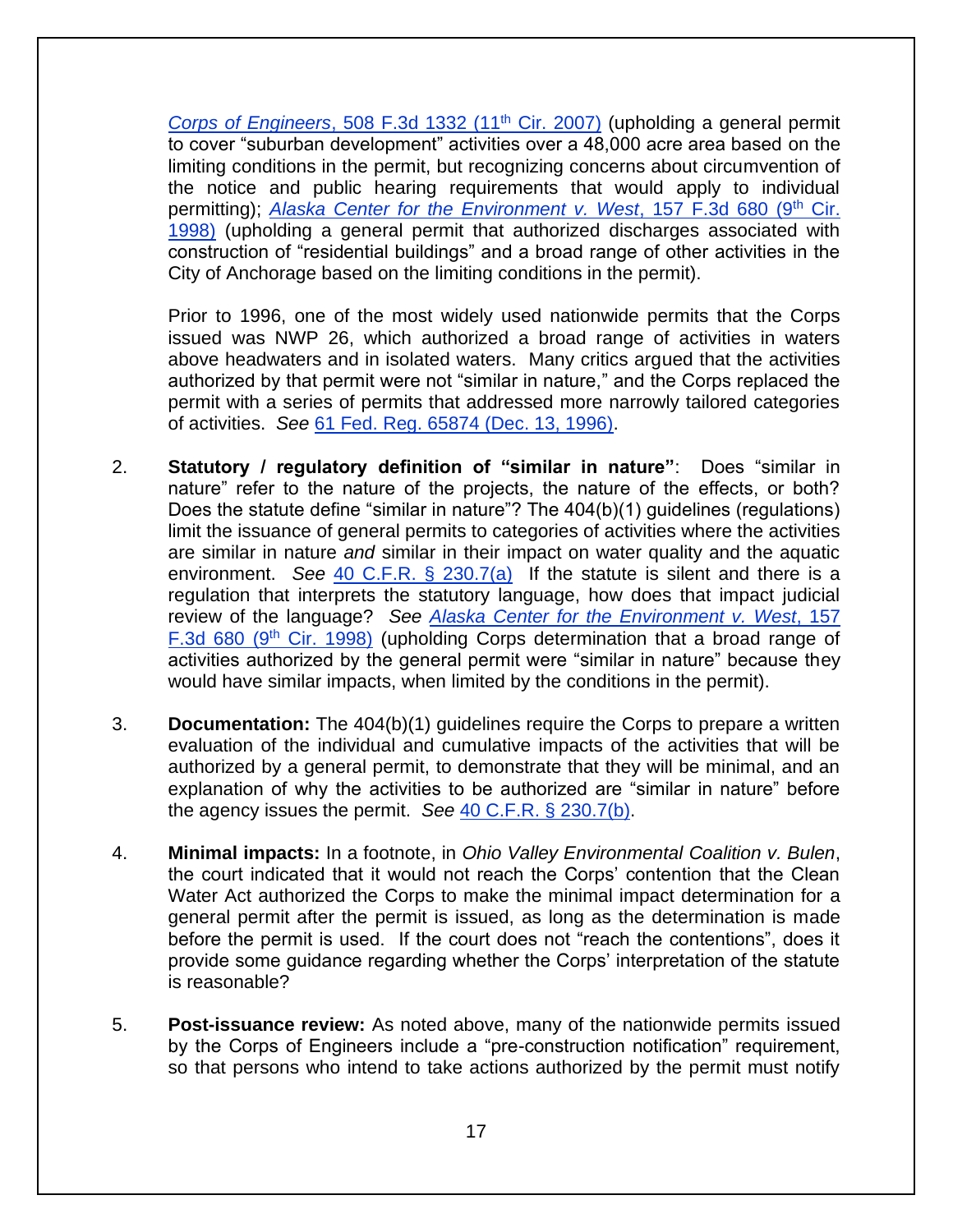the Corps prior to undertaking those actions. In most cases, if the actor provides that notice and the Corps does not notify them within 45 days that they *can't* proceed with their activity, they can undertake the activity authorized by the permit even though the Corps did not respond to their notice. *See* [U.S. Army](https://usace.contentdm.oclc.org/utils/getfile/collection/p16021coll7/id/6712)  Corps of Engineers, *2017 [Nationwide Permits, Conditions, District Engineer's](https://usace.contentdm.oclc.org/utils/getfile/collection/p16021coll7/id/6712)*  **[Decision, Further Information, and Definitions \(with corrections\)](https://usace.contentdm.oclc.org/utils/getfile/collection/p16021coll7/id/6712) General** [Condition 32.](https://usace.contentdm.oclc.org/utils/getfile/collection/p16021coll7/id/6712) In the *Ohio Valley Environmental Coalition v. Bulen* case, above, the presumption was reversed for NWP 21, so that persons could not undertake activities under the permit until the Corps affirmatively authorized the activities.

6. Should nationwide and other general permits include more stringent limits on the total acreage of wetlands that can be filled under those permits? *See* Steven G. Davison, *General Permits Under Section 404 of the Clean Water Act,* 26 Pace Envtl. L. Rev. 35 (2009).

#### D. **Combining permits**

In light of the fact that the Corps has issued many general permits on a national, regional, or State-wide basis, questions arise regarding whether a landowner can rely on (1) a combination of general permits; (2) multiple uses of a single general permit; or (3) a combination of general permits and individual permits to authorize discharges of dredged or fill material.

In situations where a project would require an **individual** Section 404 permit, the permittee may be able to undertake a *portion* of the project through a general permit while the Corps is processing the individual permit application but *only* if the portion of the project that would be authorized by the general permit "would have independent utility" and would be "able to function or meet [its] purpose independent of the total project." *See* [33 C.F.R. § 330.6\(d\).](http://www.law.cornell.edu/cfr/text/33/330.6)

For situations where a developer would like to rely on multiple general permits, rather than an individual permit, to authorize a project, the Corps allows persons to combine two or more *different* nationwide permits, but only if they are being combined to authorize a "single and complete project." *Id.* [§ 330.6\(c\).](http://www.law.cornell.edu/cfr/text/33/330.6) If the activities being authorized by the combination of general permits are really only part of a larger project and do not have "independent utility", they are not a "single and complete project" and the Corps' regulations do not allow developers to combine general permits to authorize the activities. *See [Crutchfield v. County of Hanover, Virginia](http://law.justia.com/cases/federal/appellate-courts/F3/325/211/478532/)*, 325 F.3d 211 (4th Cir. [2003\).](http://law.justia.com/cases/federal/appellate-courts/F3/325/211/478532/) Similarly, the Corps' regulations prohibit *multiple* use of the *same* nationwide permit on a "single and complete project." *See* [33 C.F.R. § 330.6\(c\).](http://www.law.cornell.edu/cfr/text/33/330.6) The limits that the Corps places on the use of multiple general permits are designed to prevent developers from evading the individual permit requirement for a project by segmenting the project into a lot of smaller activities which could qualify for general permits. *See [Crutchfield v.](http://law.justia.com/cases/federal/appellate-courts/F3/325/211/478532/)  [County of Hanover, Virginia](http://law.justia.com/cases/federal/appellate-courts/F3/325/211/478532/), 325 F.3d 211 (4<sup>th</sup> Cir. 2003).*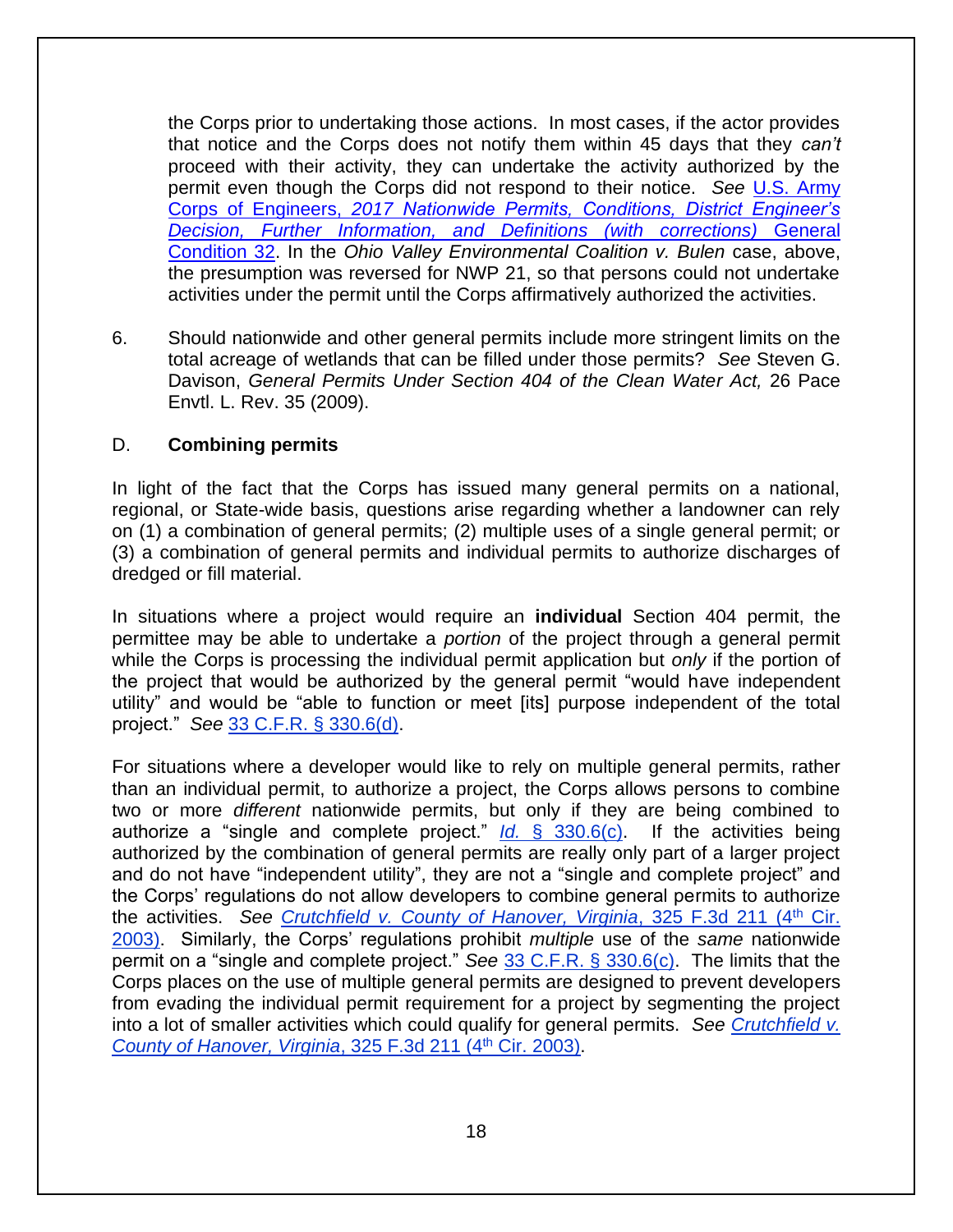#### **Resources**

Complete list of 2021 [NWPs and conditions](https://www.federalregister.gov/documents/2021/01/13/2021-00102/reissuance-and-modification-of-nationwide-permits) [Chart summarizing the 2021](https://usace.contentdm.oclc.org/utils/getfile/collection/p16021coll7/id/16829) NWPs and conditions [Final Decision Documents supporting the 2021](https://www.usace.army.mil/Missions/Civil-Works/Regulatory-Program-and-Permits/Nationwide-Permits/) NWPs Examples of Regional and Programmatic permits - [Region GP 96-07;](http://www.spk.usace.army.mil/Portals/12/documents/regulatory/gp/gp96-07.2011-reissue.permit.pdf) Maryland Programmatic GP [MDSPG-4;](http://www.nab.usace.army.mil/Portals/63/docs/Regulatory/Permits/MDSPGP-4.pdf) [Letter of Permission Process for California \(](http://www.spk.usace.army.mil/Portals/12/documents/regulatory/pdf/LOP-procedures9-16-2013FINAL(rev).pdf)Sacramento District) General permit regulations of the [Corps](http://www.law.cornell.edu/cfr/text/33/part-325) and [EPA](http://www.law.cornell.edu/cfr/text/40/230.7)

# **Section Quiz**

Now that you've finished the material on permit exemptions and general permits, why not try a CALI lesson on the material at: <http://www.cali.org/aplesson/10728>It should only take about fifteen minutes.

# **III. Individual Permits**

As noted above, most development activities in wetlands are authorized through general permits, rather than individual permits. Less than 5% of the projects authorized by the Corps each year are authorized through individual permits. *See* Royal C. Gardner, *Lawyers, Swamps, and Money* 102 (Island Press, 2011). Although the individual permit process is longer and more expensive than the general permit process, in most cases, the Corps will issue a permit at the end of the process. In 2007 and 2008, while the Corps evaluated more than 150,000 development activities for authorization under individual or general permits, it denied fewer than 750 individual permit applications (less than 1%). *Id.* That permit denial rate has remained fairly constant over the years. For instance, in 1981, the Corps denied 2.7% of the individual permit applications. See [U.S. Congress, Office of Technology Assessment, OTA-O-](http://govinfo.library.unt.edu/ota/Ota_4/DATA/1984/8433.PDF)206, *[Wetlands: Their Use and Regulation](http://govinfo.library.unt.edu/ota/Ota_4/DATA/1984/8433.PDF)* 143-144 (Mar. 1984). Once issued, individual permits generally authorize permittees to leave dredged or fill material in wetlands indefinitely, *see* [33 C.F.R. § 325.6,](http://www.law.cornell.edu/cfr/text/33/325.6) but the Corps has the authority to modify, suspend or revoke the permits as "necessary by considerations of the public interest. *[Id.](http://www.law.cornell.edu/cfr/text/33/325.7)* § [325.7.](http://www.law.cornell.edu/cfr/text/33/325.7)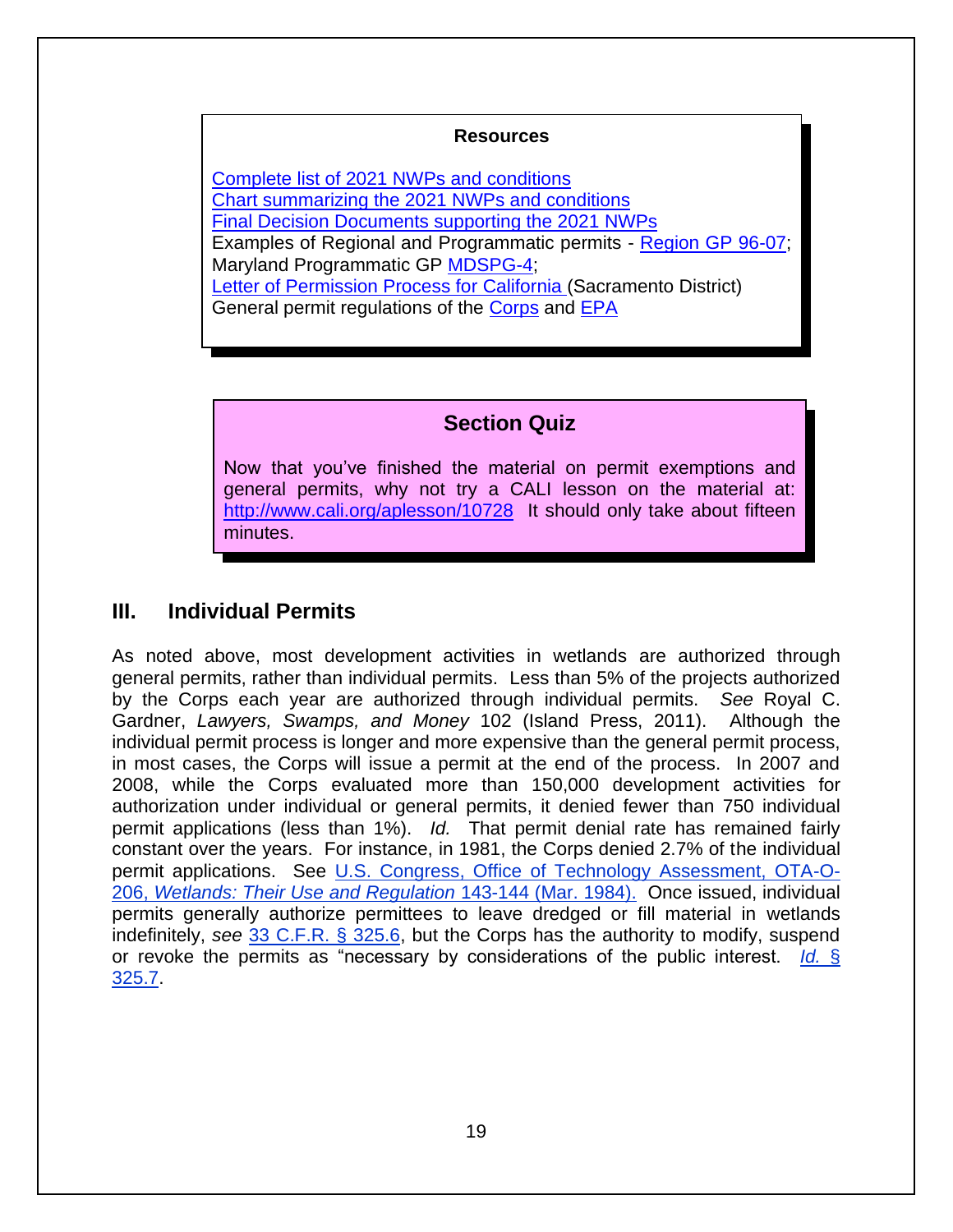# **A. The Process**

The Corps of Engineers reviews and issues or denies individual Section 404 permits through an informal process that involves public participation and review by EPA and other federal and state agencies. In most cases, the decision whether to issue or deny the permit will be made at the district level, by the District Engineer. *See* [33](http://www.law.cornell.edu/cfr/text/33/325.2)  C.F.R.  $\S$  325.2(a)(6). While the Corps administers the Section 404 permit program, EPA plays an important role as well. In addition to reviewing and commenting on the individual permit applications, EPA, in consultation with the Corps, wrote the rules (the Section 404(b)(1) guidelines) that the Corps uses to determine whether to issue or deny permits and EPA has the authority to veto the

| <b>Resources</b>                           |  |  |  |
|--------------------------------------------|--|--|--|
| Corps Video on the permitting process      |  |  |  |
| Description of the permit process (Corps   |  |  |  |
| HQ; ); (Corps Regional Office)             |  |  |  |
| Graphical representation of the permit     |  |  |  |
| process (Corps)                            |  |  |  |
| 404 Permit application form                |  |  |  |
| <b>404 Permit application instructions</b> |  |  |  |
| EPA web page re: Section 404 permitting    |  |  |  |
| Search for recently issued and pending     |  |  |  |
| <b>Section 404 permits</b>                 |  |  |  |
| 404 permit regulations - Corps; EPA Veto;  |  |  |  |
| EPA 404(b)(1) Guidelines                   |  |  |  |
|                                            |  |  |  |

Corps' permits. *See* [33 U.S.C.](http://www.law.cornell.edu/uscode/text/33/1344) § 1344(c) (discussed in Chapter 8, *infra*).

Section 404 of the Clean Water Act provides that the Corps "may issue permits, after notice and opportunity for public hearings for the discharge of dredged or fill material into the navigable waters at specified disposal sites." *See* [33 U.S.C. § 1344\(a\).](http://www.law.cornell.edu/uscode/text/33/1344) The Corps has interpreted that language to authorize it to issue permits through an informal process, rather than through the formal adjudication procedures of the Administrative Procedures Act, and courts have upheld that interpretation. *See [Buttrey v. United](http://law.justia.com/cases/federal/appellate-courts/F2/690/1170/107678/)  States, [690 F.2d 1170 \(5](http://law.justia.com/cases/federal/appellate-courts/F2/690/1170/107678/)<sup>th</sup> Cir. 1982).* The Corps' regulations that address the Section 404 permit process are codified at [33 C.F.R. Part 325.](http://www.law.cornell.edu/cfr/text/33/part-325)

#### **1. Application, public notice and comment**

The Corps encourages, but does not require, permit applicants who are proposing major projects to meet with the agency before filing their application for a brief preapplication consultation. *See* [33 C.F.R. § 325.1\(b\).](http://www.law.cornell.edu/cfr/text/33/325.1) After an applicant files a *complete* [application](https://www.publications.usace.army.mil/Portals/76/Publications/EngineerForms/Eng_Form_4345_2018May.pdf?ver=2018-05-18-102142-420) and pays the application fee (ranging from \$10 - \$100), the Corps issues a public notice of the permit application and invites public comment on the application. *See* [33 C.F.R. § 325.3.](http://www.law.cornell.edu/cfr/text/33/325.3) The notice is posted [online,](https://permits.ops.usace.army.mil/orm-public) in the post office or other public buildings in the area, sent to the applicant, adjoining property owners, appropriate federal, state and local agencies, the news media, and a variety of other interested parties and includes information outlined in the regulations that is "sufficient ... to give a clear understanding of the nature and magnitude of the activity to generate meaningful comment." *Id.* [§ 325.3\(a\).](http://www.law.cornell.edu/cfr/text/33/325.3)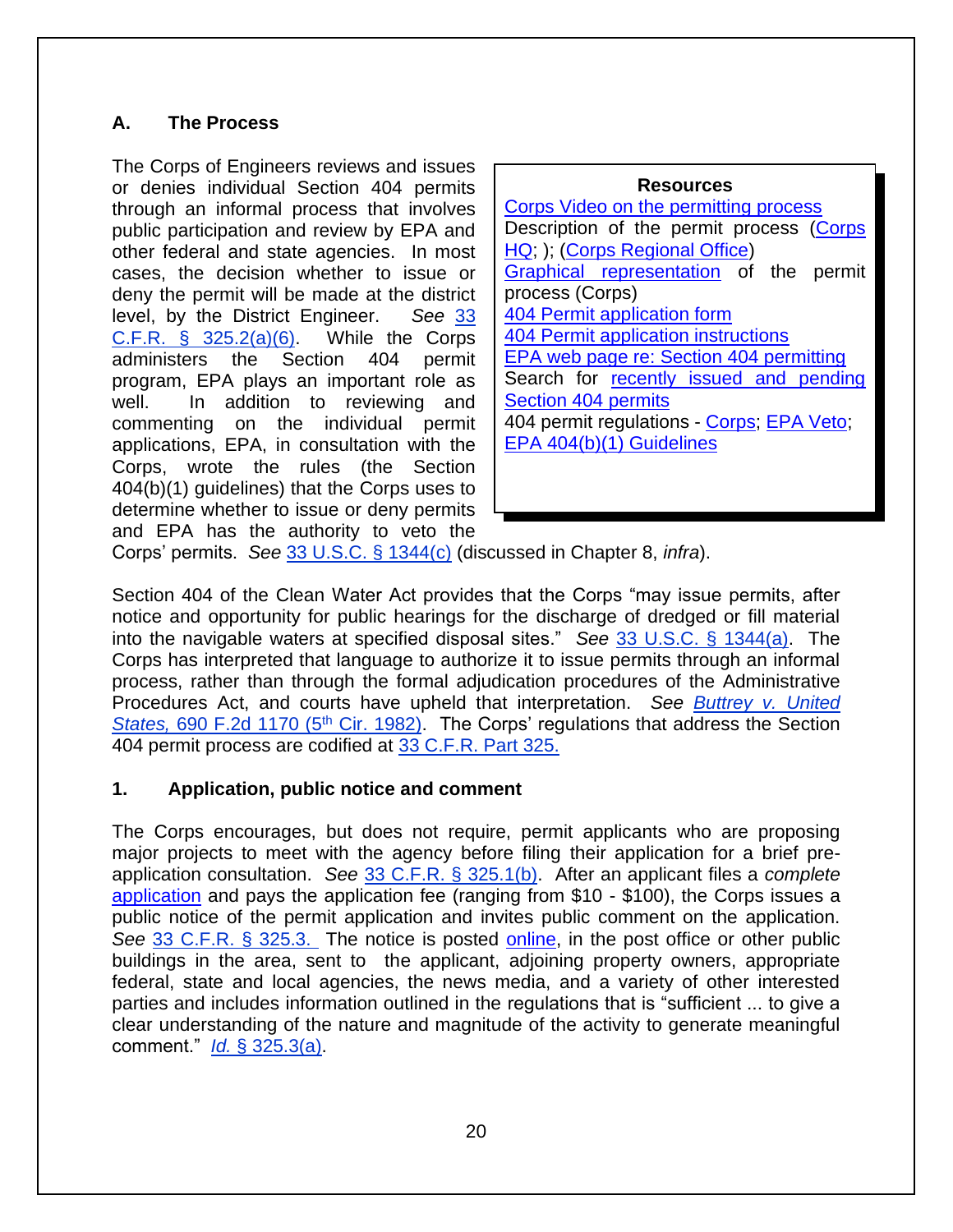The Corps normally provides for a 30 day public comment period and consults with EPA, the Fish and Wildlife Service, and several other agencies during this comment period to comply with other federal laws, as described below. All of the comments that the Corps receives from the public or other agencies are included in the administrative record for the agency's ultimate decision and the agency provides the applicant with an opportunity to provide additional information in response to those comments. *See* [33](http://www.law.cornell.edu/cfr/text/33/325.2)  [C.F.R. § 325.2\(a\)\(3\).](http://www.law.cornell.edu/cfr/text/33/325.2)

#### **2. Coordination with other agencies**

In light of its authority to veto section 404 permits, *see* Chapter 8, *infra,* and its authority to bring enforcement actions for illegal discharges of dredged or fill material, *see* Chapter 10*, infra*, EPA is involved in the review and commenting process for Section 404 permits at an early stage. As the primary author of the Section 404(b)(1) guidelines, the standards that the Corps will use to evaluate the permit, EPA can provide vital comments regarding whether an application complies with those standards. The Fish and Wildlife Service also provides comments based on its authority under the [Fish and Wildlife Coordination Act](http://www.law.cornell.edu/uscode/text/16/chapter-5A) and the Endangered Species Act, discussed *infra,*  and the [National Oceanographic and Atmospheric Administration](http://www.noaa.gov/) (NOAA), within the Department of Commerce provides comments on permits based on authority in the Endangered Species Act and Coastal Zone Management Act, discussed *infra.* The Corps has entered into Memoranda of Agreement with EPA, *see [Memorandum of](http://water.epa.gov/lawsregs/guidance/wetlands/dispmoa.cfm)  [Agreement Between the Environmental Protection Agency and the Department of the](http://water.epa.gov/lawsregs/guidance/wetlands/dispmoa.cfm)  [Army, Section 404\(q\)](http://water.epa.gov/lawsregs/guidance/wetlands/dispmoa.cfm)* (August 11, 1992), the Fish and Wildlife Service, *see [Memorandum of Agreement Between the Department of the Interior and the](http://www.fws.gov/habitatconservation/404qMOA_FWS.pdf)  [Department of the Army, Section 404\(q\)](http://www.fws.gov/habitatconservation/404qMOA_FWS.pdf)* (December 21, 1992) and NOAA, *see [Memorandum of Agreement Between the Department of Commerce and the](https://usace.contentdm.oclc.org/utils/getfile/collection/p16021coll11/id/2511)  [Department of the Army, Section 404\(q\)](https://usace.contentdm.oclc.org/utils/getfile/collection/p16021coll11/id/2511)* (December 21, 1992) to coordinate their involvement in the review of permits and to minimize delays in processing the permits, as required by the statute. *See* [33 U.S.C. § 1344\(q\).](http://www.law.cornell.edu/uscode/text/33/1344) While the Corps consults with EPA, the Fish and Wildlife Service, and NOAA as part of the permit review process, the Corps retains the ultimately authority to decide whether to issue or deny the Section 404 permit. *See* [U.S. Army Corps of Engineers, RGL 92-01,](https://usace.contentdm.oclc.org/utils/getfile/collection/p16021coll9/id/1379) *Federal Agencies Roles and [Responsibilities](https://usace.contentdm.oclc.org/utils/getfile/collection/p16021coll9/id/1379)* (May 12, 1992).

Many of those agencies, as well as states and other federal agencies, consult or comment during the permit process because the Corps' decision to issue or deny a Section 404 permit triggers provisions of other statutes or other provisions of the Clean Water Act.

For instance, Section 7(a)(2) of the *Endangered Species Act (ESA),* [16 U.S.C. §](http://www.law.cornell.edu/uscode/text/16/1536)   $1536(a)(2)$ , requires federal agencies to insure that actions that they authorize, such as through the issuance of a Section 404 permit, are not likely to "jeopardize .. endangered ... or threatened species" or destroy or adversely modify their critical habitat. The ESA requires federal agencies to follow specific procedures to consult with the Fish and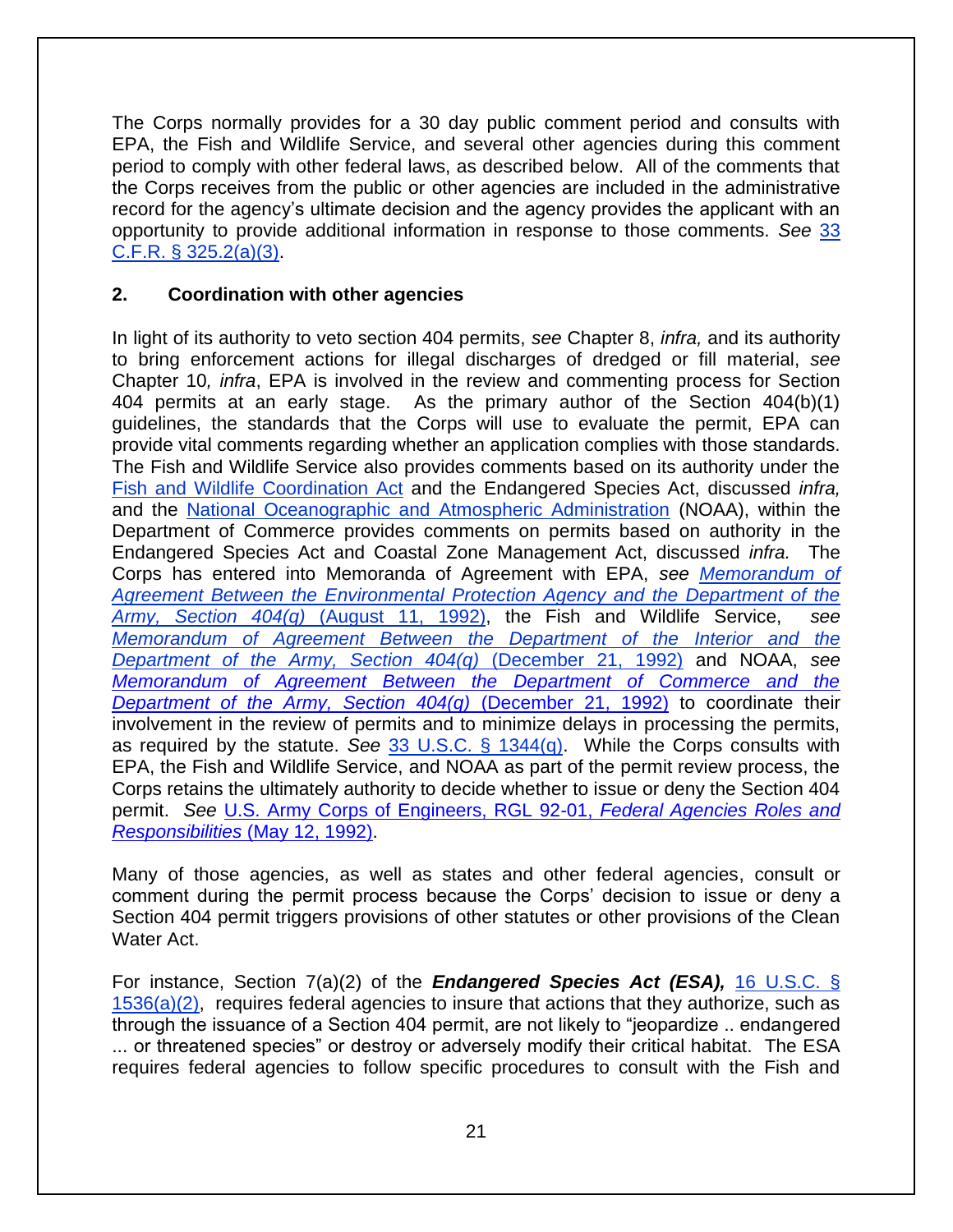Wildlife Service or the National Marine Fisheries Service within NOAA (for marine species) to ensure that the agencies' actions don't violate Section 7. *Id.* § 1536(a); [50](http://www.law.cornell.edu/cfr/text/50/part-402/subpart-B)  [C.F.R. Part 402, Subpart B](http://www.law.cornell.edu/cfr/text/50/part-402/subpart-B) (Department of Interior's regulations). Accordingly, when the Corps receives a section 404 permit application, it reviews the application and, if the proposed activity may affect endangered or threatened species, it begins the consultation process required by the ESA. *See* [33 C.F.R. § 325.2\(b\)\(5\).](http://www.law.cornell.edu/cfr/text/33/325.2) As part of the formal consultation process, the Fish and Wildlife Service or the National Marine Fisheries Service will prepare an environmental study called a biological opinion that evaluates whether the proposed activity will jeopardize the continued existence of an endangered or threatened species. *See* [50 C.F.R. § 402.14.](http://www.law.cornell.edu/cfr/text/50/402.14) If the Corps ultimately concludes that the activity proposed in a permit will jeopardize and endangered or threatened species or destroy or adversely modify its critical habitat, the agency must deny the permit.

The *Coastal Zone Management Act (CZMA)*, [16 U.S.C. §§](http://www.law.cornell.edu/uscode/text/16/chapter-33) 1451 *et seq*., also limits the Corps authority to issue Section 404 permits. If a state has an approved coastal zone management program under the CZMA, the Corps cannot issue a permit for an activity that affects the coastal zone unless the state certifies that the proposed activity complies with the state's program. *Id.* [§ 1456\(c\)\(3\).](http://www.law.cornell.edu/uscode/text/16/1456) When the Corps receives a permit application for such an activity, the applicant must include a certification that the activity complies with the state's coastal zone management program. *See* [33 C.F.R. §](http://www.law.cornell.edu/cfr/text/33/325.2)  [325.2\(b\)\(2\).](http://www.law.cornell.edu/cfr/text/33/325.2) The Corps forwards that certification to the state for concurrence. *Id.* If the state objects, the Corps cannot issue the permit. *Id.* On the other hand, if the state concurs or fails to object within six months, the Corps can issue the permit. *Id.* 

The *NEPA* and *Clean Water Act Section 401 certification* requirements discussed in the section above regarding *general permits* also apply to the Corps' evaluation of *individual permits*. Thus, when the Corps receives a Section 404 permit application, it will prepare either an *environmental assessment* or *environmental impact statement*, depending on the magnitude of the impacts of the activities authorized by the permit, as part of the permitting process. *See* [33 C.F.R. Part 325, App. B.](http://www.law.cornell.edu/cfr/text/33/part-325/appendix-B) NEPA requires public involvement in the preparation of those documents, so the Corps provides notice and appropriate opportunities to comment on the EA or EIS as part of the Section 404 permit review process. *Id.* NEPA is a procedural statute and does not require agencies to take actions that have the least harmful impacts on the environment, so, as long as the Corps prepares the environmental assessment or environmental impact statement in accordance with the procedures and requirements of NEPA, the agency can issue or deny the Section 404 permit without further restrictions from NEPA.

In order to comply with the *Clean Water Act Section 401 certification* requirements, the Corps asks the applicant to submit the certification (that the discharge won't violate state water quality standards) from the State where the discharge will occur as part of the application. *See* [33 C.F.R. § 325.2\(b\)\(1\).](http://www.law.cornell.edu/cfr/text/33/325.2) If the applicant does not provide the certification, the Corps seeks the certification from the State. *Id.* If, after the Corps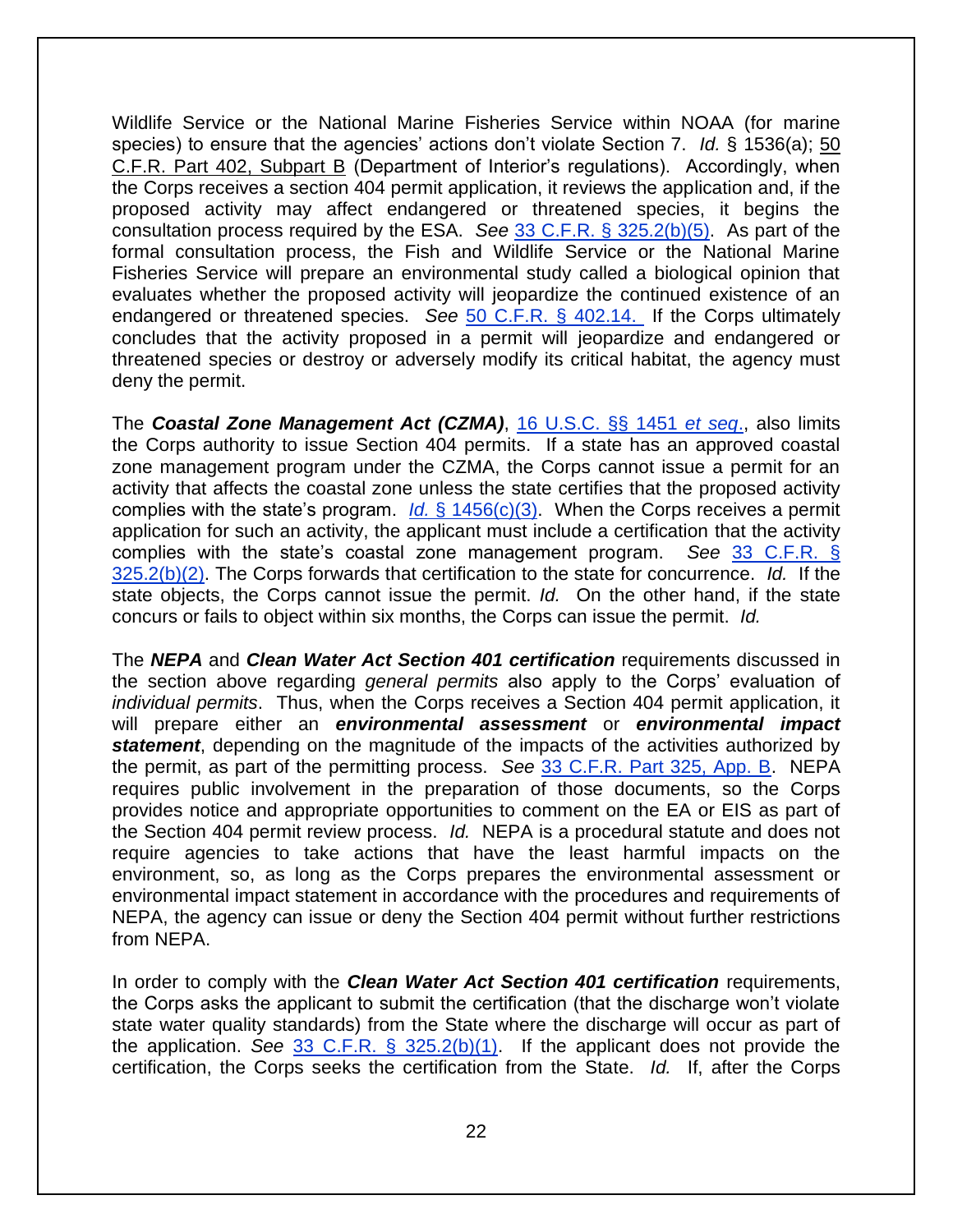issues the initial public notice for a permit application, EPA determines that additional states need to provide Section 401 certification, EPA will notify those states. *Id.* As noted above, in response to a request for certification, states can agree to the certification or they can object to the certification and seek to have conditions imposed on the discharge. The Corps cannot issue a Section 404 permit until states issue the 401 certification or waive their right to do so, by failing to act on a request for certification within 60 days. *Id.* 

#### **3. Hearings and Decision-making**

Unless the other federal laws outlined above require a hearing because of the nature of a particular permit application, the Corps' regulations give the district engineers discretion to decide whether it is necessary to hold a public hearing on a Section 404 permit application. *Id.* [§ 325.2\(a\)\(5\).](http://www.law.cornell.edu/cfr/text/33/325.2) Few hearings are held, even though the Corps' regulations provide that the agency will hold a public hearing whenever any person requests a hearing during the comment period, unless the agency determines "that the issues raised are insubstantial or there is otherwise no valid interest to be served by a hearing." *Id.* [§ 327.4\(b\).](http://www.law.cornell.edu/cfr/text/33/327.4) When the Corps holds a hearing on a permit application, it is not a formal trial-type hearing. The district engineer is usually the presiding officer at the hearing and any person may present oral or written testimony at the hearing and call witnesses to present statements, but there is no cross-examination of witnesses. *See* [33 C.F.R. Part 327.](http://www.law.cornell.edu/cfr/text/33/part-327)

When the Corps has completed its review of the permit application under the Clean Water Act standards discussed in the next section and has completed the consultation and review required by the laws outlined above, the agency will issue or deny the permit, or issue it with conditions. If the Corps issues a permit before other agencies have completed their review of the activities authorized by the permit, the Corps will normally condition the permit on approval by the other agencies. *See* [33 C.F.R. §](http://www.law.cornell.edu/cfr/text/33/325.2)   $325.2(d)(4)$ . When the Corps makes a final decision on the permit application, it supports the decision with a written *statement of findings* or *record of decision* (if an EIS was prepared), which explains the basis for the agency's decision. *Id*[. §](http://www.law.cornell.edu/cfr/text/33/325.2)  [325.2\(b\)\(6\).](http://www.law.cornell.edu/cfr/text/33/325.2)

If the Corps denies a permit application or includes conditions in the permit that lead the applicant to decline the permit, the applicant, but no third party, can appeal the Corps' permit decision administratively. *See* [33 C.F.R. § 331.6.](http://www.law.cornell.edu/cfr/text/33/331.6) The administrative process is described in Chapter 10 of this book. Permit applicants must appeal the Corps' decision through those administrative processes before they can appeal the decision in court. *Id.* [§ 331.12.](http://www.law.cornell.edu/cfr/text/33/331.12) Since the administrative appeal process is only available to permit applicants, anyone else who wants to challenge the Corps' decision to issue, condition, or deny a Section 404 permit must challenge it in court. Chapter 10 of this book explores the judicial review and citizen suit provisions of the Clean Water Act in detail.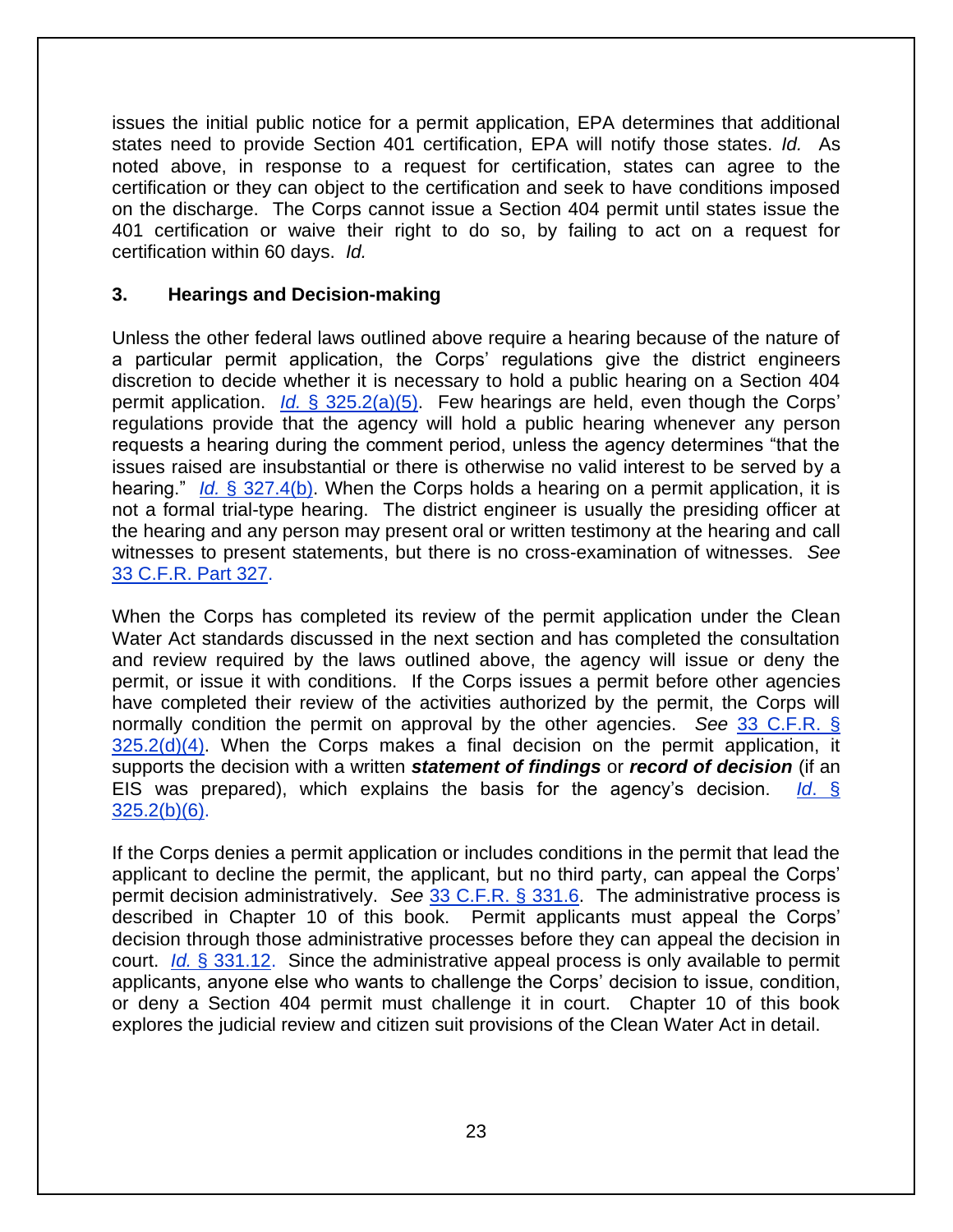#### **Questions and Comments**

- 1. **Timing**: The Corps' permit regulations require the Corps to make a determination regarding whether a permit application is complete within 15 days after receiving the application, and require the Corps to make a decision on a permit application within 60 days after the agency determines that the application is complete, unless specific conditions identified in the regulation are met. *See* [33 C.F.R. §](http://www.law.cornell.edu/cfr/text/33/325.2)  [325.2.](http://www.law.cornell.edu/cfr/text/33/325.2) Not surprisingly, the process normally takes longer than that. Although the authors of a 2002 study claimed that it took, on average, about 788 days to process an individual Section 404 permit, *see* [Sunding & Zilberman,](http://areweb.berkeley.edu/~sunding/Economcs%20of%20Environmental%20Regulation.pdf) *supra,* at 74, the Corps indicates that it took, on average, about 221 days to process individual permits in 2010. *See* [U.S. Army Corps of Engineers,](http://www.gpo.gov/fdsys/pkg/FR-2012-02-21/pdf/2012-3687.pdf) *Reissuance of Nationwide Permits,* 77 Fed. Reg. [10184, 10190 \(Feb. 21, 2012\).](http://www.gpo.gov/fdsys/pkg/FR-2012-02-21/pdf/2012-3687.pdf)
- 2. **The rest of the story re: permit denials:** Although the Corps denies a very small percentage of individual Section 404 permit applications each year, many permit applications are withdrawn before the Corps makes a decision on the permit, and many permits include conditions that the applicant did not originally propose or might prefer were not included. In 2007 and 2008, for instance, 14% of permit applications were withdrawn. *See* Royal C. Gardner, *Lawyers, Swamps, and Money* 102 (Island Press, 2011).
- 3. **NEPA Issues:** As will be discussed in the next section, when a landowner receives a permit to discharge dredged or fill material into wetlands (or other waters of the United States), the Corps frequently requires the permittee to create, restore, enhance, or preserve other wetlands to mitigate the environmental harm caused by the discharge. When the Corps is determining whether the effects of a discharge authorized by a permit are significant enough to require the preparation of an environmental impact statement, the Corps often focuses on the *net* effects of the discharge when considering any *mitigation* that will take place as part of the permit, rather than simply focusing on the environmental effects of the discharge itself. By doing this, the adverse impacts are often reduced to a level where they are not significant, so the Corps can issue a FONSI. Although environmental groups have criticized this approach, the Council on Environmental Quality has issued guidance that authorizes "*mitigated FONSIs*" if the mitigation is enforceable and monitored. *See* [Nancy](http://energy.gov/sites/prod/files/NEPA-CEQ_Mitigation_and_Monitoring_Guidance_14Jan2011.pdf)  [Sutley, Chair, Council on Environmental Quality,](http://energy.gov/sites/prod/files/NEPA-CEQ_Mitigation_and_Monitoring_Guidance_14Jan2011.pdf) *Memorandum for Heads of [Federal Departments and Agencies, Appropriate Use of Mitigation and Clarifying](http://energy.gov/sites/prod/files/NEPA-CEQ_Mitigation_and_Monitoring_Guidance_14Jan2011.pdf)  [the Appropriate Use of Mitigated Findings of No Significant Impact](http://energy.gov/sites/prod/files/NEPA-CEQ_Mitigation_and_Monitoring_Guidance_14Jan2011.pdf)* (Jan. 14, [2011\).](http://energy.gov/sites/prod/files/NEPA-CEQ_Mitigation_and_Monitoring_Guidance_14Jan2011.pdf)

Another issue that arises with regard to NEPA is the scope of the project to be reviewed under NEPA. If a project will involve a discharge of dredged or fill material into waters of the United States but also includes development of uplands, the Corps normally only evaluates the portions of the project that take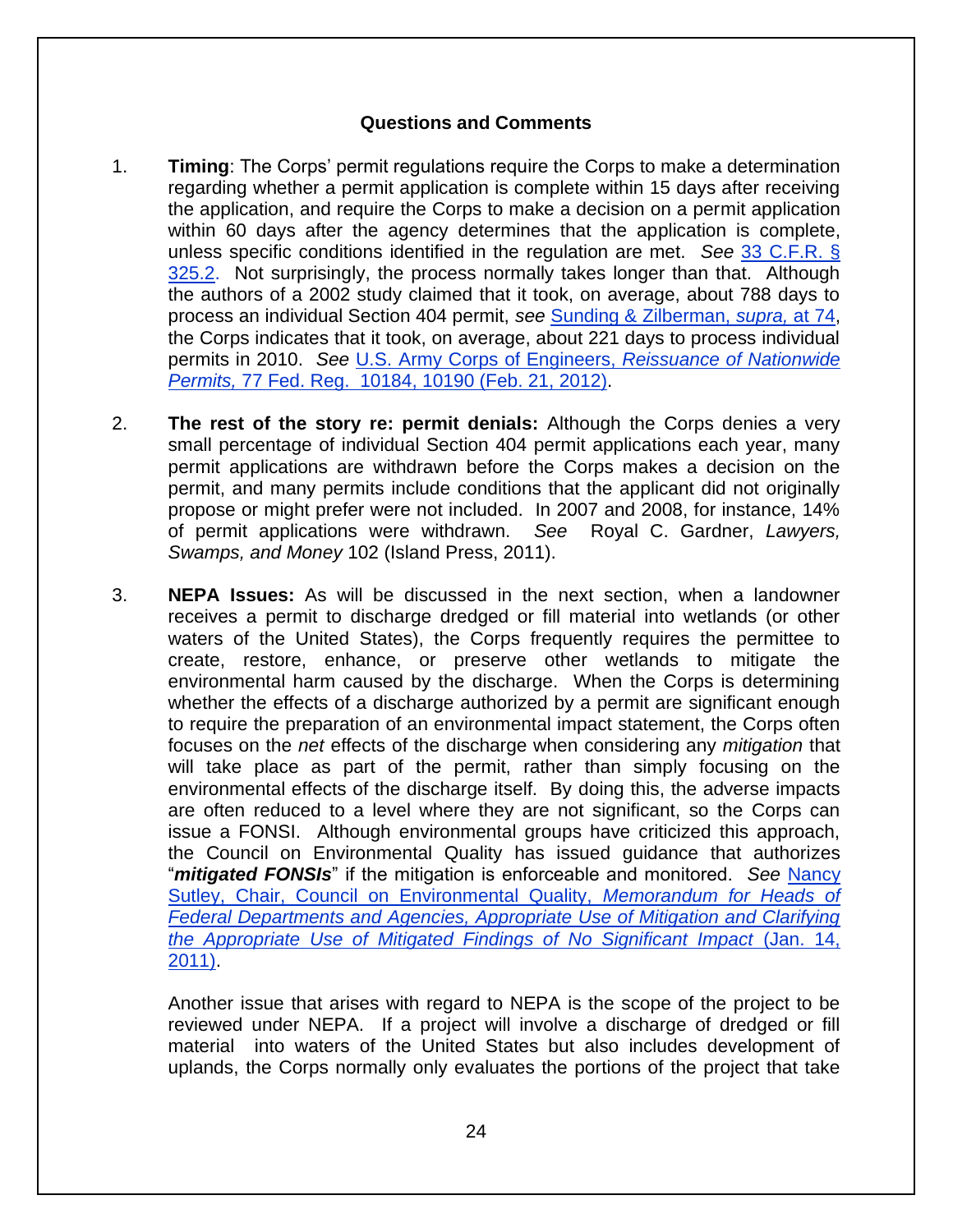place in waters of the United States as part of the environmental review under NEPA. *See* [33 C.F.R. Part 325, App. B, § 7.](http://www.law.cornell.edu/cfr/text/33/part-325/appendix-B) The Corps' approach has been upheld by the Ninth Circuit. *See Sylvester v. U.S. Army Corps of Engineers*, [871](http://law.justia.com/cases/federal/appellate-courts/F2/871/817/44699/)  [F.2d 817 \(9](http://law.justia.com/cases/federal/appellate-courts/F2/871/817/44699/)th Cir. 1989), *revised at* [884 F.2d 394 \(9](http://law.justia.com/cases/federal/appellate-courts/F2/884/394/463641/)th Cir. 1989).

- 4. **Compliance with other laws:** In addition to the laws outlined above, the Corps must also comply with the *National Historic Preservation Act*, [16 U.S.C. §§](http://www.law.cornell.edu/uscode/text/16/chapter-1A/subchapter-II)  470 *[et seq.](http://www.law.cornell.edu/uscode/text/16/chapter-1A/subchapter-II)*, when issuing a Section 404 permit. The Corps' regulations establish a process for review and consultation to comply with the statute as part of the 404 permit process. *See* [33 C.F.R. Part 325, App. C,](http://www.law.cornell.edu/cfr/text/33/part-325/appendix-C)
- 5. **Surface coal mining:** In light of all the controversy surrounding the Corps' issuance of permits for valley fills from mountaintop removal mining, the Corps, EPA and the Fish and Wildlife Service entered into a Memorandum of Understanding in 2005 to coordinate review of such permits. *See [Memorandum](https://usace.contentdm.oclc.org/digital/collection/p16021coll11/id/2512/)  [of Understanding for the Purpose of Providing Concurrent and Coordinated](https://usace.contentdm.oclc.org/digital/collection/p16021coll11/id/2512/)  [Review and Processing of Surface Coal Mining Applications Proposing](https://usace.contentdm.oclc.org/digital/collection/p16021coll11/id/2512/)  [Placement of Dredged and/or Fill Material in Waters of the United States](https://usace.contentdm.oclc.org/digital/collection/p16021coll11/id/2512/)* (Feb. [10, 2005\).](https://usace.contentdm.oclc.org/digital/collection/p16021coll11/id/2512/)
- 6. **The hearing requirement:** What is the standard of review that courts will apply when the Corps determines that it is not necessary to hold a public hearing for a Section 404 permit? *See [Friends of the Payette v.](http://law.justia.com/cases/federal/appellate-courts/F2/988/989/142159/) Horseshoe Bend [Hydroelectric Co.,](http://law.justia.com/cases/federal/appellate-courts/F2/988/989/142159/) 988 F.2d 989 (9<sup>th</sup> Cir. 1993).*

When the Corps holds a hearing for Section 404 permits, it holds an informal hearing. Does due process require a more formal hearing than the hearing provided by the Corps as part of the Section 404 permit process? Does due process require that the Corps provide that hearing for every permit decision? *See [AJA Associates v. U.S. Army Corps of Engineers](http://law.justia.com/cases/federal/appellate-courts/F2/817/1070/467948/)*, 817 F.2d 1070 (3d Cir. [1987\);](http://law.justia.com/cases/federal/appellate-courts/F2/817/1070/467948/) *[Buttrey v. United States](http://law.justia.com/cases/federal/appellate-courts/F2/690/1170/107678/)*, 690 F.2d 1170 (5th Cir. 1982).

7. **After the fact permits:** The Corps' regulations authorize the agency, in limited circumstances, to issue "after the fact" permits for activities that have already taken place. *See* [33 C.F.R. § 326.3\(e\).](http://www.law.cornell.edu/cfr/text/33/326.3) The agency uses this as an enforcement tool, and the permittee must follow the normal permit application procedures. *Id.*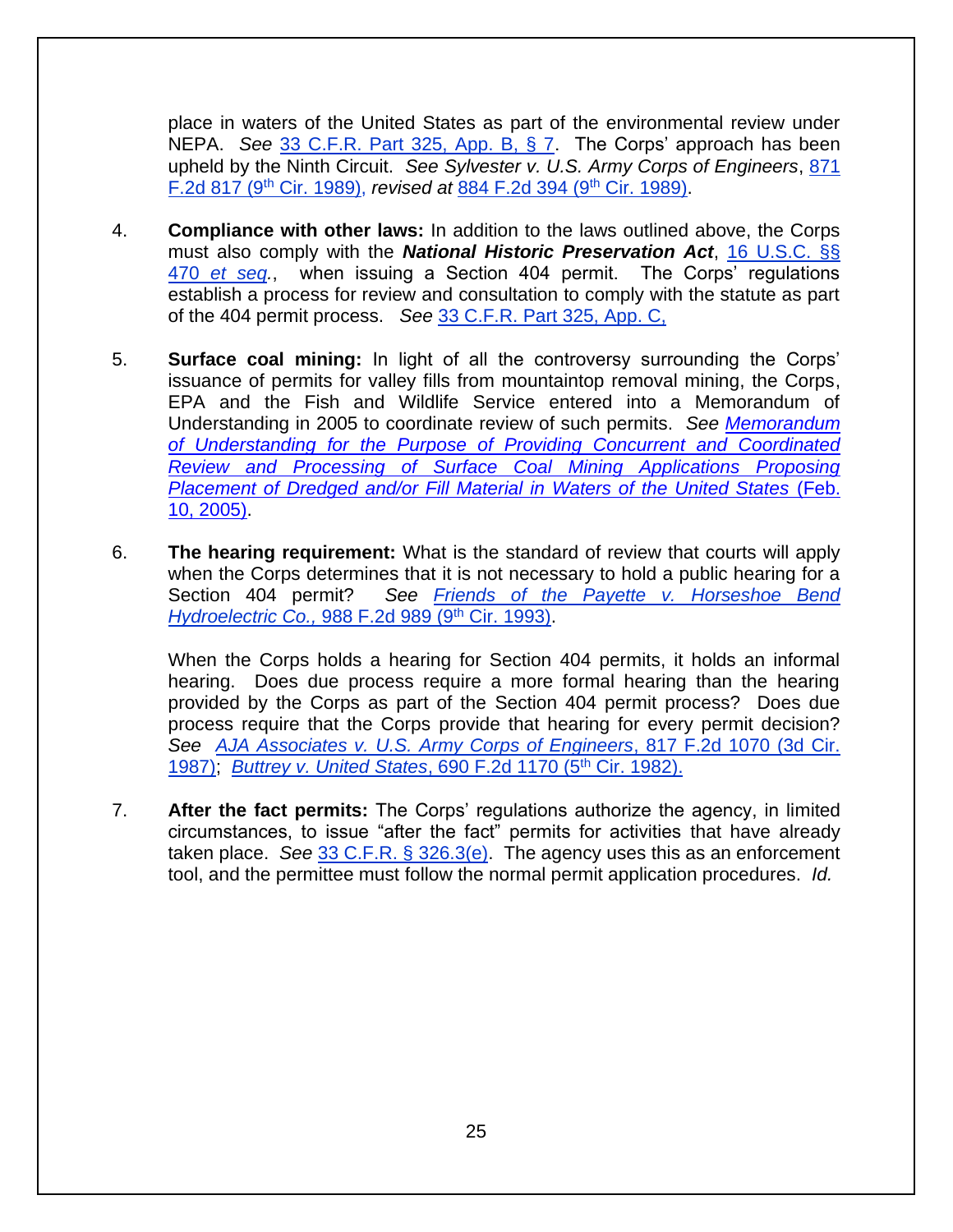#### **Research Problems**

**Pending or final permits:** The Corps provides, on the website of the Corps' headquarters, a searchable list of individual Section 404 permits issued by the agency and pending individual permit applications. The list does not, however, include links to the actual permits, which are available from the district offices. In addition, the Regulatory sections of the Corps district offices usually post public notices of pending permit applications on their websites. Although the notices do not usually include the permit application, they provide more information than is available for pending applications on the Corps' headquarters website. Relying on those sources, answer the following questions:

1. How many individual Section 404 permits and letters of permission were issued by the Sacramento District of the Corps in February, 2014? What activity was authorized by the permit issued to Scott Murphy and the City of Montrose?

2. What is the website address where you will find public notices of pending Section 404 permit applications in the Seattle, Washington area? If you can find a pending permit application, please identify the applicant and indicate when the comment period for that notice expires.

#### **B. The Standards for Permit Review**

The primary standards that the Corps of Engineers uses to evaluate whether to issue or deny a Section 404 permit, or the conditions to include in a Section 404 permit are the *Section 404(b)(1) guidelines*. *See* [40 C.F.R. Part 230.](http://www.law.cornell.edu/cfr/text/40/part-230) However, when evaluating Section 404 permit applications, the Corps also conducts a *public interest review.* 

#### 1. **Public Interest Review**

Although it is not explicitly required by the Clean Water Act, the Corps conducts a "public interest review" of each Section 404 permit application (and Rivers and Harbors Act section 10 permit application). Pursuant to its regulations, the Corps evaluates "the probable impacts, including cumulative impacts of the proposed activity and its intended use on the public interest." *See* [33 C.F.R. § 320.4\(a\).](http://www.law.cornell.edu/cfr/text/33/320.4) The factors that the Corps considers as part of its public interest review include:

| Conservation                      | Economics | Aesthetics                 |
|-----------------------------------|-----------|----------------------------|
| General Environmental<br>Concerns | Wetlands  | <b>Historic Properties</b> |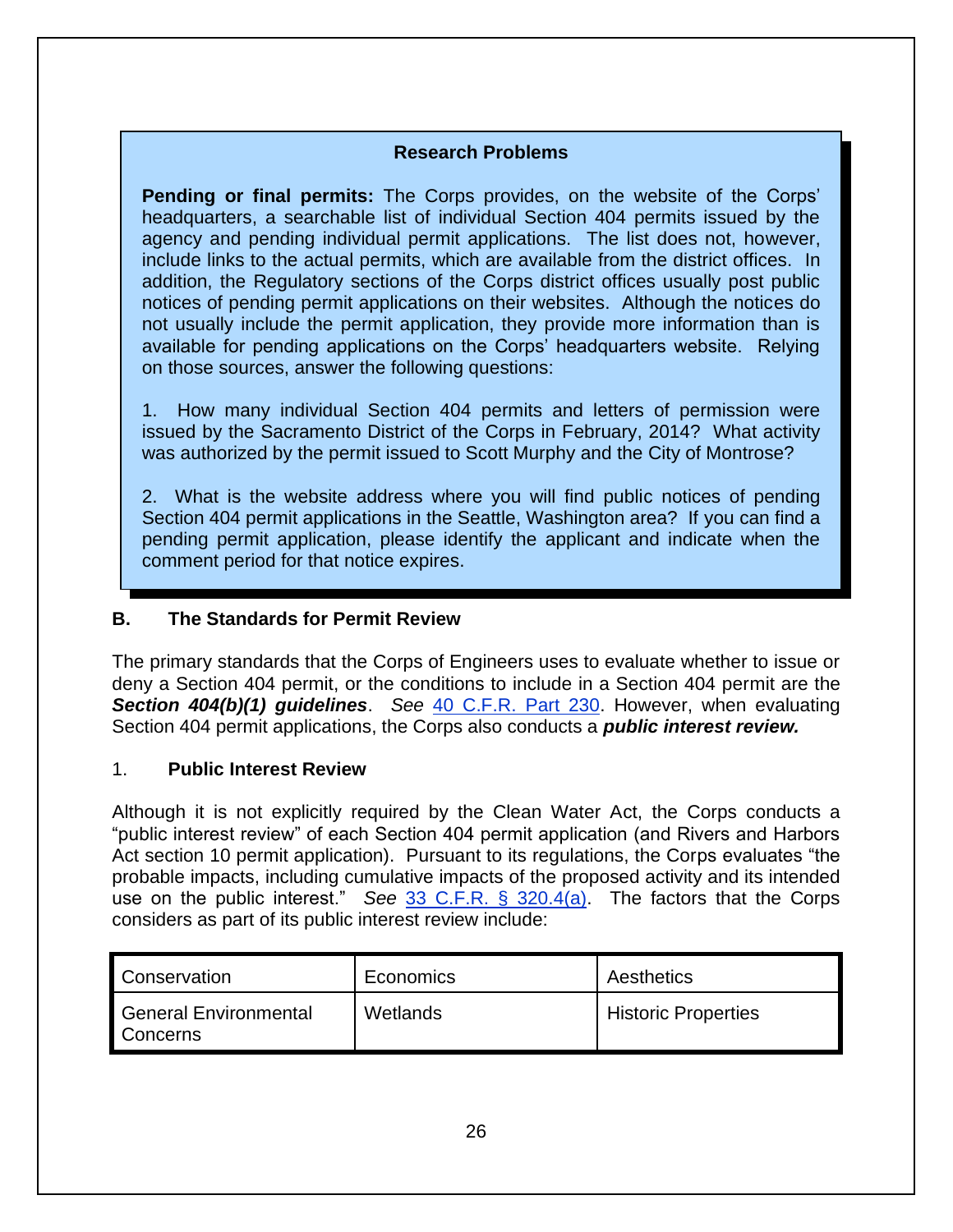| <b>Fish and Wildlife Values</b> | <b>Flood Hazards</b>                           | <b>Floodplain Values</b>               |
|---------------------------------|------------------------------------------------|----------------------------------------|
| <b>Land Use</b>                 | Navigation                                     | <b>Shore Erosion</b>                   |
| Recreation                      | Water Supply and<br>Conservation               | <b>Water Quality</b>                   |
| <b>Mineral Needs</b>            | <b>Considerations of Property</b><br>Ownership | The Needs and Welfare of<br>the People |

#### *Id.*

Because the review includes such a broad range of factors, it has been criticized as "virtually standardless". *See* Royal C. Gardner, *Lawyers, Swamps, and Money* 75 (Island Press, 2011).

For purposes of the public interest review, the regulations create a presumption in favor of granting the permit, providing that "a permit will be granted unless the [Corps] determines that it would be contrary to the public interest." *See* [33 C.F.R. § 320.4\(a\).](http://www.law.cornell.edu/cfr/text/33/320.4) However, the regulations also provide that the Corps should not issue permits to alter "important" wetlands unless the Corps determines that the benefits of alteration outweigh the damage to the wetlands. *Id.* While the Corps evaluates Section 404 permit applications under the public interest review, as a practical matter, the agency never denies a permit based on the public interest review alone. *See* Royal C. Gardner, *Lawyers, Swamps, and Money* 75 (Island Press, 2011). The primary standards for review of Section 404 permit applications are the 404(b)(1) guidelines.

#### 2. **Section 404(b)(1) Guidelines**

The Clean Water Act authorizes the Corps of Engineers to issue permits for discharge of dredged or fill material "through the application of guidelines developed by the

**Resource** [Corps Video on the 404\(b\)\(1\) Guidelines](http://www.dvidshub.net/video/embed/157323) 

Administrator, in conjunction with the Secretary ..." *See* [33 U.S.C. § 1344\(b\)\(1\).](http://www.law.cornell.edu/uscode/text/33/1344) Although they are called the *404(b)(1) guidelines*, the "guidelines" are binding legislative rules, which were issued through the notice and comment rulemaking process, *see* [45 Fed. Reg. 85336 \(Dec. 24, 1980\),](http://www.envirolawteachers.com/45-fed-reg-85336.html) and are codified at [40 C.F.R. Part](http://www.law.cornell.edu/cfr/text/40/part-230)  [230.](http://www.law.cornell.edu/cfr/text/40/part-230)

The guidelines place *four major restrictions* on discharges of dredged or fill material.

**First**, they prohibit discharges if there is "a *practicable alternative* to the proposed discharge which would have less adverse impact on the aquatic ecosystem." *See* [40](http://www.law.cornell.edu/cfr/text/40/230.10)  [C.F.R. § 230.10\(a\).](http://www.law.cornell.edu/cfr/text/40/230.10)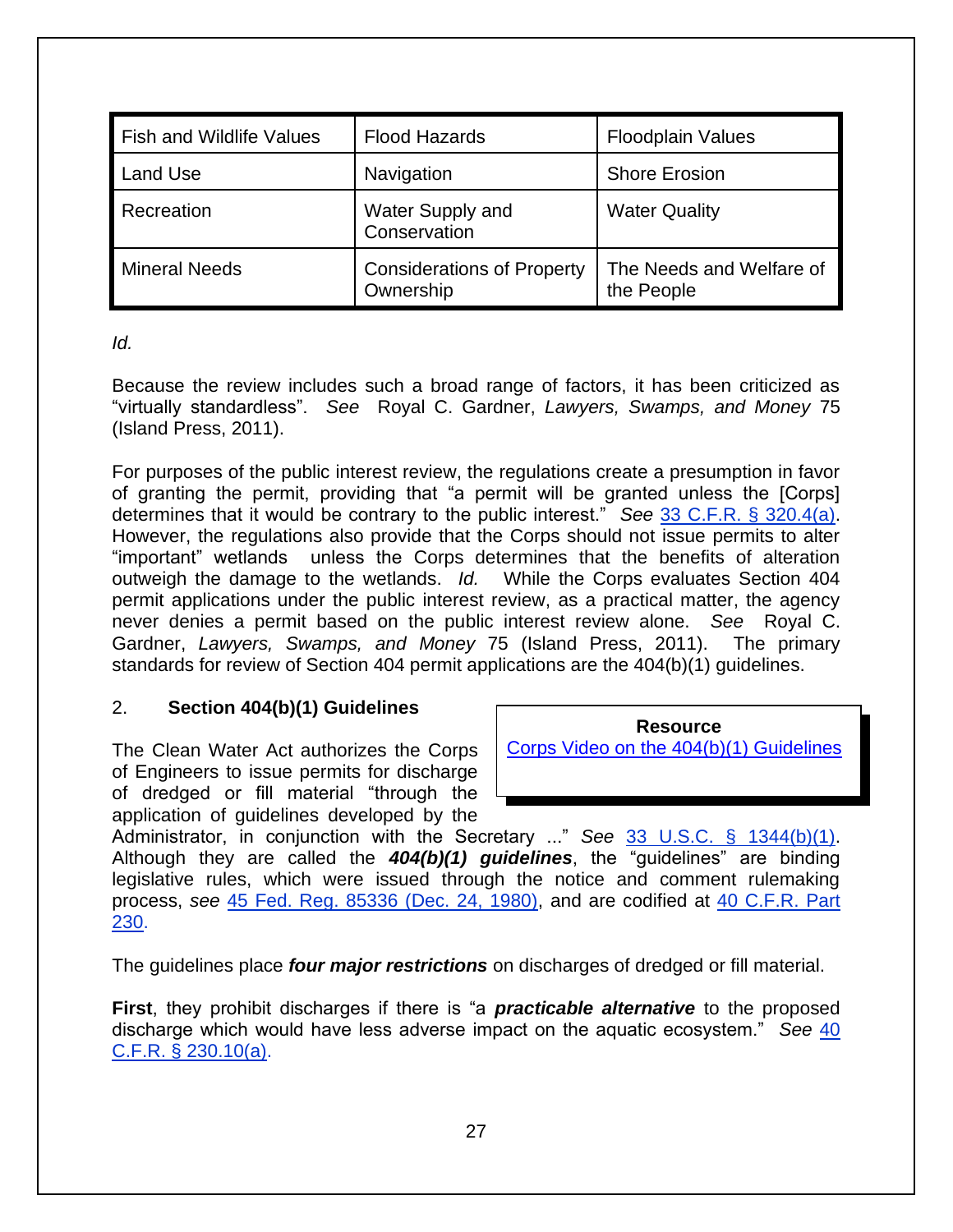**Second**, they prohibit discharges that violate or contribute to violation of several other listed provisions of the Clean Water Act, Endangered Species Act, and the [National](http://www.law.cornell.edu/uscode/text/16/chapter-32)  [Marine Sanctuaries Act.](http://www.law.cornell.edu/uscode/text/16/chapter-32) *Id.* § 230.10(b).

**Third**, they prohibit discharges that will "cause or contribute to *significant degradation*  of the waters of the United States." *Id.* § 230.10(c).

**Fourth,** they prohibit discharges unless "appropriate and practicable steps have been taken which will *minimize potential adverse impacts* ... on the aquatic ecosystem." *Id.* § 230.10(d).

If a discharge violates any one of those requirements, the Corps will deny the permit for the discharge or condition the permit so that the discharge will not violate the requirements.

The fourth restriction identified above is the basis for the *mitigation* requirements that are included in Section 404 permits and will be explored at length in Chapter 7 of this book. Regarding the third restriction, the guidelines provide further elaboration on the meaning of "significant degradation", *see* [33 C.F.R.. § 230.11,](http://www.law.cornell.edu/cfr/text/40/230.11) but courts have rarely overturned Section 404 permits on the grounds that the permit would cause or contribute to "significant degradation." *See* Margaret Strand, Wetlands Deskbook 90 (Environmental Law institute, 3d ed., 2009) The second restriction identified above is rather straightforward and is designed to ensure that the activities authorized by the Corps do not violate specific environmental standards that are frequently implicated by the discharge of dredged or fill material. Consequently, the remainder of this chapter will focus on the practicable alternatives restriction in the 404(b)(1) guidelines.

#### a. **Practicable alternatives**

As noted above, the Section 404(b)(1) guidelines prohibit discharges of dredged or fill material if there is "a *practicable alternative* to the proposed discharge which would have less adverse impact on

**Resources**

[Corps Video on Alternatives Analysis](http://www.dvidshub.net/video/embed/148989) [Statement of Findings, including alternatives](http://www.usace.army.mil/Portals/2/docs/exhibit4.pdf)  [analysis, for Port of Anchorage 404 permit](http://www.usace.army.mil/Portals/2/docs/exhibit4.pdf)

the aquatic ecosystem." *See* [40 C.F.R. § 230.10\(a\).](http://www.law.cornell.edu/cfr/text/40/230.10) An alternative is a "*practicable*" alternative if "it is available and capable of being done after taking into consideration cost, existing technology and logistics in light of the overall project purpose." *Id.* § 230.10(a)(2). Thus, when the Corps evaluates a Section 404 permit application, it focuses, in part, on whether the permit applicant could proceed with the proposed project on *other land* or in a *different manner on the same land* in a way that would have a less adverse impact on the aquatic ecosystem. If there is a practicable alternative with less adverse impacts, the Corps must deny the permit. For instance, taking a very simplified example, if a developer owns two parcels of land adjacent to a major highway, only one of which has wetlands on it, and the developer seeks a Section 404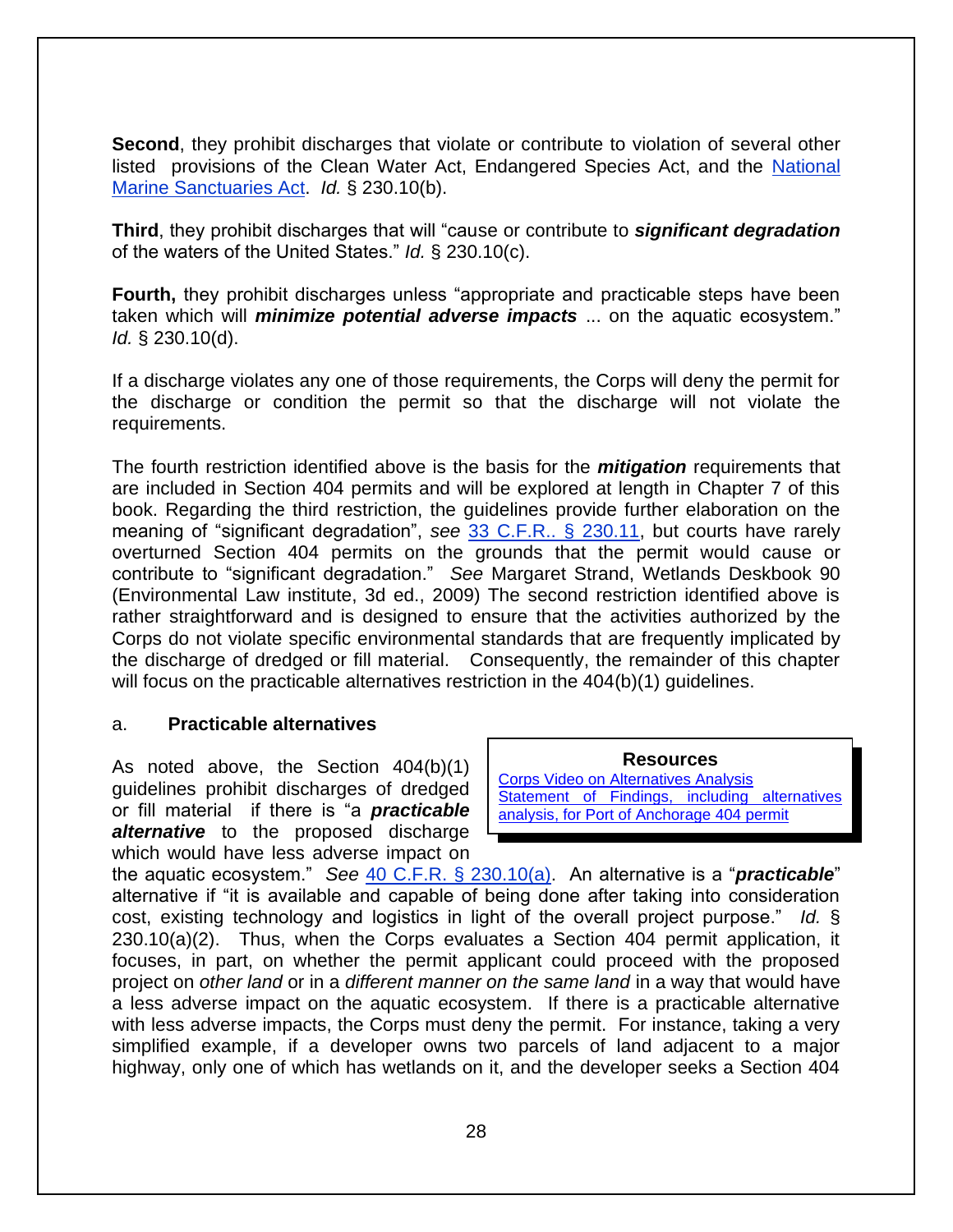permit to build a shopping mall on the parcel of land with the wetlands, but could build the mall on the other parcel (considering cost and the project purpose), the Corps should deny the permit to the developer since construction on the other parcel is a practicable alternative that would have a less adverse impact on the aquatic ecosystem.

The guidelines also establish *two presumptions* regarding practicable alternatives when the activity to be permitted involves a discharge into a "special aquatic site" (which, per the guidelines, includes wetlands, *see* [40 C.F.R. § 230.41.](http://www.law.cornell.edu/cfr/text/40/230.41)

**First,** if an activity to be permitted is not *waterdependent* (does not require access or proximity to or siting within the special aquatic site to fulfill its basic purpose), the guidelines presume that *practicable alternatives exist that do not involve special aquatic sites*, "unless clearly demonstrated otherwise." *See* [40 C.F.R. § 230.10\(a\)\(3\).](http://www.law.cornell.edu/cfr/text/40/230.10) Thus, while a dock would be water-dependent, a golf course would generally not be water-dependent. Accordingly, in the permitting process, the golf course developer would have the burden of demonstrating that there were no practicable alternatives to constructing the golf course in the location and manner proposed in the permit application.



**Photo by By Bill Fitzpatrick (Own work[\) \[CC-BY-](http://commons.wikimedia.org/wiki/File%3AMunicipal_Golf_Course.jpg)[SA-3.0 \(http://creativecommons.org/licenses/by](http://commons.wikimedia.org/wiki/File%3AMunicipal_Golf_Course.jpg)[sa/3.0\)\]](http://commons.wikimedia.org/wiki/File%3AMunicipal_Golf_Course.jpg)**

**Second,** for activities that involve discharges into special aquatic sites, the guidelines presume that any *practicable alternatives* to the proposed discharge *that do not involve special aquatic sites will have less adverse impact on the aquatic environment*, "unless clearly demonstrated otherwise." *Id.* Accordingly, if there was another location available where the golf course developer in the last example could build the golf course without filling wetlands and the location was a "practicable" alternative, the developer would have to rebut the presumption that the alternative would have a less adverse impact on the aquatic environment before the Corps could issue a Section 404 permit.

#### *Project Purpose*

One issue that has been the source of controversy over the years has been the identification of the purpose of a project for which a Section 404 permit is being sought. If the purpose is defined sufficiently narrowly, the range of alternatives that will achieve that purpose and be considered "practicable" will be narrowed as well. Similarly, the manner in which the project purpose is framed can greatly affect whether the project is considered "water dependent." As a result, for many years, disputes arose concerning whether the project purpose was ultimately determined by the Corps or the applicant.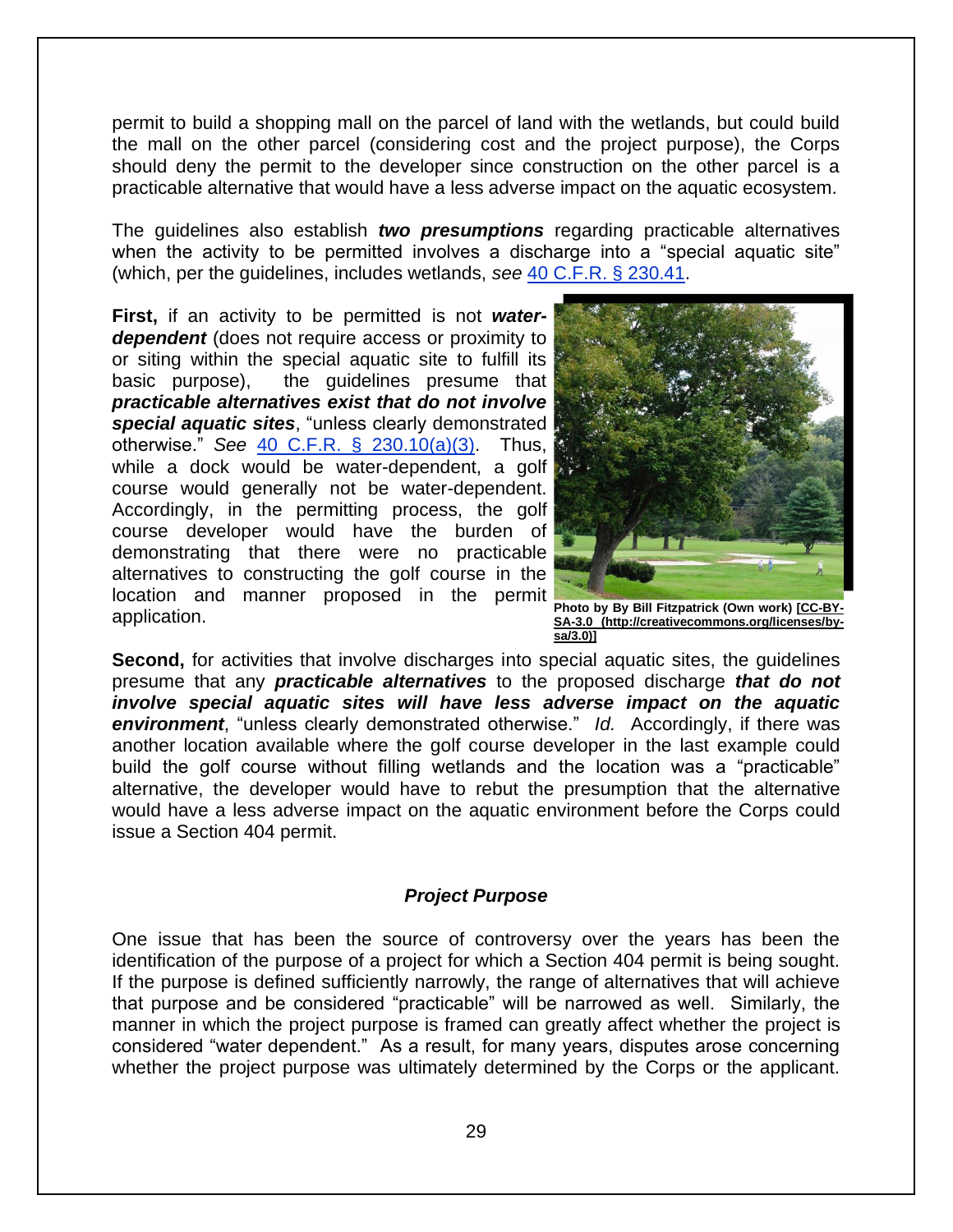The issue is addressed (1) in the following case and (2) in the following memorandum issued by the Corps in response to a request from EPA and the Department of Commerce to elevate a permit dispute to the Corps' headquarters for resolution. (Note: When EPA, FWS or NOAA cannot resolve disputes with the Corps regarding Section 404 permit applications at the regional level, the agencies have adopted a process, pursuant to Section 404(q) of the Clean Water Act, to elevate those disputes to higher levels within the agencies for resolution. The elevation process is described in detail in Chapter 8 of this book).

**Louisiana Wildlife Federation, Inc. v. York** 761 F.2d 1044  $(5<sup>th</sup>$  Cir. 1985)

**Resources for the Case** [Unedited opinion](http://law.justia.com/cases/federal/appellate-courts/F2/761/1044/277505/) (From Justia) Google Map of [all of the cases in the coursebook](https://mapsengine.google.com/map/viewer?hl=en&authuser=0&mid=z7VLNS5X2EBs.k2lYjQFqDWiI)

PER CURIAM:

Six environmental organizations object to the issuance by the U.S. Army Corps of Engineers of six individual permits allowing private landowners to clear and convert to agriculture approximately 5200 acres of bottomland hardwood wetlands. \* \* \* As to the six individual permits, we agree with the district court that the Corps properly followed both the National Environmental Policy Act (NEPA), and the Environmental Protection Agency's regulatory guidelines in making its determination. \* \* \*

The district court opinion efficiently distilled a voluminous record and described in detail \*\*\* the physical characteristics of the six tracts affected by the permit applications. \*\*\* We, therefore, do not attempt to repeat the factual background of this case.

The six permits granted by the Corps authorize the agricultural conversion of 5200 acres of wetlands. For environmental protection purposes, such wetlands are denominated "special aquatic sites." \* \* \* Both the Environmental Protection Agency's Guidelines and the Corps of Engineers' regulations treat all special aquatic sites as worthy of extra protection, and state as "[t]he guiding principle ... that degradation or destruction of special sites may represent an irreversible loss of valuable aquatic resources." \* \* \*

Such heightened solicitude for wetlands is manifest in the regulations stating the considerations that must be taken into account when evaluating a proposed alteration to wetlands acreage. When a discharge of dredged or fill material is proposed, the Corps' Guidelines prohibit issuance of a permit if there is a "practicable alternative that would have less adverse impact on the aquatic ecosystem...." \* \* \* A "practicable alternative," in turn, is defined as one that is, "available and capable of being done after taking into consideration cost, existing technology, and logistics in light of overall project purposes." \* \* \* With respect to wetlands, however, the Guidelines specify:

[w]here the activity associated with a discharge which is proposed for a special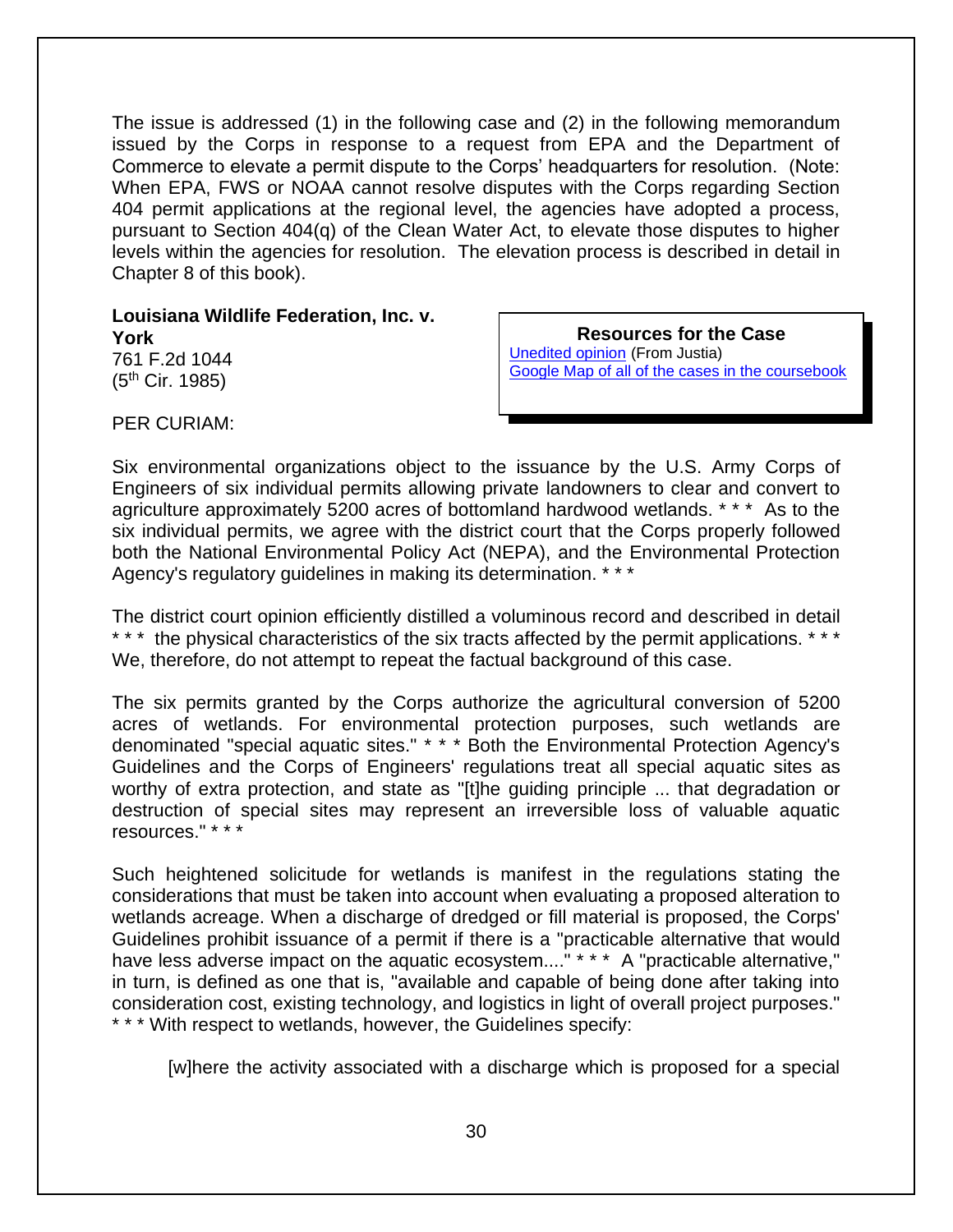aquatic site ... does not require access or proximity to or siting within the special aquatic site in question to fulfill the basic purpose (i.e. is not 'water dependent'), practicable alternatives that do not involve special aquatic sites are presumed to be available, unless clearly demonstrated otherwise. \* \* \*

"Thus, the guidelines couple a general presumption against all discharges into aquatic ecosystems with a specific presumption that practicable alternatives to the fill of wetlands exist." \* \* \*

In each of the six permit-application proceedings, the Corps characterized the applicant's basic purpose for the project as being, "to increase soybean production or to increase net return on assets owned by the company." \* \* \* It is undisputed that soybean production is a non-water dependent activity. As shown above, this fact "necessitate[s] a more persuasive showing than otherwise concerning the lack of alternatives." \* \* \*

The environmental protection organizations argue on appeal that the applicants failed to make the required showing, and that the Corps erroneously granted them permits by interpreting "practicable alternatives" to mean "profit-maximizing alternatives." In addition, they contend that the Corps erred in viewing the alternatives with the applicants' objectives in mind instead of with an eye towards environmental maintenance. Both arguments must be rejected. \* \* \*

[The Court held that the Corps, in granting the permits, often approved an alternative that was not "profit maximizing", so the court rejected the environmental organizations initial argument.]

The environmental protection organizations' second contention, that the alternatives may not be viewed with the applicant's objectives in mind, is not substantiated by either case law or the applicable regulations. As the district court recognized, the Preamble to the Guidelines states, "... [w]e consider implicit that, to be practicable, an alternative must be capable of achieving the best purpose of the proposed activity." \* \* \* In turn, the text of the Guidelines provides that an alternative is practicable if it is available and capable of being done after taking into account costs, existing technology and logistics in light of the overall project purposes. \* \* \* Under these Guidelines, therefore, not only is it permissible for the Corps to consider the applicant's objective; the Corps has a duty to take into account the objectives of the applicant's project.\* \* \* Indeed, it would be bizarre if the Corps were to ignore the purpose for which the applicant seeks a permit and to substitute a purpose it deems more suitable.

The case law, although sparse, is in accord with our conclusion. In *Hough v. Marsh, supra*, residents of Edgartown, Massachusetts challenged a Corps permit authorizing the filling of a coastal tract to construct two private homes and a tennis court. The District Engineer had found that the project was not "water dependent," and undertook the requisite examination to discover the existence of "practicable alternatives." The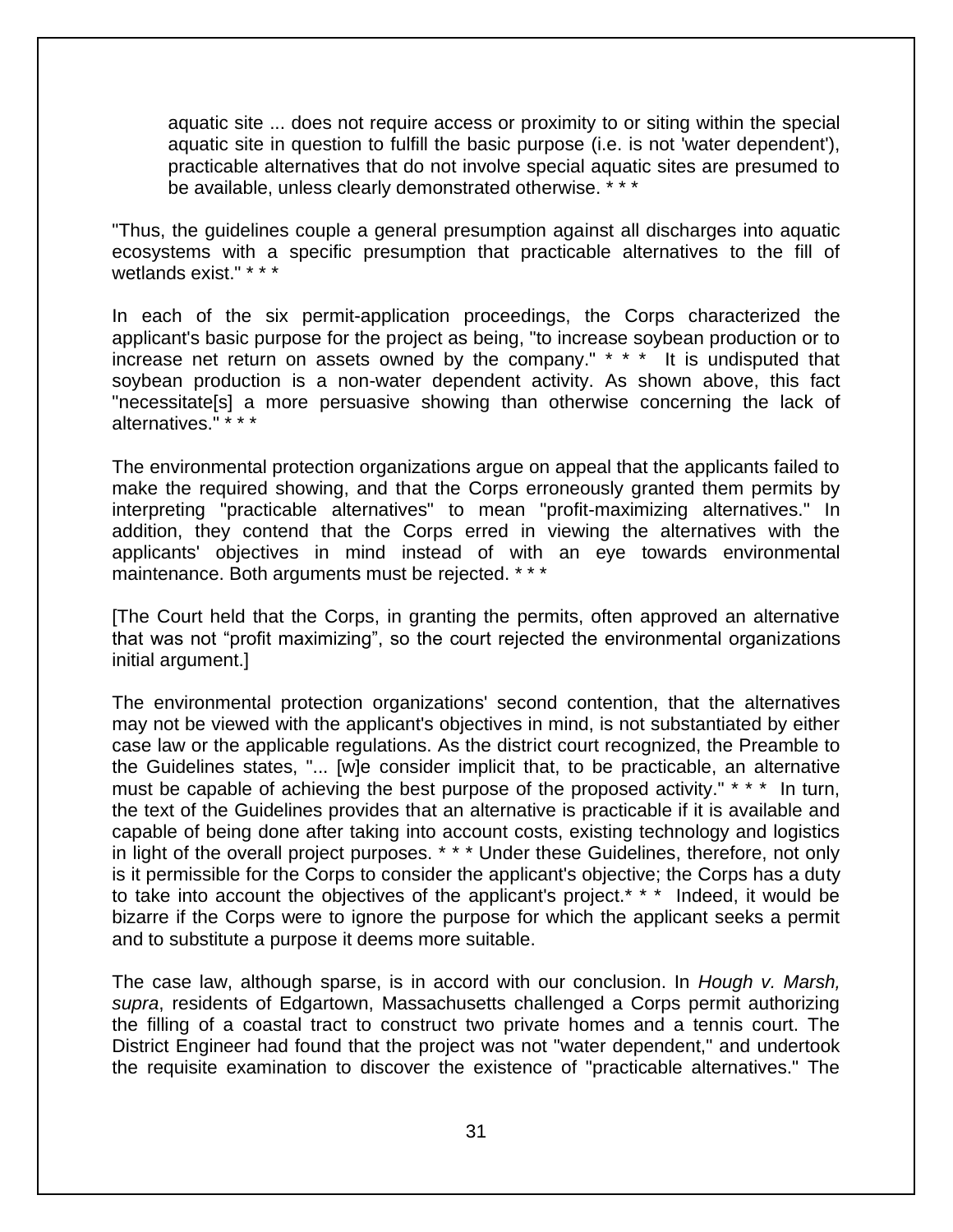Engineer defined the basic purpose of the project as "providing two homes and a tennis court." \* \* \* Although the district court remanded for the landowners to demonstrate more clearly that no practicable alternatives to the proposed fill existed, the court did not question the Engineer's formulation of the project's objective, and did not suggest that the alternatives were not considered from the proper perspective. \* \* \*

The district court's findings that the Corps properly analyzed all six permit applications and correctly decided to grant permission to clear the tracts for agricultural use is amply supported by the record. Nothing in it convinces us that the Corps' actions were arbitrary, capricious, or otherwise not in accordance with law, the sole standards by which we review such actions.

#### **Permit Elevation, Plantation Landing Resort**

Patrick Kelly, Brigadier General

Memorandum Thru Commander, U.S. Army Engineer Division, Lower Mississippi Valley For Commander, U.S. Army Engineer District, New Orleans, *Permit Elevation, Plantation Landing Resort, Inc*. (Apr. 21, 1989)

**Resources** [Unedited version of the decision](https://www.nrc.gov/docs/ML1308/ML13080A201.pdf) EPA fact sheet [describing elevation process](https://www.epa.gov/sites/production/files/2016-03/documents/404q_factsheet.pdf)

[EPA website regarding 404\(q\) and elevation](https://www.epa.gov/cwa-404/dispute-resolution-under-cwa-section-404q) 

\* \* \* By memorandum dated 3 February 1989, the Assistant Secretary of the Army (Civil Works) advised me that he had granted the request of the Environmental Protection Agency (EPA) and the Department of Commerce (DOC) to elevate the permit case for Plantation Landing Resort, Inc., to HQUSACE for national policy level review concerning the practicable alternatives and mitigation provisions of the 404(b)(1) Guidelines. My review of the case record \* \* \* leads me to conclude that Corps policy \* \* \* should be clarified in certain respects. \* \* \*

Please re-evaluate the subject permit case in light of the guidance provided in the attachment, and take action accordingly. \* \* \*

#### **Attachment**

\* \* \* 5. One essential aspect of applying the "practicable alternative" and "water dependency" provisions of the Guidelines to a particular 404 permit case is to decide what is the "basic purpose" of the planned activity requiring the proposed discharge of dredged or fill material. The preamble to the Guidelines provides the following guidance on the meaning of "basic purpose":

"Non-water-dependent" discharges are those associated with activities which do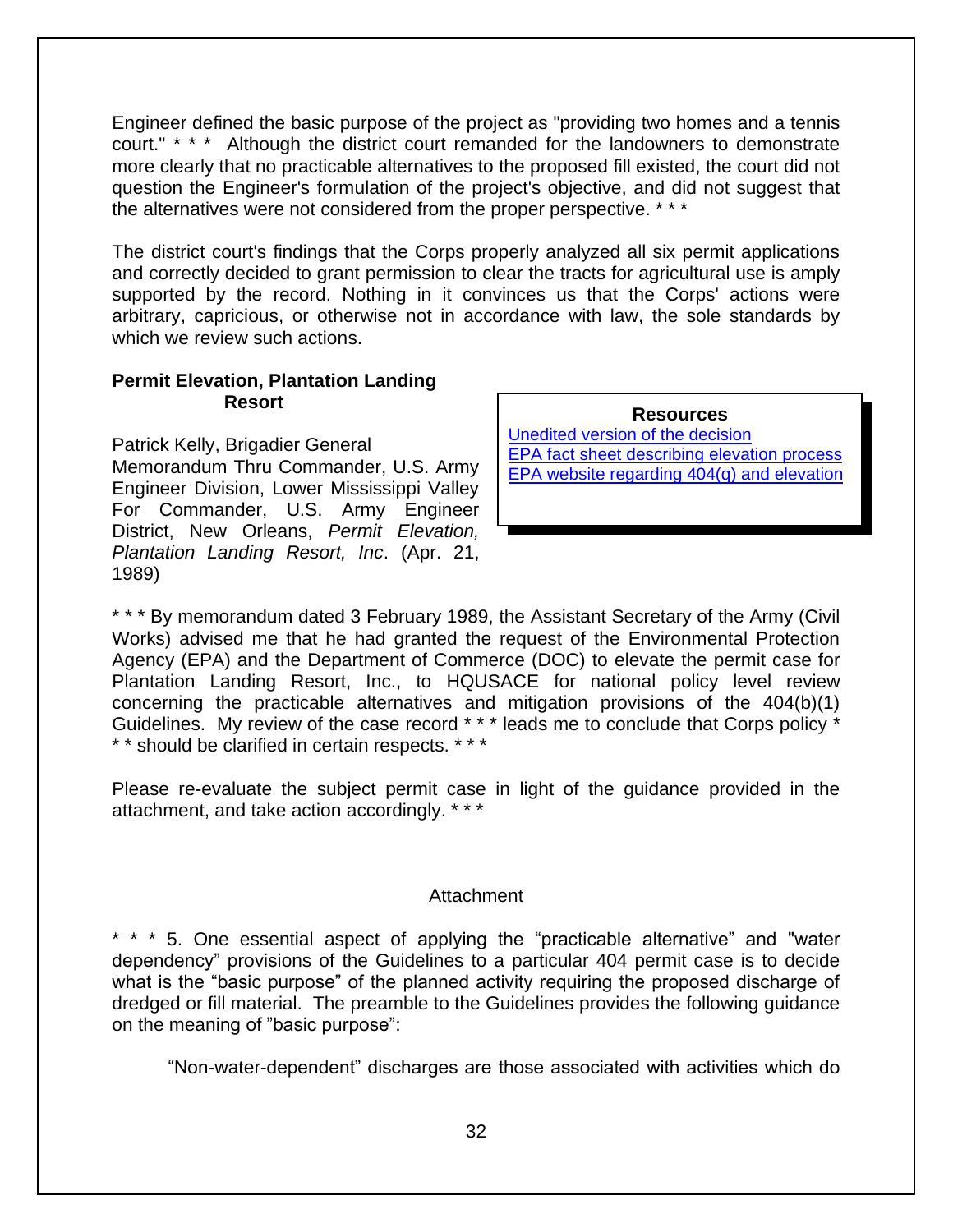not require access or proximity to or siting within the special aquatic site to fulfill their *basic* purpose. An example is a fill to create a restaurant site, since restaurants do not need be in wetlands to fulfill their *basic* purpose of feeding people. (45 Fed. Req. 85339, Dec. 24, 1980; emphasis added)

6. The 404(b) (1) analysis for the Plantation Landing Resort, Inc., application, even when read in conjunction with the Statement of Findings (SOF) and the Environmental Assessment (EA), does not deal with the issues of practicable alternatives and water dependency in a satisfactory manner. \* \* \*

7. One significant problem in the [New Orleans District's] approach to the 404(b)(1) review is found in the following, which is the only statement in the [New Orleans District's] 404(b)(1) evaluation document presenting a project-specific reference to the Plantation Landing case with respect to the practicable alternative requirement of the Guidelines:

Several less environmentally damaging alternatives were identified in the Environmental Assessment. The applicant stated and supplied information indicating that these alternatives would not be practicable in light of his overall project purposes. Recent guidance from [the Lower Mississippi Valley Division] states that the applicant is the authoritative source of information regarding practicability determinations, therefore no less environmentally damaging practicable alternatives are available. ([New Orleans District's] "Evaluation of Section 404(b)(1) Guidelines", \* \* \*)

This statement appears to allow the applicant to determine whether practicable alternatives exist to his project. Emphatically, that is not an acceptable approach for conducting the alternatives review under the 404(b)(1) Guidelines. The Corps is responsible for controlling every aspect of the 404(b)(1) analysis. While the Corps should consider the views of the applicant regarding his project's purpose and the existence (or lack of) practicable alternatives, the Corps must determine and evaluate these mattes itself, with no control or direction from the applicant, and without undue deference to the applicant's wishes. \* \* \*

9. A reading of the entire record indicates that [the New Orleans District] accepted the applicant's assertion that the project as proposed must be accepted by the Corps as the basis for the 404(b) (1) Guidelines practicability analysis. The applicant proposed a fully-integrated, waterfront, contiguous water-oriented recreational complex, in the form the applicant proposed. Consequently, [the New Orleans District] apparently presumed that no alternative site could be considered if it could not support in one, contiguous waterfront location the same sort of fully integrated recreational complex that the applicant proposed to build. \* \* \*

11. The effect of NOD'S deferring to and accepting the applicant's definition of the basic purpose of his project as a contiguous, fully-integrated, and entirely waterfront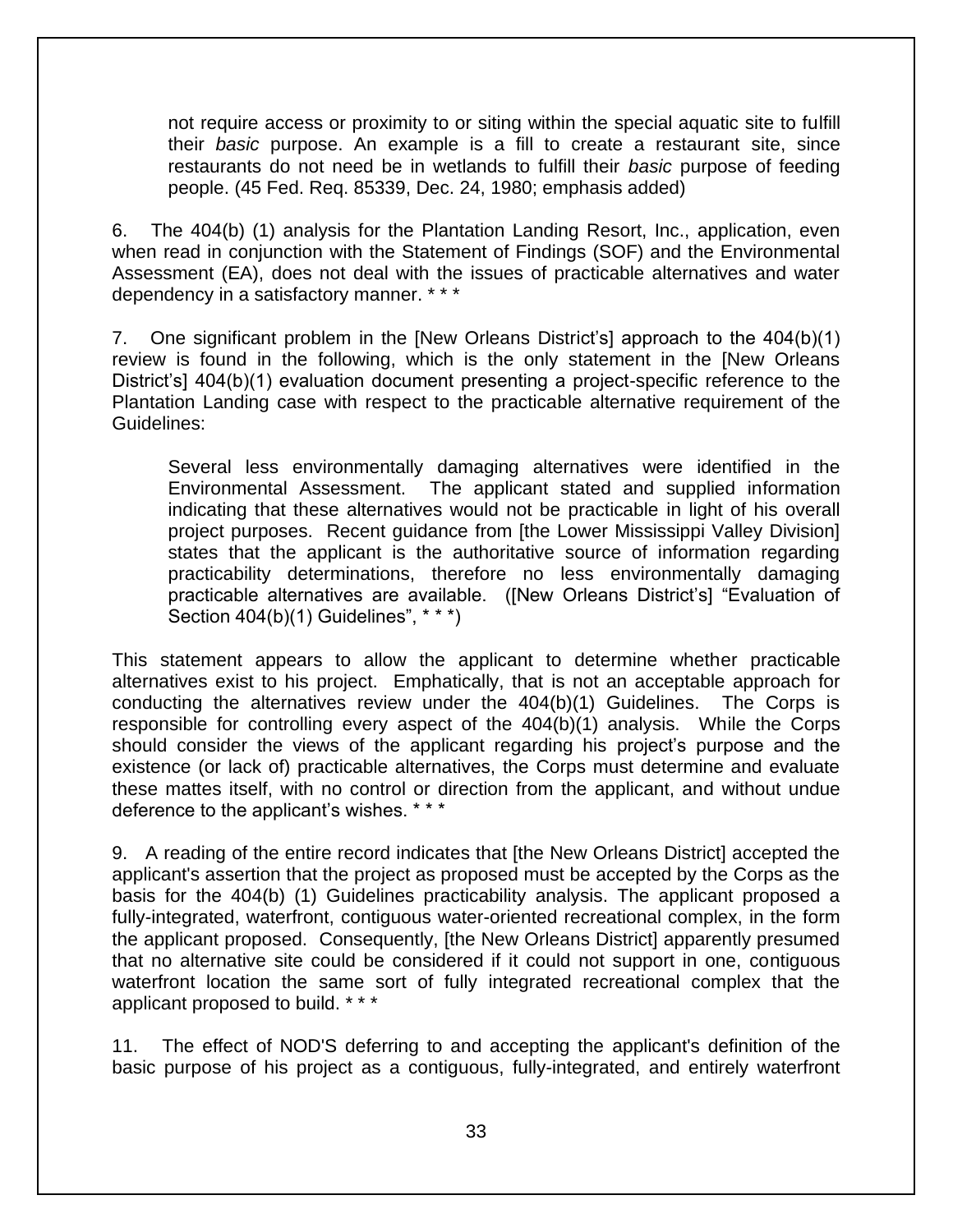resort complex in the form the applicant had proposed was to ensure that no practicable alternative could exist. Nevertheless, the , administrative record nowhere provides any rationale for why the applicant's proposed complex had to be "contiguous" or "fully integrated" or why all features of it had to be "waterfront." The only reason appearing on the record to indicate why NOD presumed that the project had to be contiguous, fully integrated, and entirely waterfront is that the applicant stated that that was his proposal, thus by definition that was the official project purpose which the Corps must use. That is not an acceptable approach to interpret and implement the 404(b)(1) Guidelines. Only if the Corps, independently of the applicant, were to determine that the basic purposes of the project cannot practicably be accomplished unless the project is built in a "contiguous", "fully integrated," and entirely "waterfront" manner would those conditions be relevant to the 404(b) (1) Guidelines' alternative review. The fact that those conditions may be part of the proposal as presented by the applicant is by no means determinative of that point. Once again, the Corps, not the applicant, must define the basic purpose underlying the applicant's proposed activity. \* \* \*

#### **Questions and Comments**

1. **Standard of Review of Corps' alternatives analysis**: What standard of review did the  $5<sup>th</sup>$  Circuit apply to the Corps' identification of the purposes of the permit applicants' projects and the analysis regarding whether practicable alternatives existed to achieve those purposes? Does "increas[ing] net return on assets owned by the company" seem to be an appropriate purpose?

For another case discussing the standard of review that applies to the Corps' decision-making in many aspects of the 404 permit review, including the alternatives analysis, *see Fund for Animals v. Rice*[, 85 F.3d 535, 541-542 \(11](http://law.justia.com/cases/federal/appellate-courts/F3/85/535/490381/)th [Cir. 1996\).](http://law.justia.com/cases/federal/appellate-courts/F3/85/535/490381/) That court's discussion of the "arbitrary and capricious" standard is black letter administrative law and may help explain the  $5<sup>th</sup>$  Circuit's deferential decision in *Louisiana Wildlife Federation v. York*.

- 2. While the 5<sup>th</sup> Circuit deferred to the Corps' identification of the project purpose in *Louisiana Wildlife Federation v. York*, how much deference does the Court suggest is due to the applicant's identification of the purpose? Who makes the final determination, according to the  $5<sup>th</sup>$  Circuit?
- 3. **Plantation Landing Elevation**: It is probably not surprising, in light of the language used by the 5<sup>th</sup> Circuit in *Louisiana Wildlife Federation v. York*, that the New Orleans District of the Corps of Engineers deferred to the applicant's identification of the project purpose in carrying out the alternatives analysis for the Plantation Landing permit application. It should be clear, though, that after that guidance, the Corps makes an independent determination of the project's purpose, as well as whether alternatives are practicable and have less adverse effects on the aquatic environment. Subsequent to the guidance in the Plantation Landing permit elevation case, the Corps issued similar guidance in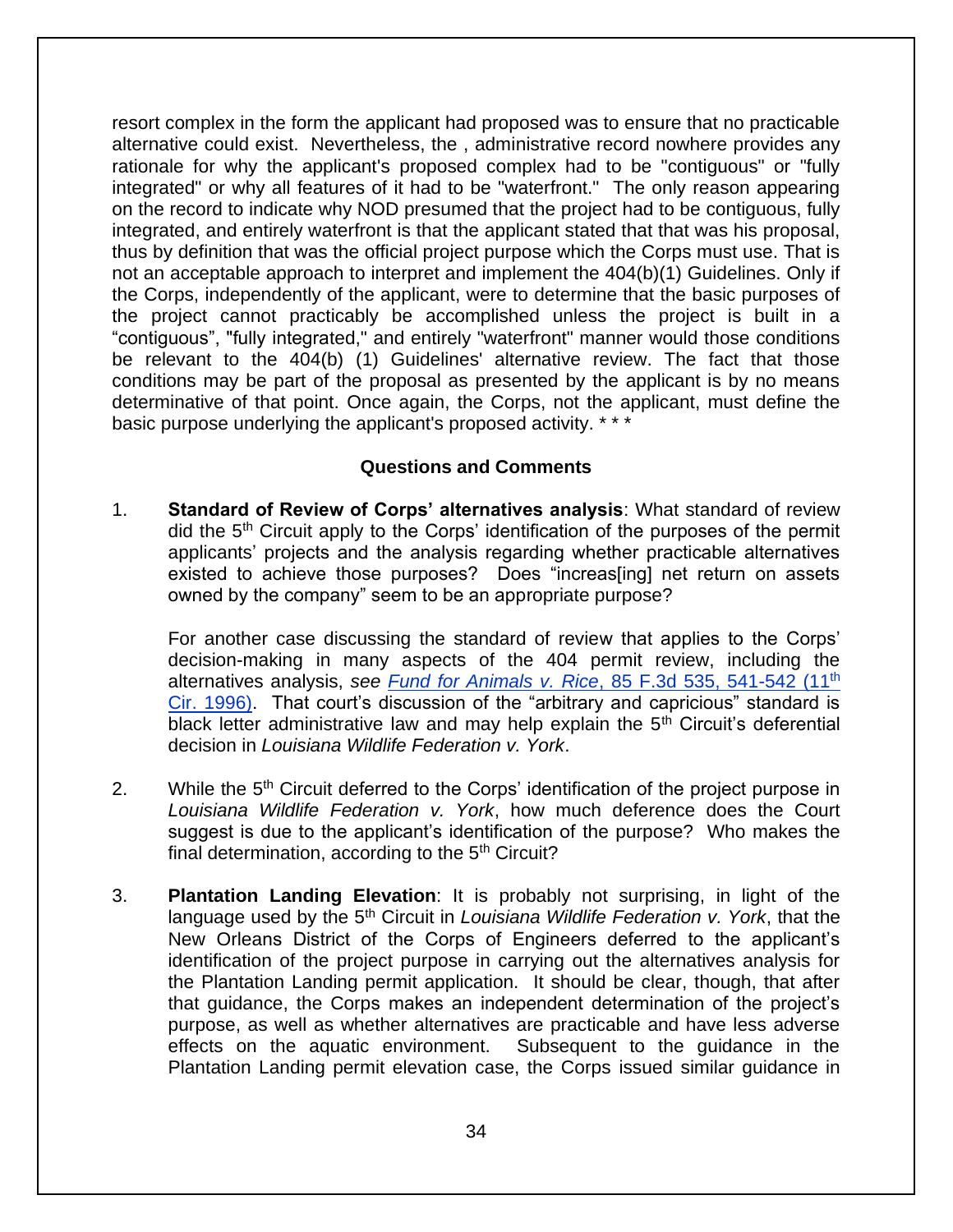several other permit elevation cases, including the [Hartz Mountain Elevation](https://web.archive.org/web/20170218013555/http:/www.epa.gov/sites/production/files/2015-05/documents/2006_04_19_wetlands_hartzmountainguidance.pdf) and the [Old Cutler Bay Elevation.](https://web.archive.org/web/20170125084124if_/https:/www.epa.gov/sites/production/files/2015-05/documents/2006_04_19_wetlands_cutlerbayguidance.pdf)

The Corps regulations that implement NEPA review for the Section 404 permit process explicitly provide "[W]hile generally focusing on the applicant's statement, the Corps will, in all cases, exercise independent judgment in defining the purpose and need for the project from the applicant's and the public's perspective." *See* [33 C.F.R. Part 325, App. B\(9\)\(c\)\(4\).](http://www.law.cornell.edu/cfr/text/33/part-325/appendix-B) Although those regulations don't apply on their face to the alternatives analysis, the Corps has taken the same approach in conducting the alternatives analysis since the elevation decisions above.

- 4. **Flexibility in application:** In 1993, recognizing that the impacts from discharges of dredged or fill material vary greatly, the Corps and EPA jointly issued guidance that provides that the Guidelines "do not contemplate that the same intensity of analysis will be required for all types of projects but instead envision a correlation between the scope of the evaluation and the potential extent of adverse impacts on the aquatic environment." *See* [U.S. Army Corps of Engineers, RGL 93-02,](https://usace.contentdm.oclc.org/utils/getfile/collection/p16021coll9/id/1385)  *[Guidance on Flexibility of the 404\(b\)\(1\) Guidelines and Mitigation Banking](https://usace.contentdm.oclc.org/utils/getfile/collection/p16021coll9/id/1385)* 3 [\(Aug. 23, 1993\).](https://usace.contentdm.oclc.org/utils/getfile/collection/p16021coll9/id/1385) Accordingly, the guidance suggests that "[t]he amount of information needed to make such a determination [that there is no practicable alternative to a proposed discharge] and the level of scrutiny required by the Guidelines is commensurate with the severity of the environmental impact \* \* \* resource and the nature of the proposed activity) and the scope/cost of the project." *Id.* at 2. How might this flexibility in application of the guidelines impact the deference accorded to the Corps when a court reviews the agency's alternatives analysis? *See [Greater Yellowstone Coalition v. Flowers,](http://law.justia.com/cases/federal/appellate-courts/F3/359/1257/577592/)* 359 F.3d 1257 (10<sup>th</sup> [Cir. 2004\).](http://law.justia.com/cases/federal/appellate-courts/F3/359/1257/577592/)
- 5. **Water-dependent**: The characterization of a project's purpose will greatly influence whether the project is deemed to be "water-dependent" for purposes of the alternatives analysis. For instance, in *Shoreline Associates v. Marsh*, when the permit applicant sought permission to discharge fill material to build a boat storage area and boat launch in conjunction with a townhouse development, the court upheld the Corps' determination that the basic purpose of the project was construction on the townhouse community, which was not water dependent, and that the construction of the boat launch was only incidental to the basic purpose of the project. *See* [555 F.Supp. 169 \(D. Md. 1983\),](http://scholar.google.com/scholar_case?case=13514821847216536372&hl=en&as_sdt=6&as_vis=1&oi=scholarr) *aff'd* 725 F.2d 677 (4th Cir. 1984). Several years later, when a permit applicant sought to reopen a river channel to provide boat access to a residential community , the U.S. Court of Appeals for the Eighth Circuit upheld the Corps' determination that the basic purpose of the project was to provide boat access to the community, which *was* a water-dependent activity. *See [National Wildlife Federation v. Whistler,](http://openjurist.org/27/f3d/1341/national-wildlife-federation-v-whistler)* 27 F.3d 1341 (8<sup>th</sup> [Cir. 1994\).](http://openjurist.org/27/f3d/1341/national-wildlife-federation-v-whistler) The Court distinguished the Shoreline case and cases like it on the grounds that the residential community in the case under review was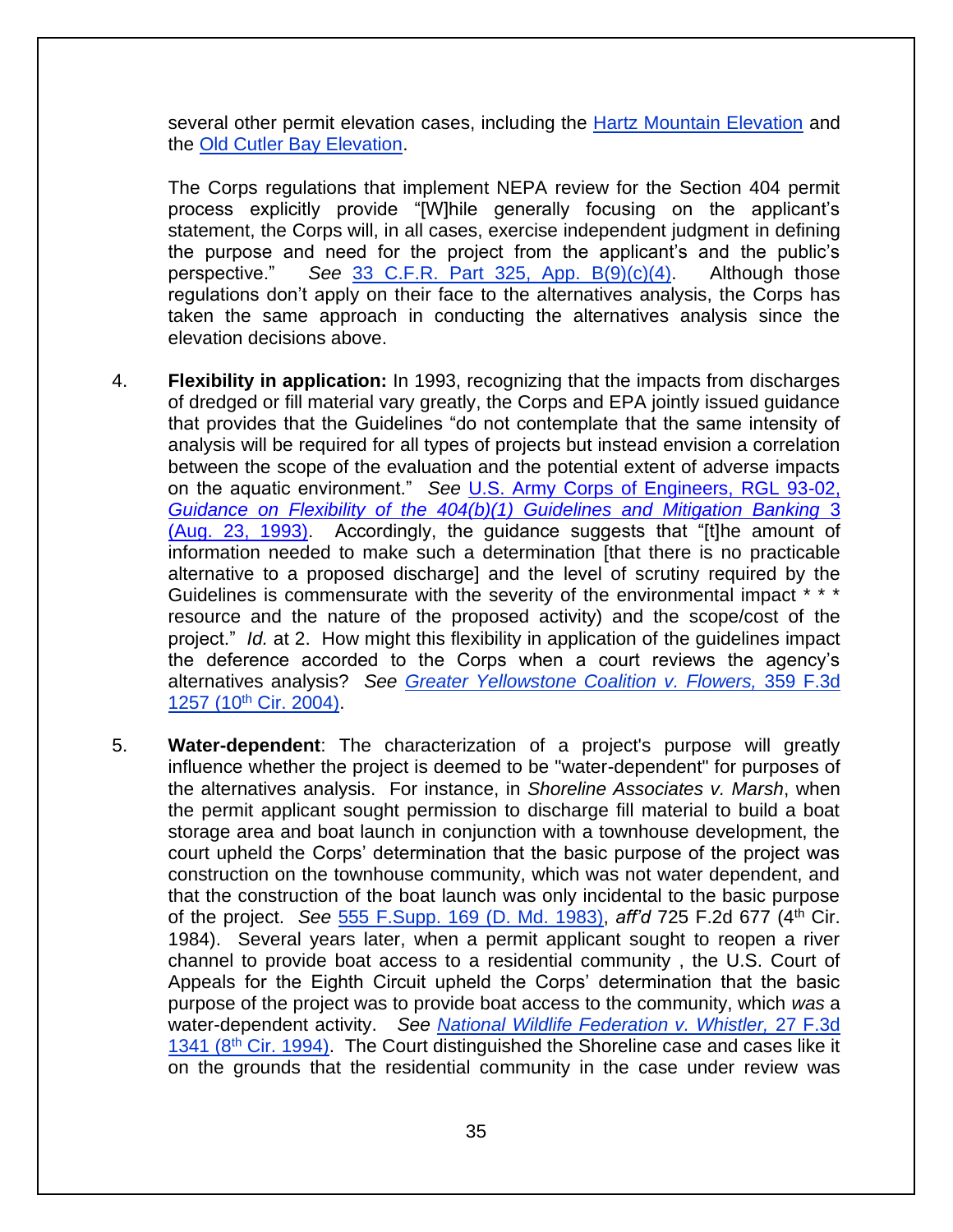being constructed in uplands and did not require a permit, so the only activity triggering the permit requirement was the construction of the boat access. *Id.* at 1345. Although the Corps rejected the applicant's purpose in one case and accepted it in the other, in both cases, the courts deferred to the agency because they concluded that the agency's determination was not arbitrary or capricious.

#### *Alternatives - Availability and Practicability*

Since the 404(b)(1) guidelines prohibit the Corps from issuing a permit when practicable alternatives to the proposed discharge are available that have less adverse impacts on the aquatic environment, it is important to spend a little time examining how to determine when an alternative is "*available*" and when an available alternative is "*practicable*." Although the applicant may suggest that certain alternatives are or are not available or practicable, the Corps has the ultimate authority to determine which alternatives are practicable alternatives, just as it has the ultimate authority to determine the basic purpose of the project. The following case focuses on determining when alternatives are "available."



**Photo by S. Johnson**

#### **Bersani v. Robichaud**

850 F.2d 36 (2d Cir. 1988)

**Resources for the case** [Unedited opinion](http://law.justia.com/cases/federal/appellate-courts/F2/850/36/3499/) (From Justia) [Google Map of all the cases in the coursebook](https://mapsengine.google.com/map/viewer?hl=en&authuser=0&mid=z7VLNS5X2EBs.k2lYjQFqDWiI)

This case arises out of Pyramid's attempt to build a shopping mall on certain wetlands in Massachusetts known as Sweedens Swamp. Acting under the Clean Water Act, \* \* \* EPA vetoed the approval by the Corps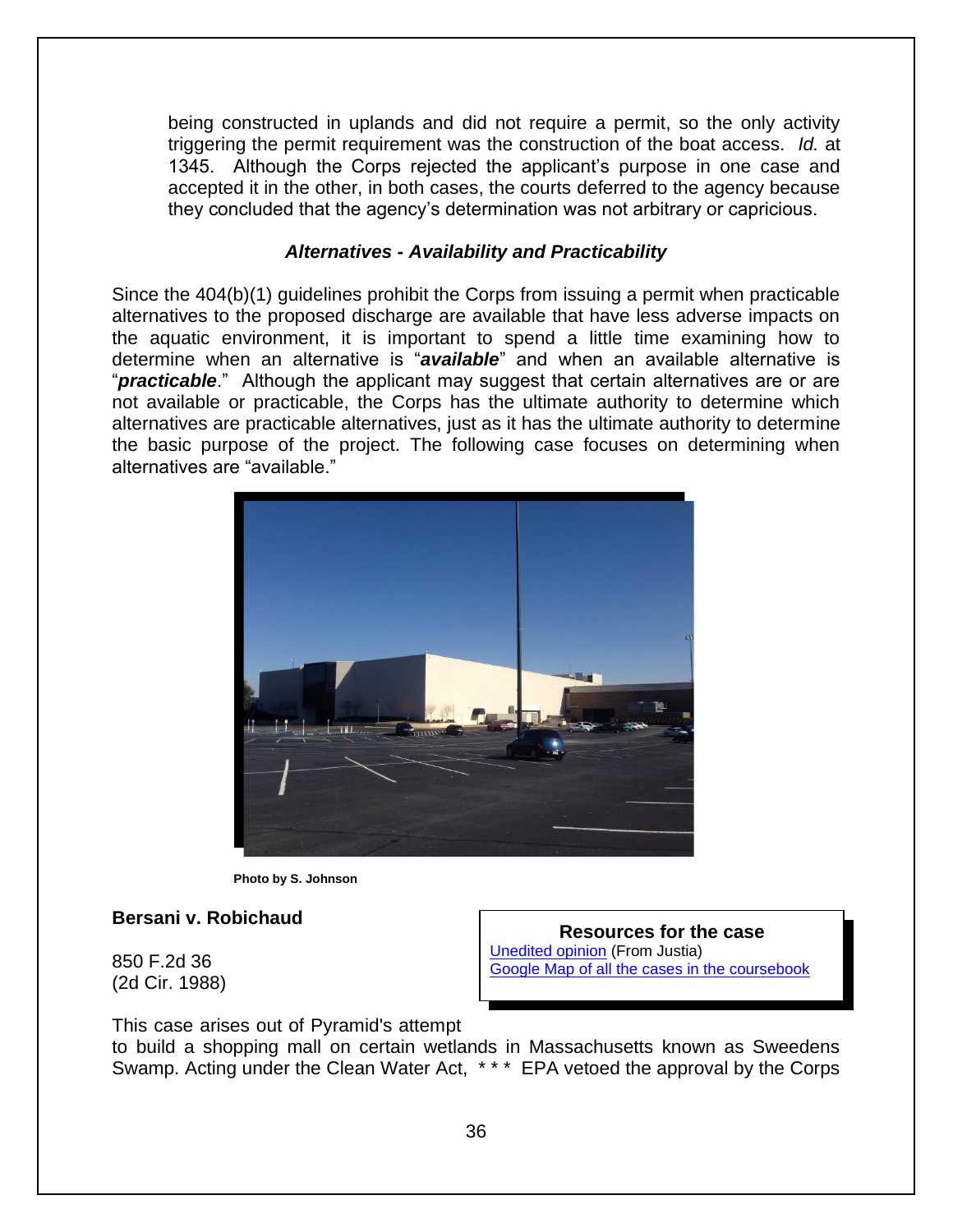of a permit to build the mall because EPA found that an alternative site had been available to Pyramid at the time it entered the market to search for a site for the mall. The alternative site was purchased later by another developer and arguably became unavailable by the time Pyramid applied for a permit to build the mall.

On appeal, the thrust of Pyramid's argument is a challenge to what it calls EPA's "market entry" theory, i.e., the interpretation by EPA of the relevant regulation, which led EPA to consider the availability of alternative sites at the time Pyramid entered the market for a site, instead of at the time it applied for a permit. Pyramid argues principally (1) that the market entry approach is contrary to the regulatory language and past practice; and (2) that since the Corps, another agency which was jointly responsible with EPA for administering the program in question, interpreted the pertinent regulation in a different way than EPA had, and since the market entry issue does not involve environmental expertise, this Court should not defer to EPA's interpretation of the regulation. \* \* \*

We hold (1) that the market entry theory is consistent with both the regulatory language and past practice; (2) that EPA's interpretation, while not necessarily entitled to deference, is reasonable; and (3) that EPA's application of the regulation is supported by the administrative record. We agree with the district court's conclusion that EPA's findings were not arbitrary and capricious. We also hold that Pyramid's other arguments \* \* \* lack merit.

We affirm.

 $\mathsf{I}$ . \*\*\*

#### A. Statutory and Regulatory Framework

The 404(b)(1) guidelines \* \* \* are regulations containing the requirements for issuing a permit for discharge of dredged or fill materials. 40 C.F.R. Sec. 230.10(a)2 covers "nonwater dependent activities" (i.e., activities that could be performed on non-wetland sites, such as building a mall) and provides essentially that the Corps must determine whether an alternative site is available that would cause less harm to the wetlands. Specifically, it provides that "no discharge of dredged or fill material shall be permitted if there is a practicable alternative" to the proposal that would have a "less adverse impact" on the "aquatic ecosystem". It also provides that a practicable alternative may include "an area not presently owned by the applicant which could reasonably be obtained, utilized, expanded or managed in order to fulfill the basic purpose of the proposed activity." \* \* \* It further provides that, "unless clearly demonstrated otherwise", practicable alternatives are (1) "presumed to be available" and (2) "presumed to have less adverse impact on the aquatic ecosystem". \* \* \* Thus, an applicant such as Pyramid must rebut both of these presumptions in order to obtain a permit. Sections 230.10(c) and (d) require that the Corps not permit any discharge that would contribute to significant degradation of the nation's wetlands and that any adverse impacts must be mitigated through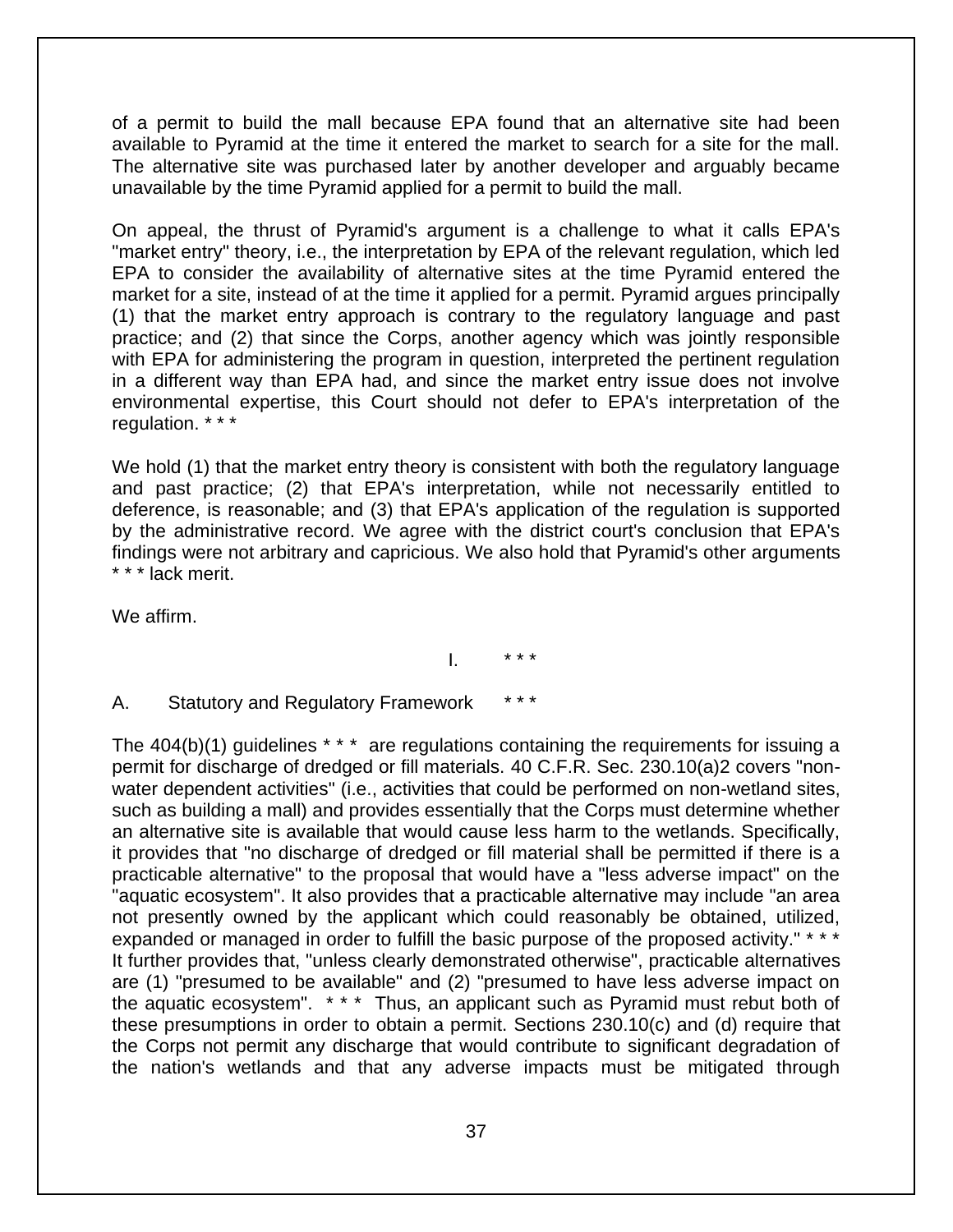practicable measures. \* \* \*

Under Section 404(c) of the Act \* \* \*, EPA has veto power over any decision of the Corps to issue a permit. It is this provision that is at the heart of the instant case. \*\*\*

#### B. Factual Background of the Swedens Swamp Project

Sweedens Swamp is a 49.5 acre wetland which is part of an 80 acre site near Interstate 95 in South Attleboro, Massachusetts. Although some illegal dumping and motorbike intrusions have occurred, these activities have been found to have had little impact on the site which remains a "high-quality red maple swamp" providing wildlife habitat and protecting the area from flooding and pollution.

The effort to build a mall on Sweedens Swamp was initiated by Pyramid's predecessor, the Edward J. DeBartolo Corporation ("DeBartolo"). DeBartolo purchased the Swamp some time before April 1982. At the time of this purchase an alternative site was available in North Attleboro (the "North Attleboro site"). Since Massachusetts requires state approval (in addition to federal approval) for projects that would fill wetlands, DeBartolo applied to the Massachusetts Department of Environmental Quality Engineering ("DEQE") for permission to build on Sweedens Swamp. DEQE denied the application in April 1982.

Pyramid took over the project in 1983 while the appeal of the DEQE denial was pending. In April 1983, Massachusetts adopted more rigorous standards for approval of permits. The new standards added wildlife habitat as a value of wetlands to be protected and required the absence of a "practicable alternative". In March 1985, DEQE granted approval under the old, less stringent, regulations. The Massachusetts District Court reversed on the ground that DEQE should have applied the new regulations, but the Massachusetts Supreme Judicial Court ultimately upheld DEQE's approval. \* \* \*

One of the key issues in dispute in the instant case is just when did Pyramid begin searching for a suitable site for its mall. EPA asserts that Pyramid began to search in the Spring of 1983. Pyramid asserts that it began to search several months later, in September 1983. The difference is crucial because on July 1, 1983--a date between the starting dates claimed by EPA and Pyramid--a competitor of Pyramid, the New England Development Co. ("NED"), purchased options to buy the North Attleboro site. This site was located upland and could have served as a "practicable alternative" to Sweedens Swamp, if it had been "available" at the relevant time. Thus, if the relevant time to determine whether an alternative is "available" is the time the applicant is searching for a site (an issue that is hotly disputed), and if Pyramid began to search at a time before NED acquired options on the North Attleboro site, there definitely would have been a "practicable alternative" to Sweedens Swamp, and Pyramid's application should have been denied. On the other hand, if Pyramid did not begin its search until after NED acquired options on the North Attleboro site, then the site arguably was not "available" and the permit should have been granted. Of course it also is possible that the North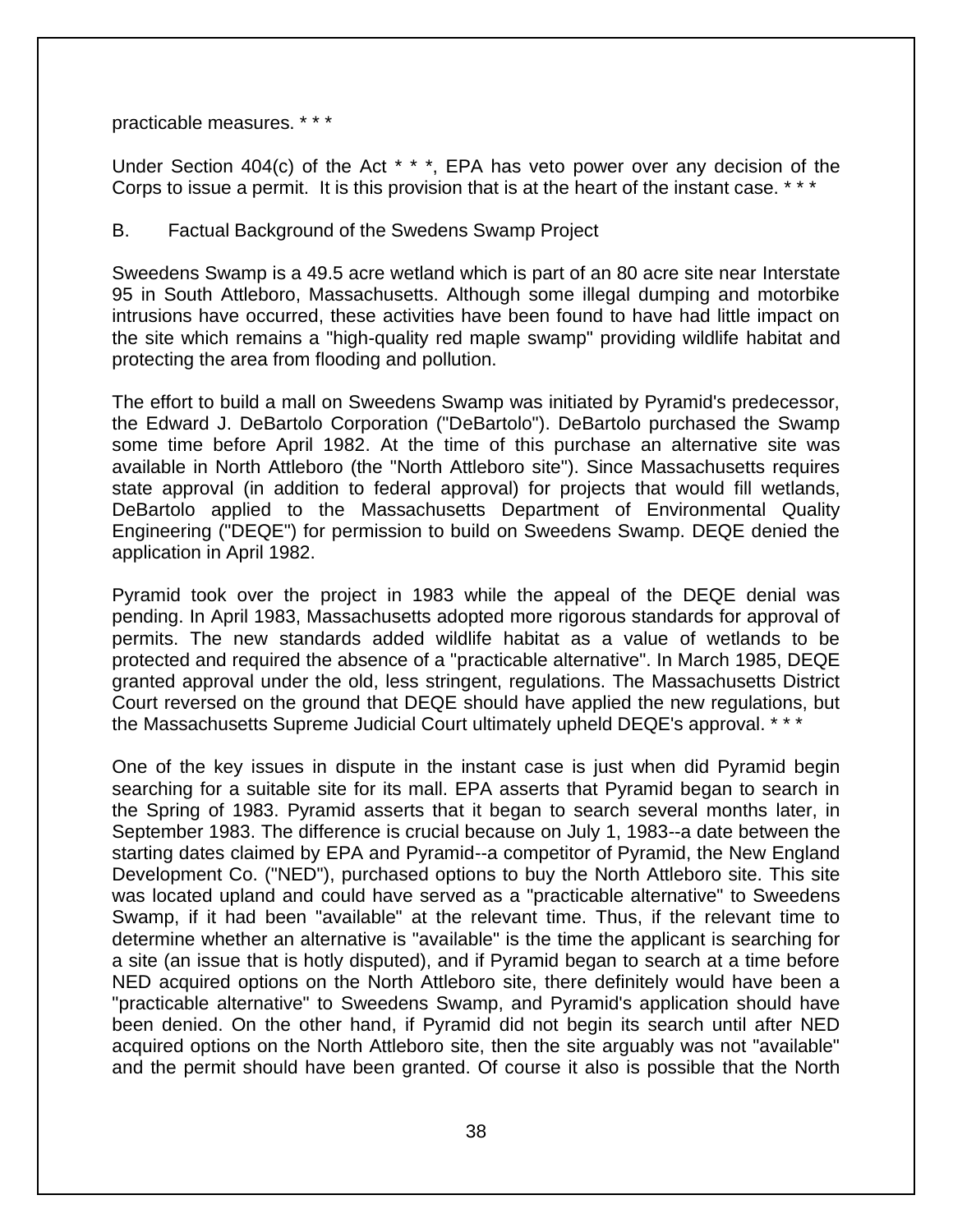Attleboro site remained "available" after NED's acquisition of the options, since Pyramid arguably could have purchased the options from NED. Moreover, since the North Attleboro site indisputably was "available" when Pyramid's predecessor, DeBartolo, purchased Sweedens Swamp, one might argue, as EPA does, that Pyramid should be held to stand in its predecessor's shoes. The district court apparently agreed with Pyramid on the issue of when Pyramid entered the market, stating that "Pyramid initially became interested in developing a shopping mall in the Attleboro area in September 1983." \* \* \*

In December 1983, Pyramid purchased Sweedens Swamp from DeBartolo. In August 1984, Pyramid applied under Sec. 404(a) to the New England regional division of the Corps (the "NE Corps") for a permit. It sought to fill or alter 32 of the 49.6 acres of the Swamp; to excavate nine acres of uplands to create artificial wetlands; and to alter 13.3 acres of existing wetlands to improve its environmental quality. Later Pyramid proposed to mitigate the adverse impact on the wetlands by creating 36 acres of replacement wetlands in an off-site gravel pit.

During the review of Pyramid's application by EPA, by the Fish and Wildlife Service ("FWS") and by the Corps, Pyramid submitted information on "practicable alternatives", especially the North Attleboro site. In rejecting that site as an alternative, Pyramid asserted that building a mall there was not feasible, not that the site was unavailable. In the words of the district court, Pyramid claimed that

"the site lacked sufficient traffic volume and sufficient access from local roads, potential department store tenants had expressed strong doubts about the feasibility of the site and previous attempts to develop the site had met with strong resistance from the surrounding community." \* \* \*

In November 1984, EPA and FWS submitted official comments to the NE Corps recommending denial of the application because Pyramid's proposal was inconsistent with the 404(b)(1) guidelines. Pyramid had failed (1) to overcome the presumption of the availability of alternatives and (2) to mitigate adequately the adverse impact on wildlife. EPA threatened a Sec. 404(c) review. Pyramid then proposed to create additional artificial wetlands at a nearby upland site, a proposal it eventually abandoned.

In January 1985, the NE Corps hired a consultant to investigate the feasibility of Sweedens Swamp and the North Attleboro site. The consultant reported that either site was feasible but that from a commercial standpoint only one mall could survive in the area. On February 19, 1985, the NE Corps advised Pyramid that denial of its permit was imminent. On May 2, 1985, the NE Corps sent its recommendation to deny the permit to the national headquarters of the Corps. Although the NE Corps ordinarily makes the final decision on whether to grant a permit, see 33 C.F.R. Sec. 325.8 (1982), in the instant case, because of widespread publicity, General John F. Wall, the Director of Civil Works at the national headquarters of the Corps, decided to review the NE Corps' decision. Wall reached a different conclusion. He decided to grant the permit after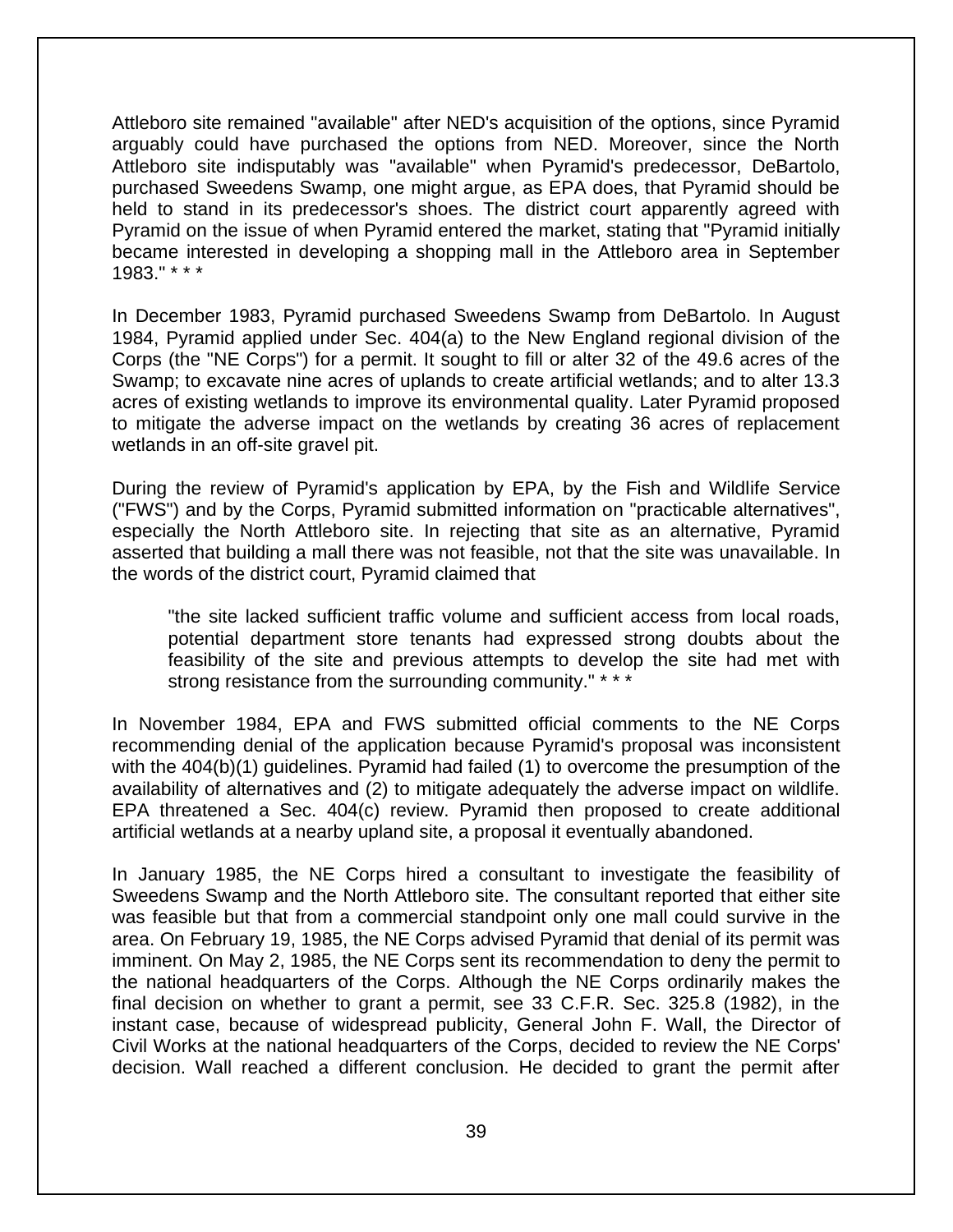finding that Pyramid's offsite mitigation proposal would reduce the adverse impacts sufficiently to allow the "practicable alternative" test to be deemed satisfied. \* \* \*

Although he did not explicitly address the issue, Wall apparently assumed that the relevant time to determine whether there was a practicable alternative was the time of the application, not the time the applicant entered the market. In other words, Wall appears to have assumed that the market entry theory was not the correct approach. \*\* \*

[On May 13, 1986, EPA vetoed the permit and found] (2) that the North Attleboro site could have been available to Pyramid at the time Pyramid investigated the area to search for a site; \* \* \* [and] (4) that the North Attleboro site was feasible and would have a less adverse imnpact on the wetland environment \* \* \* In the second of these findings, EPA used what Pyramid calls the 'market entry' approach.

On July 1, 1986, Pyramid commenced the instant action in the district court to vacate EPA's final determination as arbitrary and capricious. \* \* \* On October 6, 1987, the court granted EPA's motion for summary judgment. The court stated that, with regard to the market entry theory, EPA's interpretation of its regulations was entitled to deference. This appeal followed.

For the reasons which follow, we affirm.

II

One of Pyramid's principal contentions is that the market entry approach is inconsistent with both the language of the 404(b)(1) guidelines and the past practice of the Corps and EPA.

#### A

With regard to the language of the regulations, Pyramid reasons that the 404(b)(1) guidelines are framed in the present tense, while the market entry approach focuses on the past by considering whether a practicable alternative was available at the time the applicant entered the market to search for a site. To support its argument that the 404(b)(1) guidelines are framed in the present tense, Pyramid quotes the following language:

"An alternative is practicable if it is available.... If it is otherwise a practicable alternative, an area not presently owned by the applicant which could reasonably be obtained, utilized, expanded or managed in order to fulfill the basic purpose of the proposed activity may be considered." \* \* \*

While this argument has a certain surface appeal, we are persuaded that it is contrary to a common sense reading of the regulations; that it entails an overly literal and narrow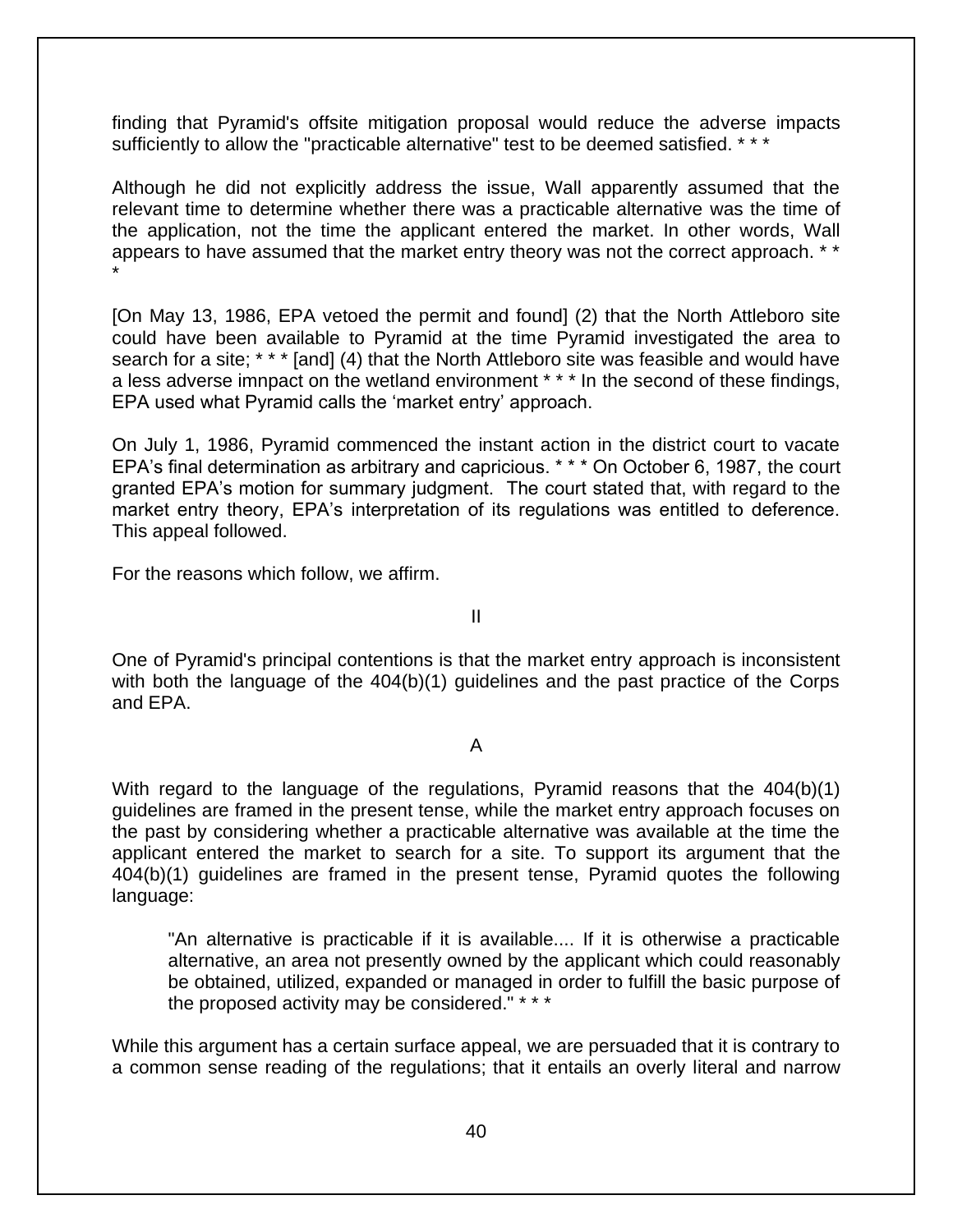interpretation of the language; and that it creates requirements not intended by Congress.

First, while it is true that the language is in the present tense, it does not follow that the "most natural" reading of the regulations would create a time-of-application rule. As EPA points out, "the regulations do not indicate when it is to be determined whether an alternative 'is' available," (emphasis in original), i.e., the "present" of the regulations might be the time the application is submitted; the time it is reviewed; or any number of other times. Based upon a reading of the language in the context of the controlling statute and the regulations as a whole, moreover, we conclude that when the agencies drafted the language in question they simply were not thinking of the specific issues raised by the instant case, in which an applicant had available alternatives at the time it was selecting its site but these alternatives had evaporated by the time it applied for a permit. We therefore agree with the district court that the regulations are essentially silent on the issue of timing and that it would be appropriate to consider the objectives of the Act and the intent underlying the promulgation of the regulations.

Second, as EPA has pointed out, the preamble to the 404(b)(1) guidelines states that the purpose of the "practicable alternatives" analysis is "to recognize the special value of wetlands and to avoid their unnecessary destruction, particularly where practicable alternatives were available in non-aquatic areas to achieve the basic purpose of the proposal." 45 Fed.Reg. 85,338 (1980) (emphasis added). In other words, the purpose is to create an incentive for developers to avoid choosing wetlands when they could choose an alternative upland site. Pyramid's reading of the regulations would thwart this purpose because it would remove the incentive for a developer to search for an alternative site at the time such an incentive is needed, i.e., at the time it is making the decision to select a particular site. If the practicable alternatives analysis were applied to the time of the application for a permit, the developer would have little incentive to search for alternatives, especially if it were confident that alternatives soon would disappear. Conversely, in a case in which alternatives were not available at the time the developer made its selection, but became available by the time of application, the developer's application would be denied even though it could not have explored the alternative site at the time of its decision.

Pyramid attacks this reasoning by arguing that few developers would take the risk that an available alternative site would become unavailable and that EPA's reading improperly considers the motives and subjective state of mind of the applicant. These arguments are wide of the mark. Whether most real-life developers would take such a risk is irrelevant. The point is that Pyramid's time-of-application theory is completely at odds with the expressed intent of the regulations to provide an incentive to avoid choosing wetlands. Similarly, EPA's interpretation does not require courts to investigate the subjective state of mind of a developer. EPA discusses state-of-mind issues only because it is discussing the purpose behind the regulations, which is concerned with incentives, and thus in fact is indirectly concerned with the developer's state of mind.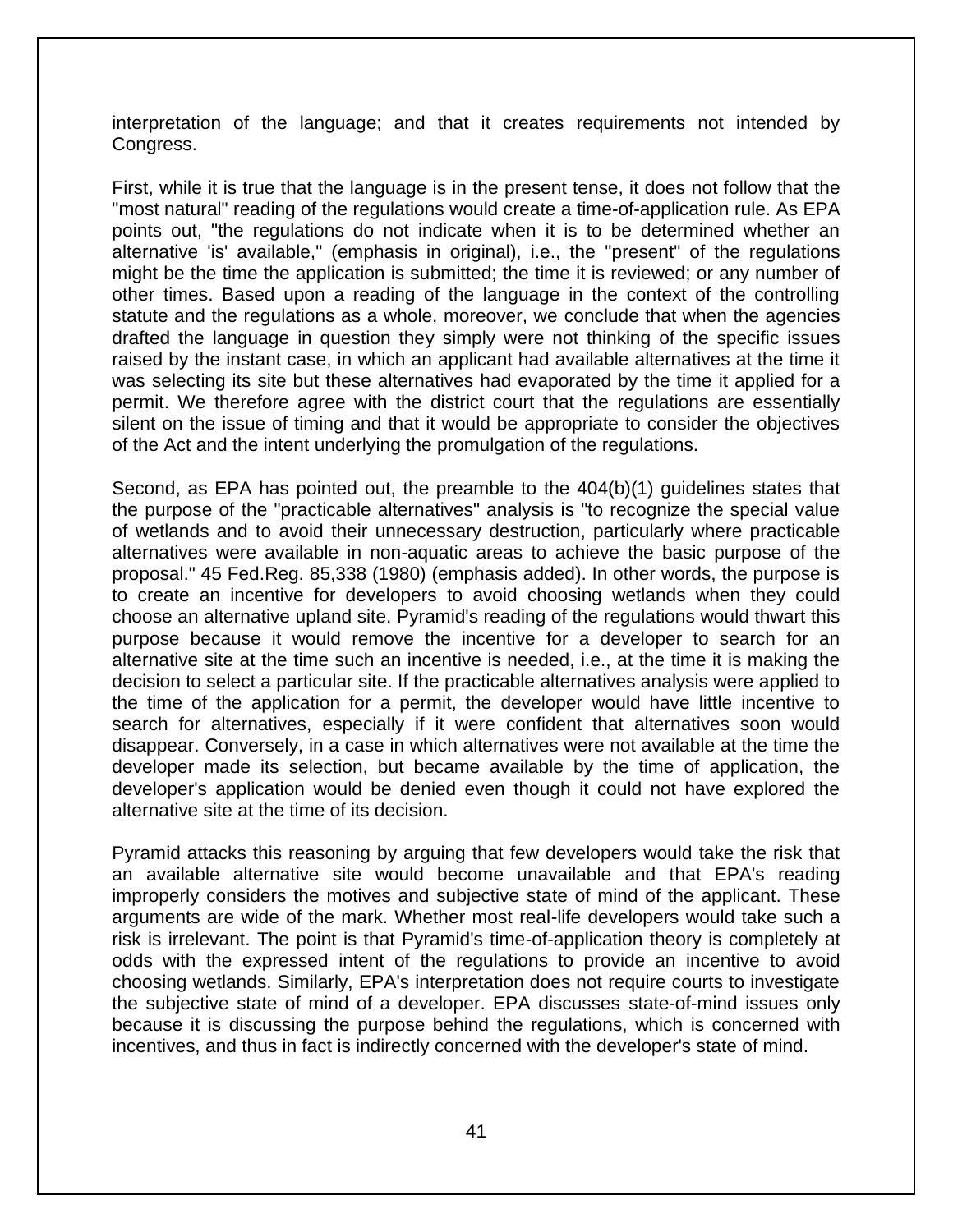In short, we conclude that a common sense reading of the statute can lead only to the use of the market entry approach used by EPA.

B

With regard to the past practice of the Corps and EPA, Pyramid asserts that neither has ever applied a market entry approach. It first cites two previous final determinations of EPA \* \* \* On the basis of these determinations, Pyramid argues that, had EPA been using a market entry approach in these cases, it would have examined whether alternatives were available at earlier times and that EPA had failed to make such an examination \* \* \*

Our examination of these prior decisions has satisfied us, however, that the issue raised in the instant case simply has not been addressed before. [The court then discussed why the issue was not relevant in the prior decisions cited by Pyramid.] \* \* \*

We believe that the issue essentially is one of first impression. We view EPA's action in the instant case as an application of the regulatory language to the specific needs of the case which arose here for the first time. We therefore hold that EPA has not acted contrary to prior practice under the regulations.

III

[In Part III of the opinion, the court addressed Pyramid's claim that EPA's interpretation of the Guidelines was not entitled to deference because the Corps was charged with issuing Section 404 permits and the Corps had adopted a different interpretation of the Guidelines. The Court did not ultimately determine whether EPA's interpretation, as opposed to the Corps', was entitled to a greater level of deference because (1) the court felt that it was unclear whether the Corps was evaluating alternatives based on a "time of application" theory or a "market entry" theory; and (2) regardless of whether EPA was entitled to a greater level of deference than the Corps, EPA's decision was valid under the normal standard of review that would apply in the case - the arbitrary and capricious standard.]

#### **Questions and Comments**

- 1. **EPA's veto**: As mentioned above and as will be discussed in detail in Chapter 8, *infra*, EPA can veto permits issued by the Corps if EPA determines that the permitted discharge will have unacceptable adverse effects. Since EPA vetoed the permit, the court is reviewing EPA's decision, rather than the Corps. In light of EPA's veto authority, it is probably more accurate to say that the government, rather than the Corps, has the ultimate authority to determine whether alternatives are available and practicable.
- 2. **Timing of availability:** In determining whether an alternative is "available" to a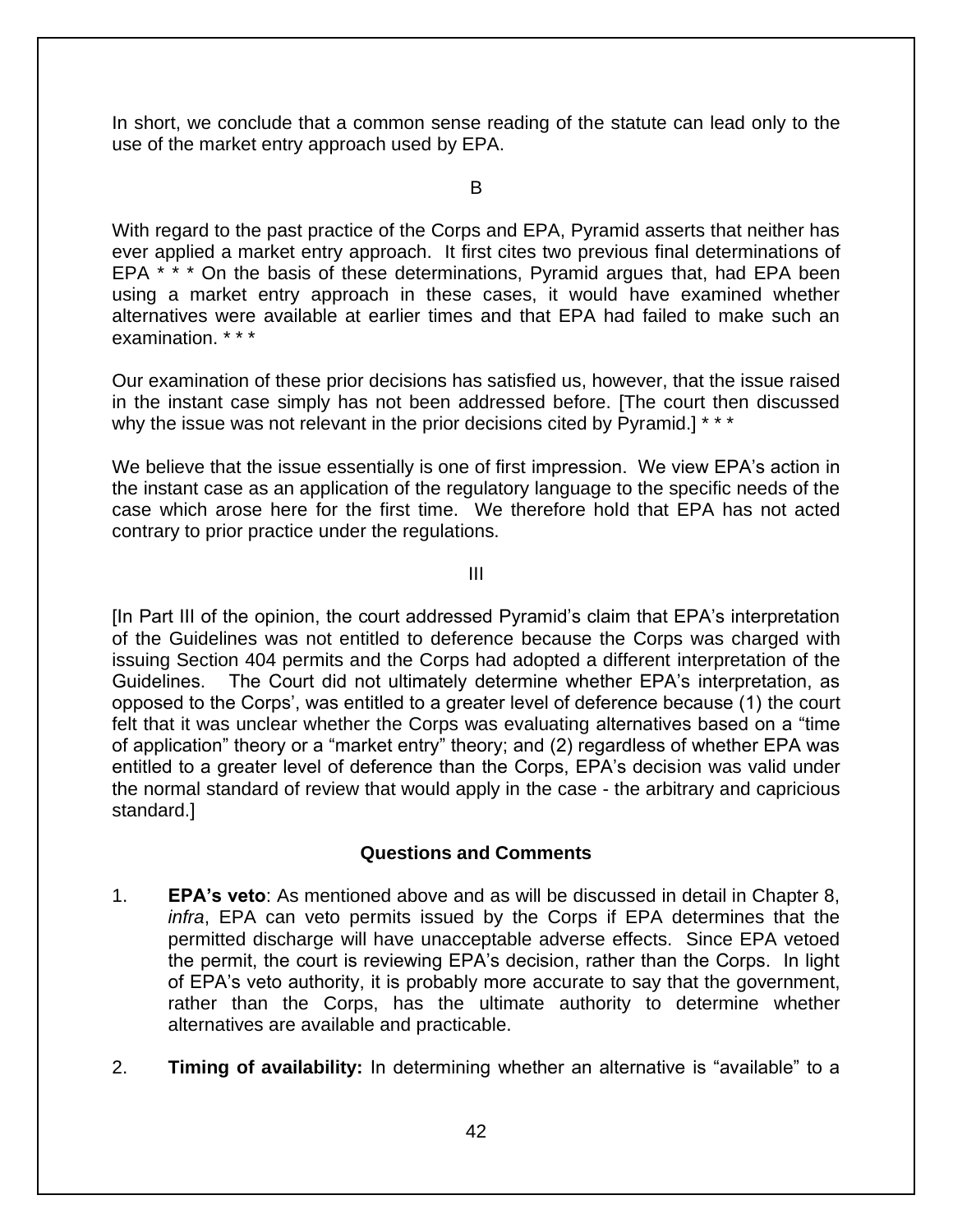permit applicant, what is the appropriate time period to examine, according to the court? Should the Corps examine the alternatives that are available at the time of the permit application? What are the disadvantages of that approach, according to the court? Does the market entry approach achieve the goal of the statute and regulations if there are alternatives available at the time of application that were not available when the applicant entered the market? As an alternative, should the Corps examine the alternatives that are available at the time the agency is deciding whether to issue or deny the permit, regardless of what alternatives were available earlier? The dissent, in a portion of the opinion not reproduced above, suggests that a "time of decision" rule would be most consistent with the goals of the statute and regulations. Do you understand why? If you read the dissent's opinion, you'll notice that the dissent has an "interesting" view regarding the goals of the Clean Water Act and the 404(b)(1) Guidelines.

- 3. **Applying the market entry test**: If the government will examine the alternatives that are available to a permit applicant at the time the applicant enters the market for the project in the permit application, when does the applicant "enter" the market? When the first internal memo is circulated? When they hire a consultant? Did the court articulate a precise test to determine when an applicant "enters" the market? Did it have to do so in this case?
- 4. **Property not owned by the applicant:** As was evident in this case, the 404(b)(1) Guidelines provide that "available" alternatives include areas "not presently owned by the applicant which could reasonably be obtained, utilized, expanded or managed in order to fulfill the basic purpose of the proposed activity." *See* [40 C.F.R. § 230.10\(a\)\(2\).](http://www.law.cornell.edu/cfr/text/40/230.10)
- 5. **Fairness:** What role do considerations of fairness play in this case? On the one hand, the majority suggested that it might be appropriate to examine alternatives that existed at the time that the permit applicant's *predecessor* entered the market, because the *applicant* received a permit from the *State of Massachusetts* for the project under state standards that had been replaced because the applicant took over it's predecessor's permit application, which was proceeding under the old standards and was grand-fathered.

On the other hand, the permit applicant argued that the government's decision to apply a "market entry" test to determine whether alternatives were "available" was a retroactive application of a new standard. Was it? Can agencies make decisions in adjudication that apply retroactively? What are the limits on the agency?

6. **Changing positions:** The permit applicant argued that EPA's decision to apply a "market entry" approach should be invalidated because the "market entry" test represented a change in the agency's interpretation of the Guidelines and was inconsistent with the prior interpretation of the Guidelines. The court did not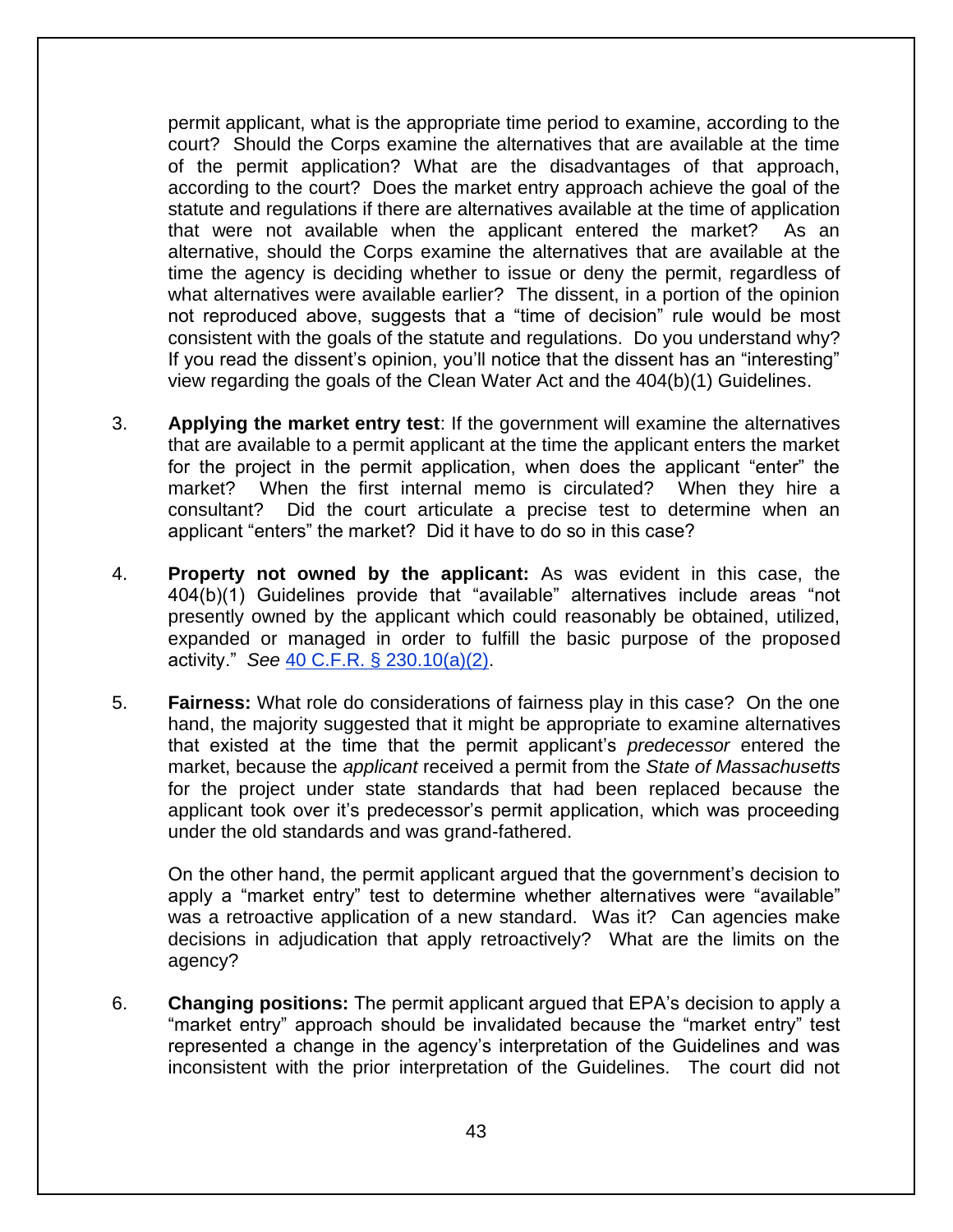believe that the agency was changing its past interpretation or practice. How would the court's analysis have differed if EPA's interpretation represented a change in its prior interpretation of the Guidelines? Can agencies change their interpretations of regulations over time? If so, are there any limits on those changes? Could EPA have adopted a "market entry" approach if it had previously adopted a regulation that indicated that alternatives would be evaluated based on alternatives that are available at the time of the permit application?

- 7. **Dueling agencies**: The permit applicant argued that EPA's interpretation of the 404(b)(1) Guidelines is not entitled to deference in this case because the Corps, rather than EPA, administers the Section 404 permit program on a daily basis. The court did not ultimately determine whether EPA's interpretation was entitled to greater deference than the Corps' interpretation because the court concluded that EPA's interpretation was not arbitrary or capricious and was valid even without any additional deference. However, if the court had to decide the question, would EPA's interpretation be entitled to greater deference than the Corps if they interpreted the Guidelines differently? What is the analysis that should be used to resolve that issue?
- 8. **Less adverse impact - Buy down:** The Corps granted the permit in this case because the decisionmaker concluded that the practicable alternatives to the proposed discharge would *not* have less adverse impact on the aquatic environment when compared to the impacts of the proposed discharge, taking into consideration the off-site mitigation for the proposed discharge. At the time, it was not unusual for the Corps to allow permit applicants to satisfy the alternatives analysis by "buying down" (reducing) the effects of a proposed discharge to a level where they would be equal to or less than the effects of practicable alternatives. However, in 1990, EPA and the Corps entered into a Memorandum of Agreement that clarified that compensatory mitigation should not be considered in determining the effects of a proposed discharge for purposes of the alternatives analysis required by the Section 404(b)(1) Guidelines. *See* [U.S. Army Corps of Engineers & U.S. Environmental Protection](https://www.epa.gov/cwa-404/memorandum-agreemement-regarding-mitigation-under-cwa-section-404b1-guidelines-text)  Agency, *[Memorandum of Agreement: The Determination of Mitigation Under the](https://www.epa.gov/cwa-404/memorandum-agreemement-regarding-mitigation-under-cwa-section-404b1-guidelines-text)  [Clean Water Act Section 404\(b\)\(1\) Guidelines](https://www.epa.gov/cwa-404/memorandum-agreemement-regarding-mitigation-under-cwa-section-404b1-guidelines-text)* (Feb. 6, 1990). The Corps and EPA still follow that approach today. *See* [33 C.F.R. § 332.1\(f\)\(2\).](http://www.law.cornell.edu/cfr/text/33/332.1)
- 9. **Considering cost in determining practicability:** The preamble to the 404(b)(1) Guidelines provides that "[t]he mere fact that an alternative may cost somewhat more does not mean it is not practicable." *See* [45 Fed. Reg. 85336, 85339 \(Dec.](http://www.envirolawteachers.com/45-fed-reg-85336.html)  [24, 1980\).](http://www.envirolawteachers.com/45-fed-reg-85336.html) However, if the alternative is "unreasonably expensive", it will not be considered to be "practicable." *Id.* at 85343. Although the analysis is very factsensitive, cases where courts have found that alternatives are not "practicable" due to the cost include *James City County [v. U.S. Environmental Protection](http://law.justia.com/cases/federal/appellate-courts/F2/955/254/448335/)*  Agency, [955 F.2d 254 \(4](http://law.justia.com/cases/federal/appellate-courts/F2/955/254/448335/)<sup>th</sup> Cir. 1992)(cost of alternative would be 50% higher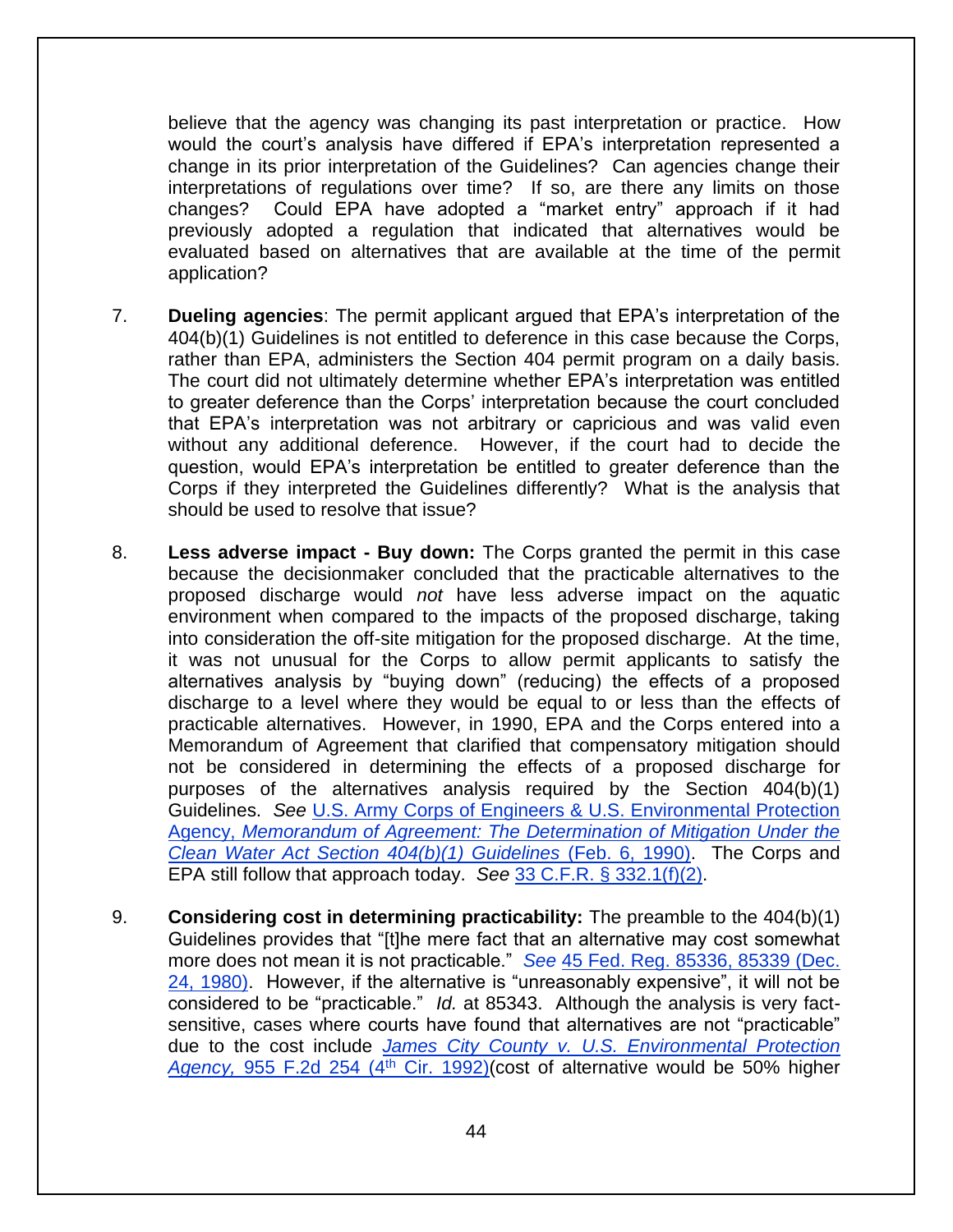than cost of proposed activity); *Friends of the Earth v. Hintz*, 800 F.2d 822 (9<sup>th</sup> [Cir. 1986\)\(](http://law.justia.com/cases/federal/appellate-courts/F2/800/822/271170/)alternative would have increased costs by \$1 million per year).

10. Professor Oliver Houck outlines the history of the alternatives analysis and provides an early critique of the process in *Hard Choices: The Analysis of Alternatives Under Section 404 of the Clean Water Act and Similar Environmental Laws,* 60 U. Colo. L. Rev. 774 (1989).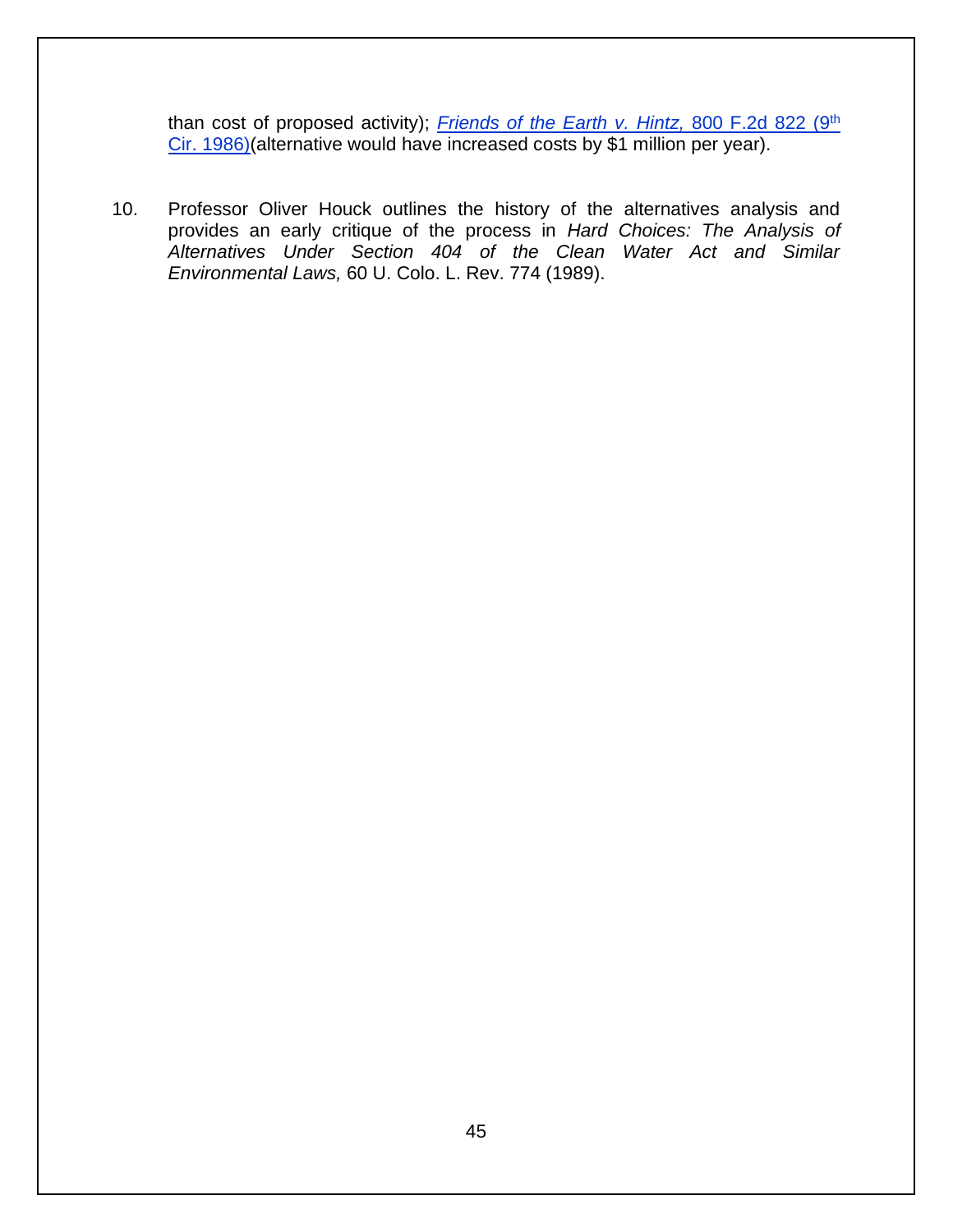# **Hypothetical**

Several years ago, Springfield FC, a minor league professional soccer team, moved out of the city of Springfield because the club felt that the city did not adequately maintain the stadium in which they played. The owners of the club, who leased the stadium from the city, complained that the city did not adequately maintain the turf, the locker rooms, or the training fields. In addition, the owners of the club complained that there was not adequate parking at the stadium and that the two lane access roads to the stadium were too small. It was surprising that so many fans attended the games because the stadium was located within a mile of the city's retired solid waste landfill, and the smell that emanated from the landfill was rather unpleasant.

In order to attract another professional soccer team to Springfield, city officials formed the Springfield Stadium Development Authority (SSDA) on October 31, 2011 to spearhead the construction of a new stadium in Springfield. The SSDA decided that the stadium should be located downtown, so that it could spur redevelopment of the city's central business district. In January, 2012, the SSDA began to explore potential locations for the stadium. The first property that they considered was a 40 acre parcel of land in the central business district that was an abandoned zipper factory. Construction on that site would not have impacted any wetlands, but the SSDA was concerned that the costs of demolishing the factory and cleaning up any pollution from the site would be exorbitant. An environmental consultant estimated that clean-up costs could exceed \$30 million.

A few weeks later, the SSDA visited a 30 acre plot of undeveloped land that was located a mile away from the zipper factory, but still in the central business district. At the time, Ned Rooney, the owner of the site, was listing the property at \$7 million. Construction on the site would not have impacted any wetlands, and the SSDA strongly considered purchasing that property until they found the Sturridge Family Trust Property.

The Sturridge property is a 40 acre plot of land that is located just outside of the central business district, near the Springfield River, and was advertised for sale at \$6 million. Although it is located outside of the central business district, SSDA believed that development of the stadium on that site will still spur redevelopment in the central business district. Unfortunately, the property contained 20 acres of wetlands, and it would be very difficult to build the stadium on the property without impacting the wetlands.

In addition to those sites, the SSDA looked at a 50 acre parcel of undeveloped land that was located in the northern suburbs of Springfield. Construction of the stadium on that site would not have impacted any wetlands, but the SSDA rejected the site because it was not located near the central business district. Further, the Springfield city manager identified a 30 acre parcel of vacant land that was located near the central business district (the Portsmouth site), but the SSDA rejected that site because it was not for sale at the time. Construction on that site would have impacted 2 acres of isolated wetlands.